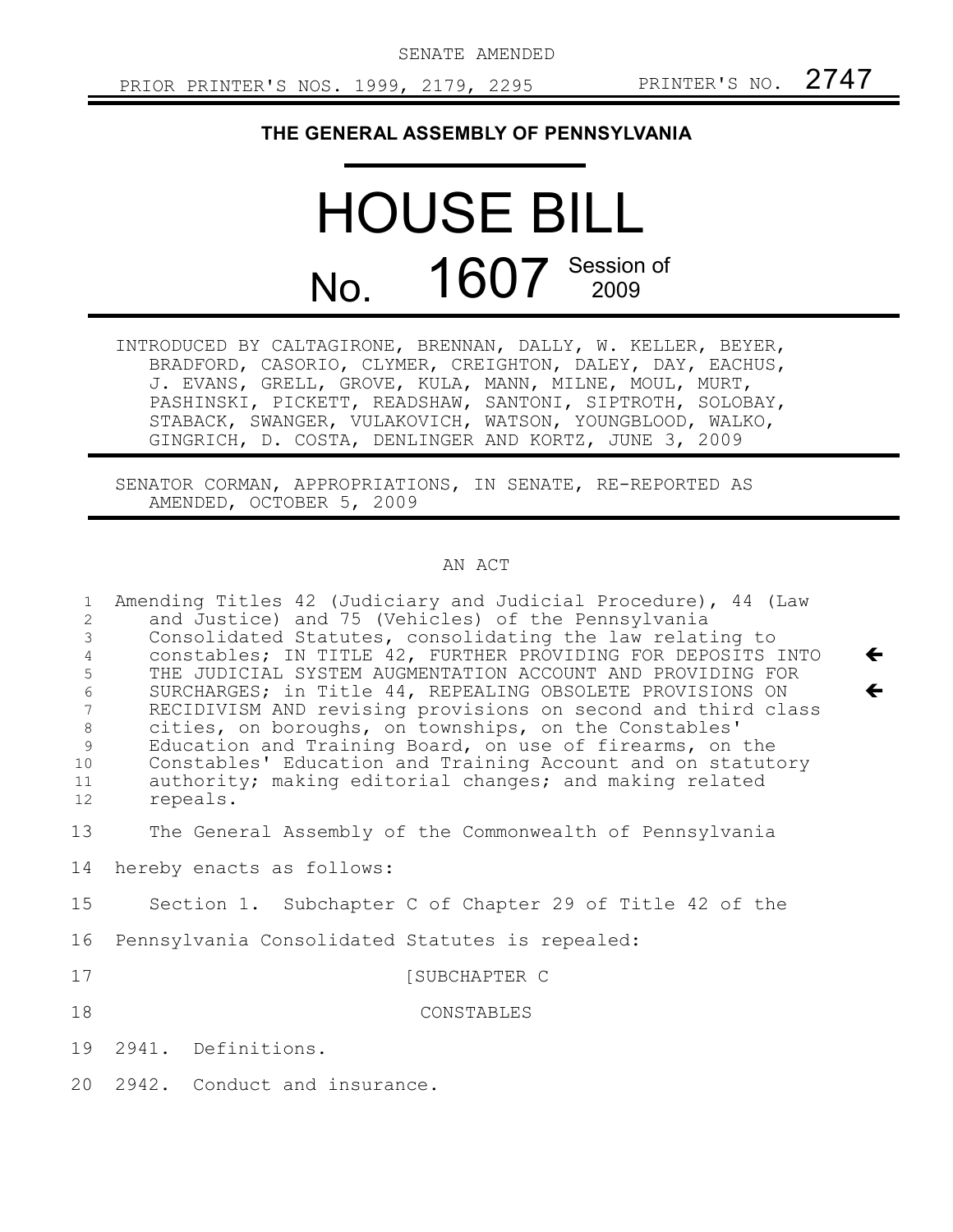2943. Board established. 1

2944. Program established. 2

2945. Program contents. 3

2946. Continuing education. 4

2947. Automatic certification. 5

2948. Use of firearms. 6

2949. Restricted account. 7

2950. Fees. 8

§ 2941. Definitions. 9

The following words and phrases when used in this subchapter shall have the meanings given to them in this section unless the context clearly indicates otherwise: 10 11 12

"Account." The Constables' Education and Training Account established in section 2949 (relating to restricted account). 13 14

"Board." The Constables' Education and Training Board established in section 2943 (relating to board established). 15 16

"Commission." The Pennsylvania Commission on Crime and Delinquency of the Commonwealth. 17 18

"Court." The minor judiciary or any other court in this Commonwealth. 19 20

"Judicial duties." Those services specified in section 2950 (relating to fees). 21 22

"Term of office of a deputy constable." The term of office of the constable who appointed him. 23 24

§ 2942. Conduct and insurance. 25

(a) Certification.--After the establishment, implementation and administration of the Constables' Education and Training Program created under sections 2944 (relating to program established) and 2945 (relating to program contents), no constable or deputy constable shall perform any judicial duties 3026 27 28 29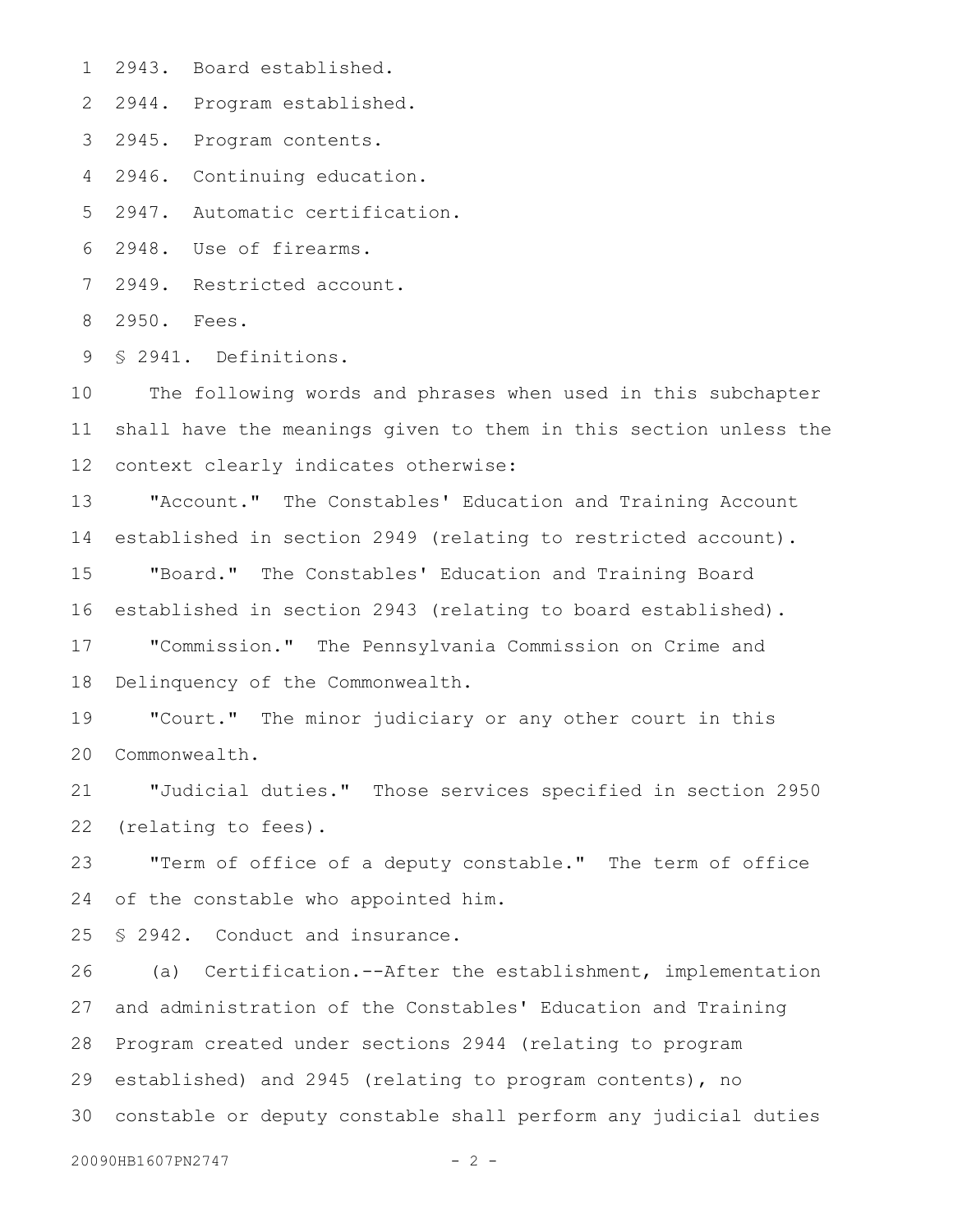nor demand or receive any fee, surcharge or mileage provided by this subchapter unless he has been certified under this subchapter. 1 2 3

(b) Liability insurance.--Every constable and deputy constable must file with the clerk of courts proof that he has, currently in force, a policy of professional liability insurance covering each individual in the performance of his judicial duties with a minimum coverage of \$250,000 per incident and a minimum aggregate of \$500,000 per year. However, no constable or deputy constable shall be required to file such proof until six months after the effective date of this act. The Constables' Education and Training Board shall immediately investigate and implement the most cost-effective method of achieving liability insurance for constables and deputy constables under this subsection. 4 5 6 7 8 9 10 11 12 13 14 15

(c) Loss of certification.--Any constable or deputy constable who fails, neglects or refuses to maintain a current insurance policy as required by subsection (b) or to file proof thereof with the clerk of courts shall cease automatically to be certified to perform judicial duties upon the expiration of the policy of which proof has been filed with the clerk of courts. 16 17 18 19 20 21

(d) Recertification.--Any constable or deputy constable who ceases to be certified to perform judicial duties as a result of the operation of subsection (c) may later be recertified immediately by filing with the clerk of courts proof that such insurance has been in force continuously since the officer was last certified to perform judicial duties. In the case of a violation of subsection (c), the individual may be recertified by complying with subsection (b). 22 23 24 25 26 27 28 29

(e) Limitations on liability.--The provisions of this 30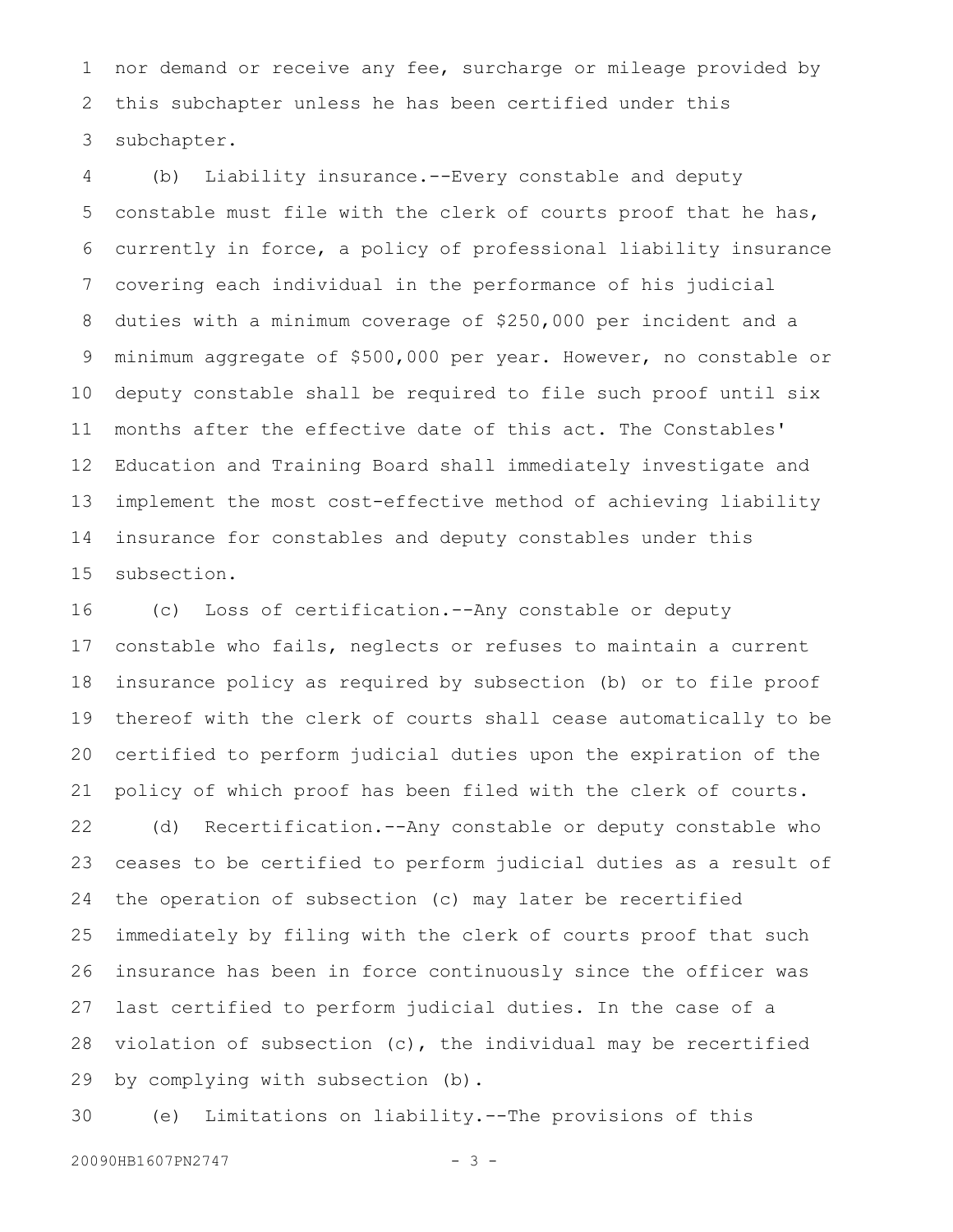subchapter shall not be deemed to impose respondeat superior liability on any county. 1 2

(f) Conduct.--While a constable or deputy constable is performing duties other than judicial duties, regardless of whether or not he is certified under this subchapter, he shall not in any manner hold himself out to be active as an agent, employee or representative of any court, magisterial district judge or judge. 3 4 5 6 7 8

§ 2943. Board established. 9

(a) Board created.--There is hereby established within the commission an advisory board to be known as the Constables' Education and Training Board. 10 11 12

(b) Composition.--The board shall be composed of the Pennsylvania State Police Commissioner or his designee and six other members appointed by the Governor with the consent of a majority of the members of the Senate: 13 14 15 16

17

(1) Three persons who shall be constables.

(2) One person who shall be a magisterial district judge. 18 19

(3) One person who shall be a court administrator. 20

(4) One person who shall be a county commissioner. 21

(c) Appointments and terms.--Members shall serve for threeyear terms and may be appointed for more than one additional consecutive term. If a member who serves by virtue of public office ceases to represent the class to which he was appointed, his membership in the commission shall terminate immediately, and a new member shall be appointed in the same manner as his predecessor to fill the unexpired portion of the term. No constable may be appointed, be reappointed or serve as a board member unless he is certified under this subchapter. 22 23 24 25 26 27 28 29 30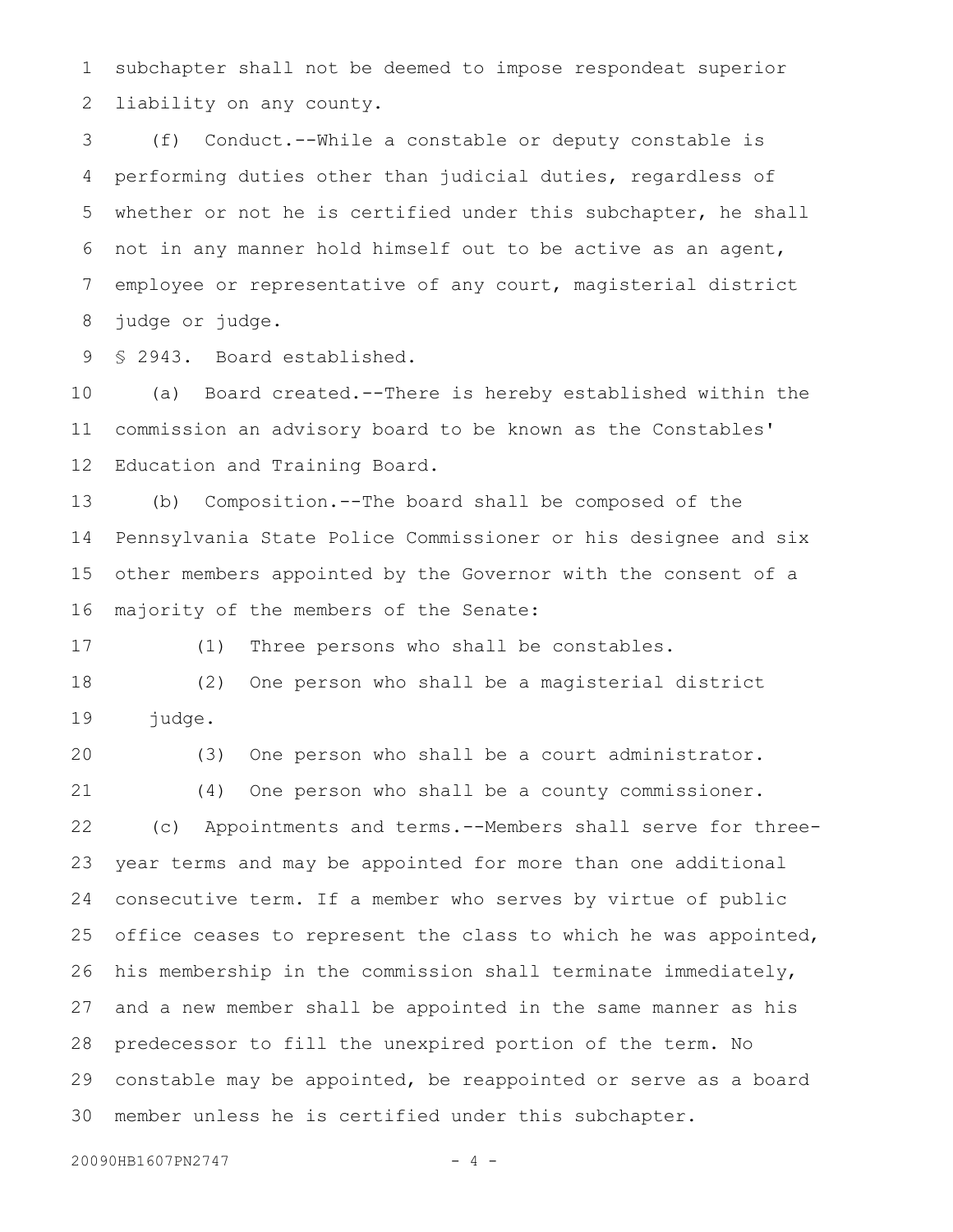(d) Vacancy.--A member appointed to fill a vacancy created by any reason other than expiration of a term shall be appointed for the unexpired term of the member whom he is to succeed in the same manner as the original appointment. 1 2 3 4

(e) Expenses.--The members of the board shall serve without compensation but shall be reimbursed the necessary and actual expenses incurred in attending meetings of the board and in the performance of their duties under this subchapter. 5 6 7 8

(f) Removal.--Members of the board may be removed by the appointing authority for good cause upon written notice from the appointing authority specifically setting forth the cause for removal. 9 10 11 12

(g) Chairman elected.--The members of the board shall elect a chairman from among the members to serve for a period of one year. A chairman may be elected to serve successive terms. The Governor shall designate the first chairman for organizational purposes only. 13 14 15 16 17

(h) Meetings.--The chairman shall summon the members of the board to the first meeting within 30 days after his appointment or within 30 days after the appointment of a sufficient number of members to constitute a quorum, whichever is later. The board shall meet as often as it deems necessary but at least four times each year. Meetings may be called by the chairman of the board or by any four members thereof, in either case upon at least ten days' written notice to all members of the board. A quorum shall consist of four members. 18 19 20 21 22 23 24 25 26

§ 2944. Program established. 27

The board, with the review and approval of the commission, shall: 28 29

(1) Establish, implement and administer the Constables' 20090HB1607PN2747 - 5 -30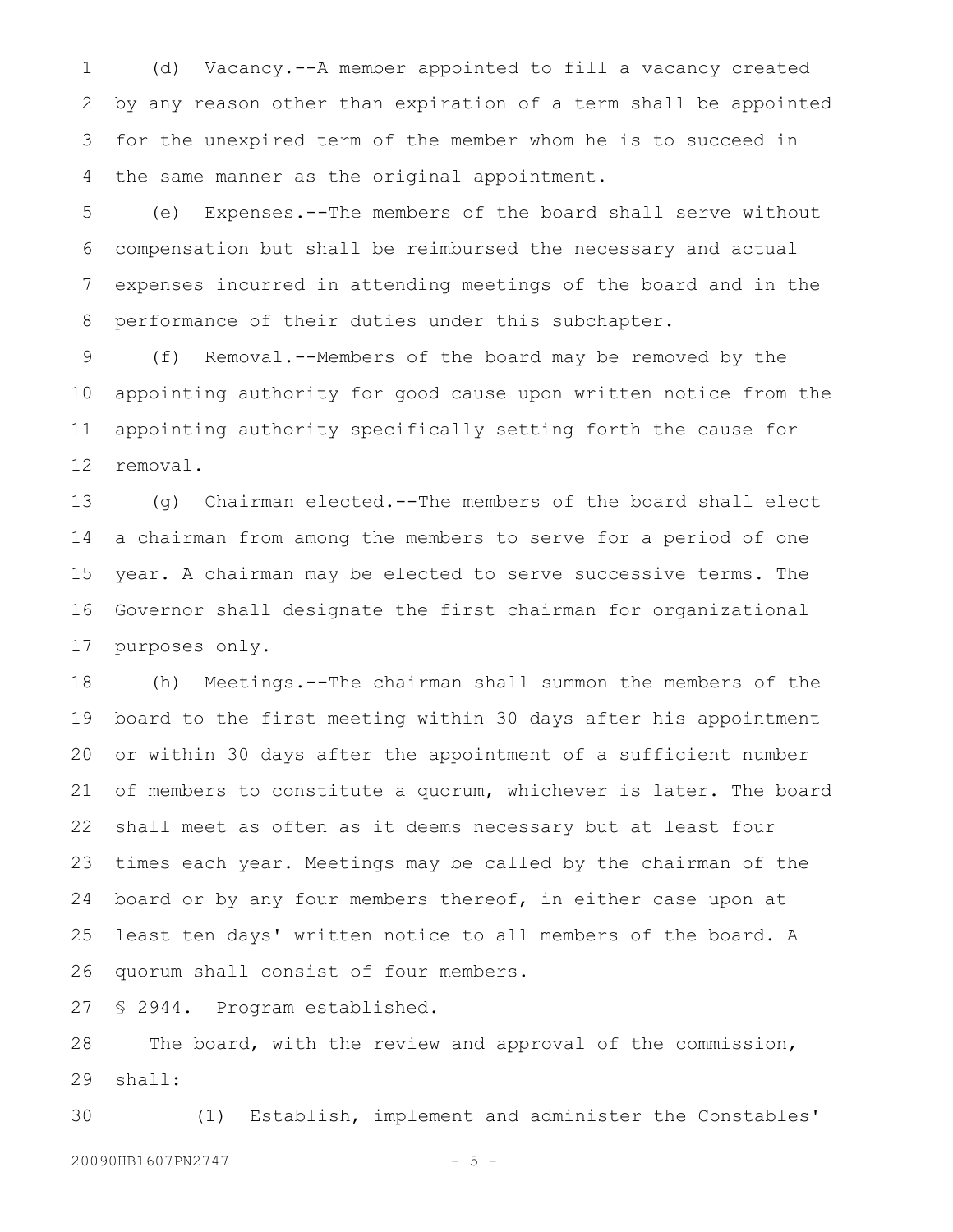Education and Training Program according to the minimum requirements set forth in this subchapter. 1 2

(2) Establish, implement and administer requirements for the minimum courses of study and training for constables and deputy constables. 3 4 5

(3) Establish, implement and administer requirements for courses of study and in-service training for constables and deputy constables. 6 7 8

(4) Establish, implement and administer requirements for a continuing education program for constables and deputy constables concerning subjects the board may deem necessary and appropriate for the continued education and training of constables and deputy constables. 9 10 11 12 13

(5) Approve or revoke the approval of any school which may be utilized for the educational and training requirements of this subchapter. 14 15 16

(6) Establish the minimum qualifications for instructors and certify instructors. 17 18

(7) Consult, cooperate and contract with universities, colleges, law schools, community colleges and institutes for the development of basic and continuing education courses for constables and deputy constables. 19 20 21 22

(8) Promote the most efficient and economical program for constable and deputy constable training by utilizing existing facilities, programs and qualified State and local personnel. 23 24 25 26

(9) Certify constables and deputy constables who have satisfactorily completed the basic and continuing education and training requirements of this subchapter and issue appropriate certificates to them. 27 28 29 30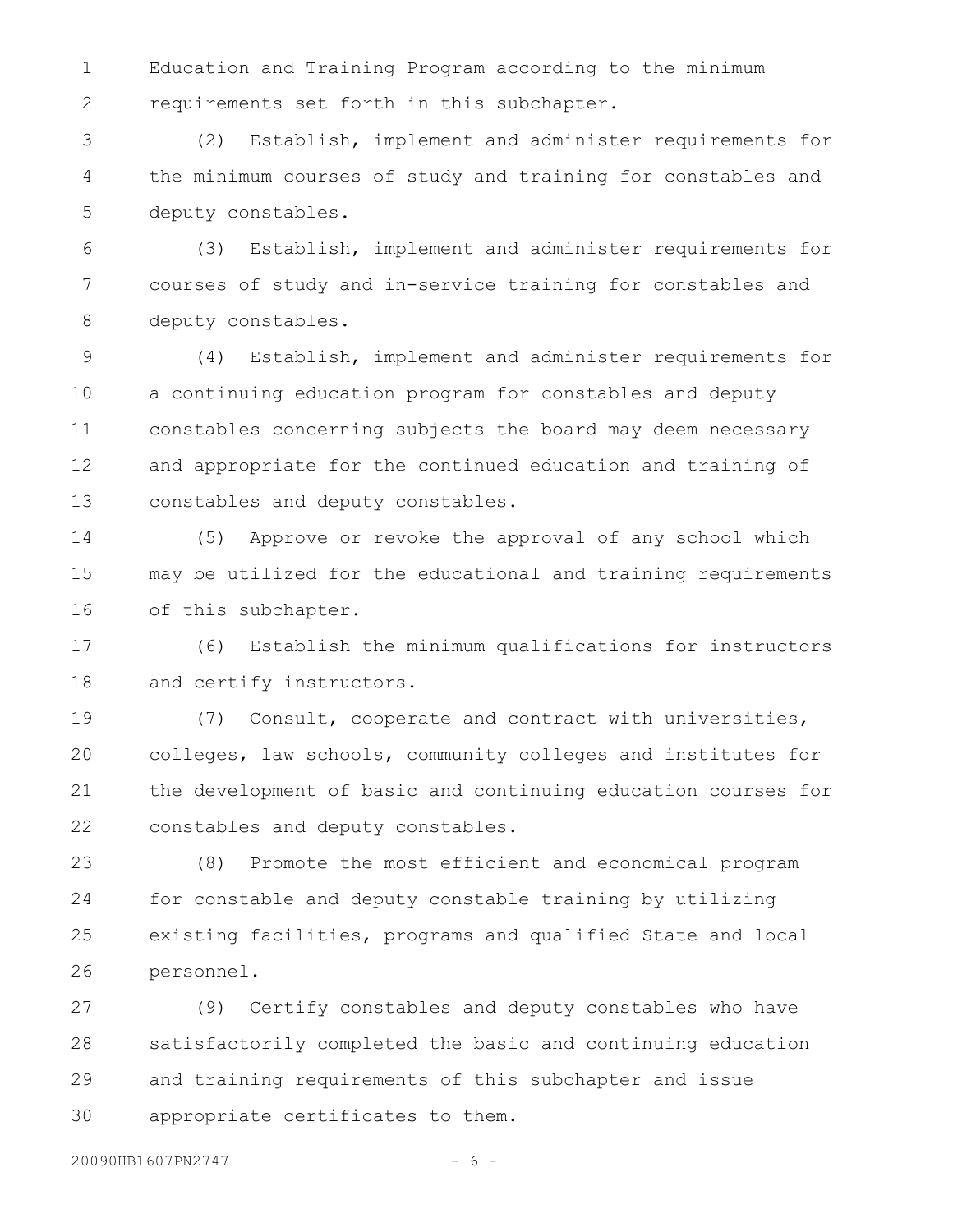(10) Make rules and regulations and perform other duties as may be reasonably necessary or appropriate to administer the education and training program for constables and deputy constables. 1 2 3 4

(11) In consultation with the Insurance Commissioner, monitor the price and availability of the liability insurance required by section 2942(b) (relating to conduct and insurance) and, if deemed necessary by the board, provide information and coordination to assure the availability and competitive pricing of such insurance. 5 6 7 8 9 10

(12) Make an annual report to the Governor and to the General Assembly concerning: 11 12

(i) The administration of the Constables' Education and Training Program. 13 14

15

(ii) The activities of the board.

(iii) The costs of the program. 16

(iv) Proposed changes, if any, in this subchapter. § 2945. Program contents. 17 18

The Constables' Education and Training Program shall include training for a total of 80 hours, the content of which shall be determined by regulation. The training shall include instruction in the interpretation and application of the fees provided for in section 2950 (relating to fees). Any constable or deputy constable who is in office as of the effective date of this subchapter shall be afforded one and only one opportunity prior to the expiration of his current term to satisfactorily complete this program by examination without the necessity of class attendance. 19 20 21 22 23 24 25 26 27 28

§ 2946. Continuing education. 29

The board, with the review and approval of the commission, 30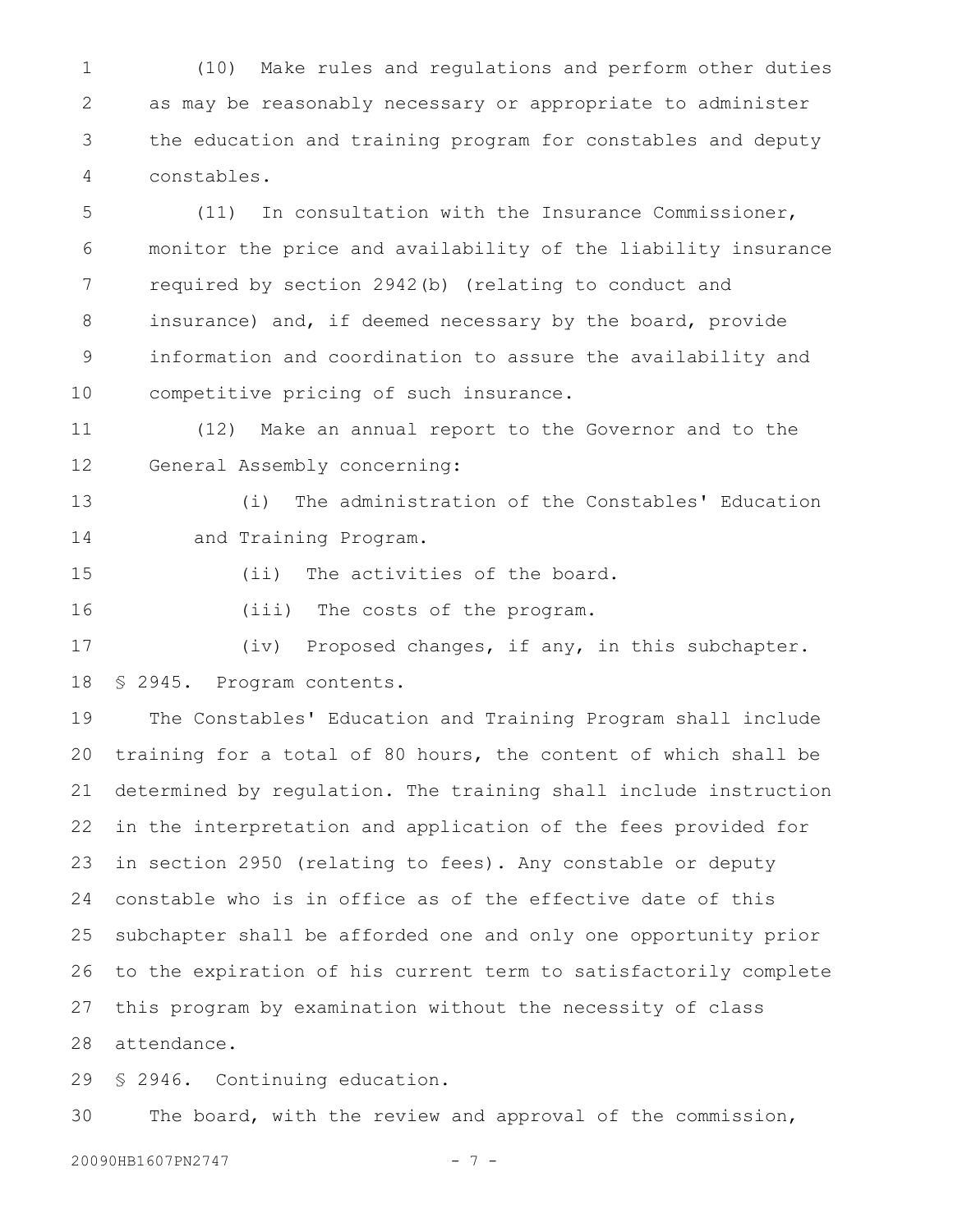shall establish a mandatory continuing education program for constables and deputy constables, which shall include no more than 40 hours per year, concerning subjects the board may deem necessary and appropriate for the continued education and training of constables and deputy constables. 1 2 3 4 5

§ 2947. Automatic certification. 6

All constables and deputy constables who are in office as of the effective date of this subchapter shall be deemed to be certified under and in compliance with sections 2945 (relating to program contents) and 2946 (relating to continuing education) for the balance of their current term of office or until the constables and deputy constables have been provided an opportunity to complete the education and training in accordance with section 2945 or 2946, whichever is sooner. 7 8 9 10 11 12 13 14

§ 2948. Use of firearms. 15

(a) Standards.--The Constables' Education and Training Board, with the review and approval of the Pennsylvania Commission on Crime and Delinquency, shall establish standards for the certification or qualification of constables and deputy constables to carry or use firearms in the performance of any duties. 16 17 18 19 20 21

(b) Certification and qualification.--Until such time as the board establishes the standards pursuant to subsection (a), no constable or deputy constable shall carry or use a firearm in the performance of any duties unless he is currently certified or qualified in firearms under at least one of the following: 22 23 24 25 26

(1) The act of June 18, 1974 (P.L.359, No.120), referred to as the Municipal Police Education and Training Law. 27 28

(2) The act of October 10, 1974 (P.L.705, No.235), known as the Lethal Weapons Training Act. 29 30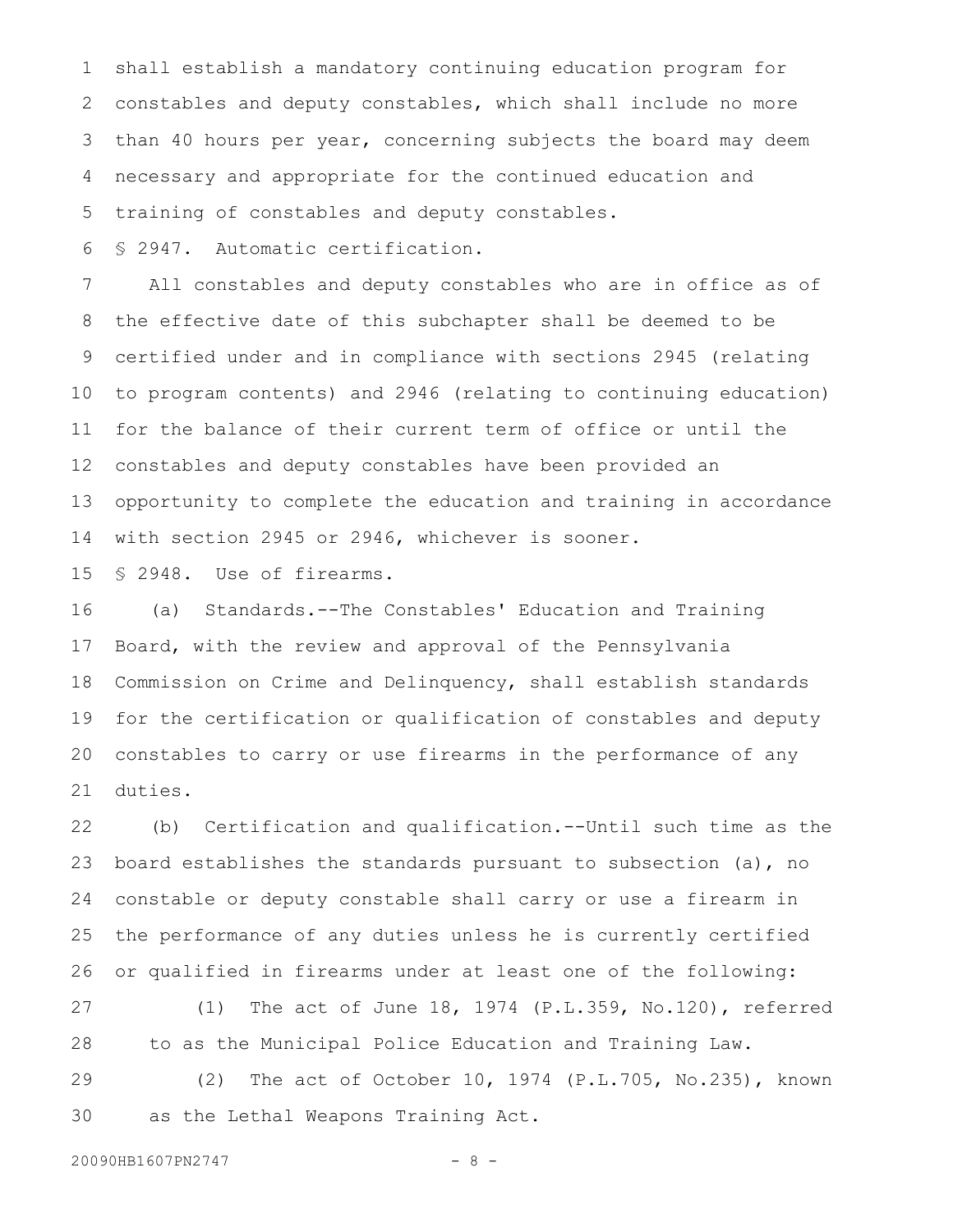(3) The act of February 9, 1984 (P.L.3, No.2), known as the Deputy Sheriffs' Education and Training Act. 1 2

(c) Availability.--In accordance with subsection (b), the firearms portion of the education and training under the listed laws shall be made available to constables and deputy constables. 3 4 5 6

§ 2949. Restricted account. 7

(a) Account established.--There is hereby established a special restricted account within the General Fund, which shall be known as the Constables' Education and Training Account, for the purposes of financing training program expenses, the costs of administering the program and all other costs associated with the activities of the board and the implementation of this subchapter and as provided under subsection (f). 8 9 10 11 12 13 14

(b) Surcharge.--There is hereby assessed as a cost in each case before a magisterial district judge a surcharge of \$5 per docket number in each criminal case and \$5 per named defendant in each civil case in which a constable or deputy constable performs a service provided in this subchapter, except that no county shall be required to pay this surcharge on behalf of any indigent or other defendant in a criminal case. 15 16 17 18 19 20 21

(c) Disposition of funds.--The surcharges collected under subsection (b), if collected by a constable or deputy constable shall be turned over within one week to the issuing authority. The issuing authority shall remit the same to the Department of Revenue for deposit into the account. 22 23 24 25 26

(d) Disbursements.--Disbursements from the account shall be made by the commission. 27 28

(e) Audit.--The Auditor General shall conduct an audit of the account as he may deem necessary or advisable from time to 29 30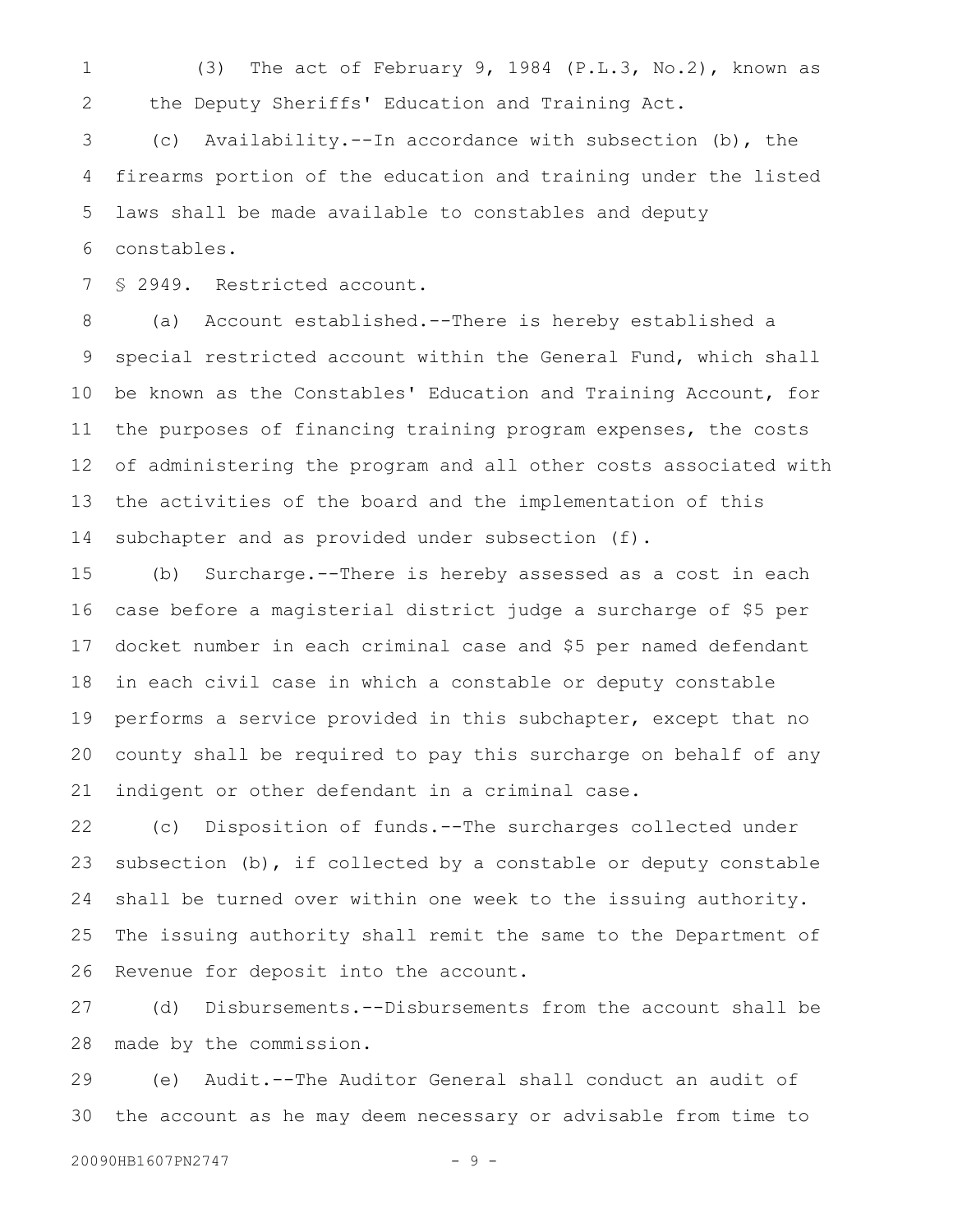time, but not less than once every three years. 1

(f) Fund surplus.--If account moneys are sufficient to meet the expenses and costs under subsection (a), the commission may allocate any surplus funds in the account to assist constables and deputy constables with costs associated with attendance at continuing education programs under section 2946 (relating to continuing education). 2 3 4 5 6 7

§ 2950. Fees. 8

(a) Travel or mileage.--Actual mileage for travel by motor vehicle shall be reimbursed at a rate equal to the highest rate allowed by the Internal Revenue Service. If travel is by other than motor vehicle, reimbursement shall be for actual vouchered travel expenses. 9 10 11 12 13

(b) Apportionment.--If more than one defendant is transported simultaneously, reimbursements shall be for actual miles traveled, and the travel cost shall be divided between or among the defendants. 14 15 16 17

(c) Additional persons.--A constable or deputy constable when he is transporting a prisoner, serving a felony or misdemeanor warrant or serving a warrant on a juvenile or a defendant of the opposite sex may, at his discretion, be accompanied by a second constable or deputy constable who is certified under section 2947 (relating to automatic certification) to perform judicial duties. In such cases, each officer shall receive the fee set out in this section. In all other civil, landlord-tenant and summary criminal cases, the issuing authority may authorize payment to a second officer. (d) Civil and landlord-tenant cases.--In civil and landlord-18 19 20 21 22 23 24 25 26 27 28

tenant cases, constable fees must be paid in advance to the court for services desired to be performed. These fees shall not 29 30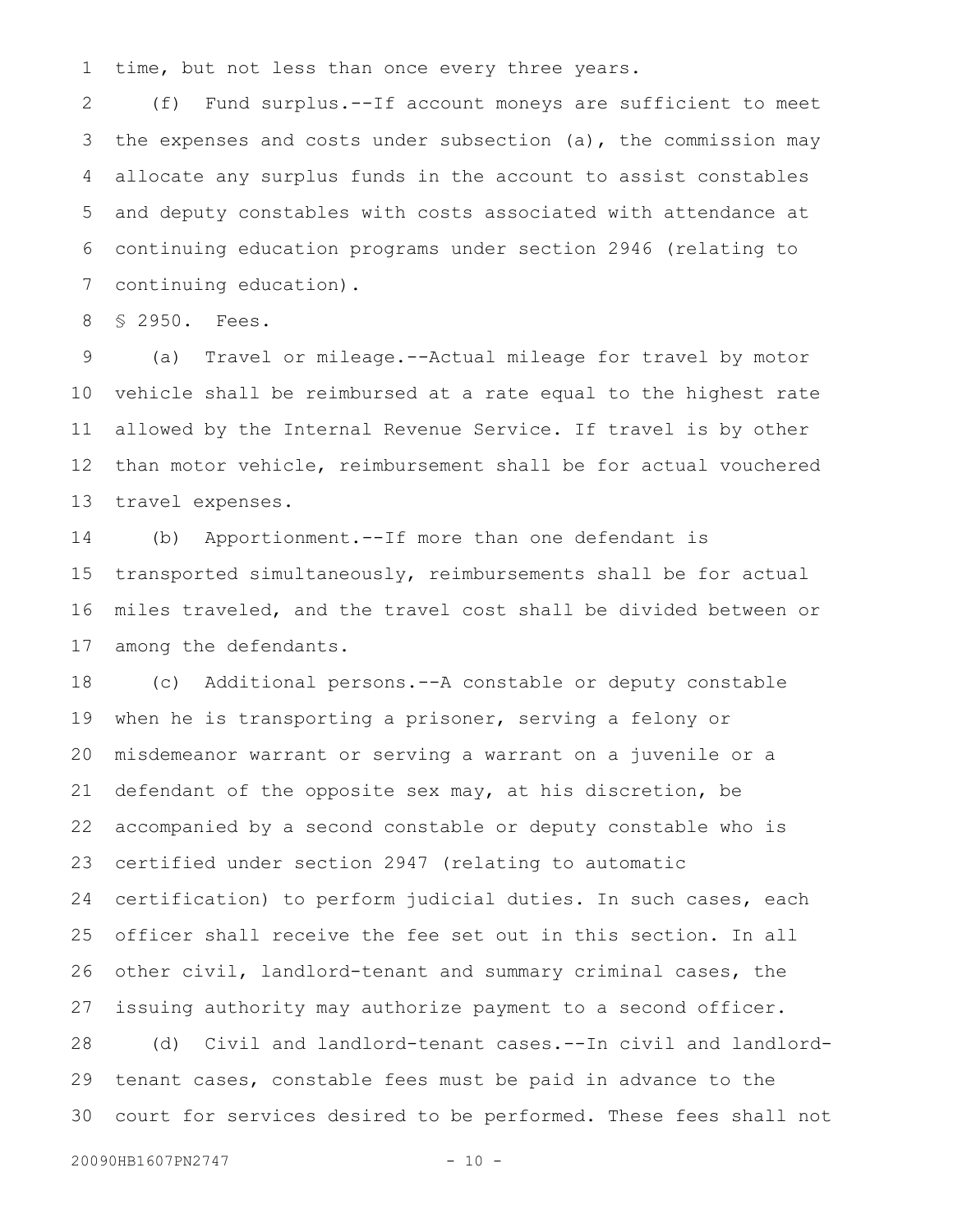be refundable to the plaintiff if a case is settled or a debt is satisfied less than 48 hours prior to a scheduled sale or ejectment, in which latter case the constable or deputy constable shall be paid for holding the sale or carrying out an ejectment, respectively. 1 2 3 4 5

(e) Payment.--All civil, landlord-tenant and criminal fees shall be paid by the court to the constable as soon as possible and in no case not more than 15 days in civil and landlordtenant cases and 30 days in criminal cases after the service is performed and a proper request for payment is submitted, provided that, in criminal cases where the books and accounts of the relevant county offices are payable on a monthly basis, payment shall be made not more than 15 days after the close of the month. 6 7 8 9 10 11 12 13 14

(f) Civil and landlord-tenant cases.--Fees in civil and landlord-tenant cases shall be as follows: 15 16

(1) For serving complaint, summons or notice on suitor or tenant, either personally or by leaving a copy, \$13, plus \$5 for each additional defendant at the same address, \$2.50 for each return of service, plus mileage. 17 18 19 20

(2) For levying goods, including schedule of property levied upon and set aside, notice of levy and return of service, \$75, plus mileage. 21 22 23

(3) For advertising personal property for public sale, \$7 per posting (maximum of \$21), plus mileage, plus actual cost of advertising. 24 25 26

(4) For selling goods levied, clerk, receipts and returns to court, \$85, plus mileage. 27 28

(5) For making return of not found, \$13, plus mileage. Payment shall be limited to three returns of not found. 29 30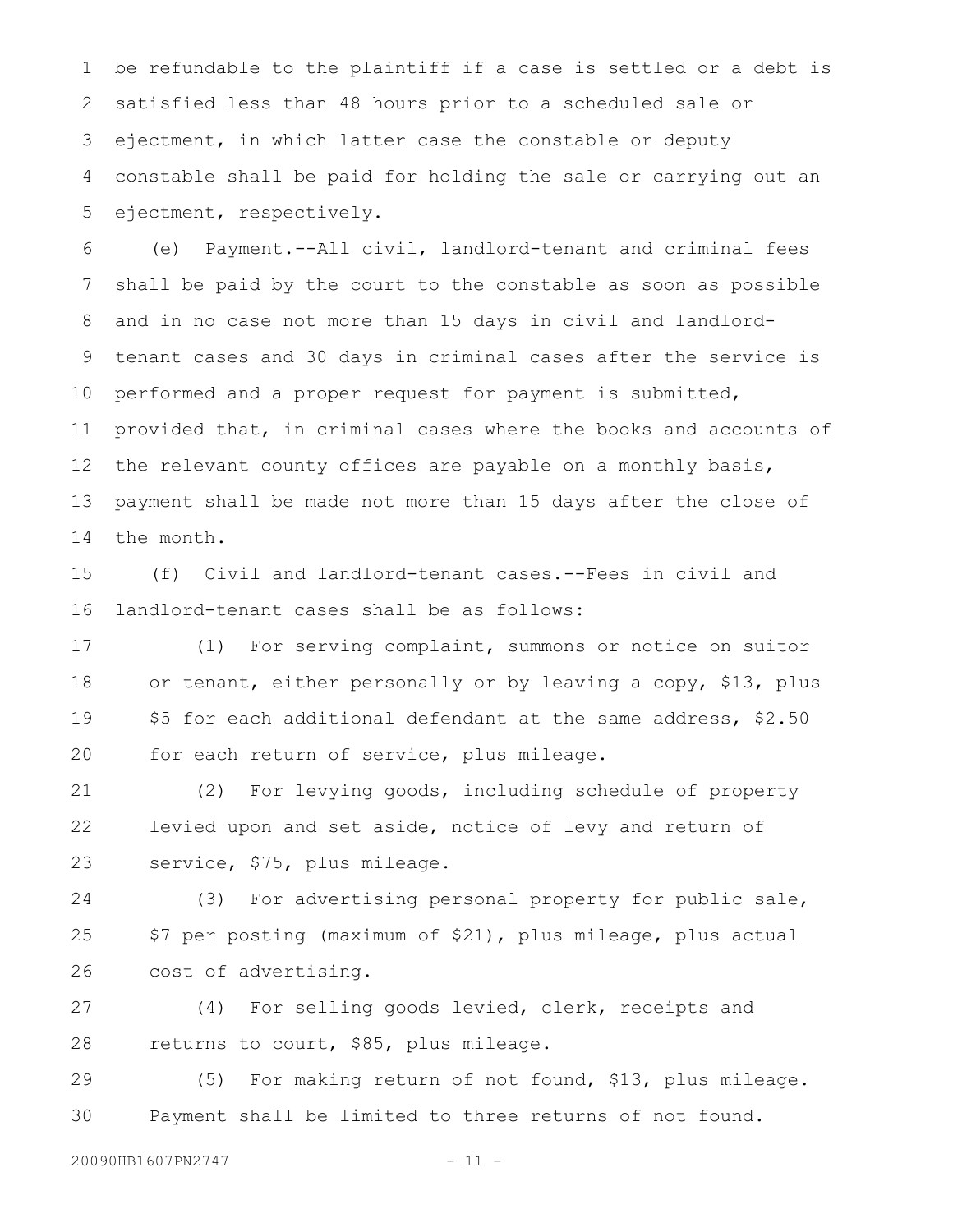(6) For executing order of possession, \$13, plus \$5 for each additional defendant at the same address, \$2.50 for each return of service, plus mileage. 1 2 3

(7) For ejectment, \$90, \$2.50 for each return of service, plus mileage. 4 5

(8) For making any return of service other than not found, \$2.50 each. 6 7

(9) For providing courtroom security as ordered, \$13 per hour, assessed against one or more parties as determined by the court. 8 9 10

(10) Actual mileage for travel by motor vehicle shall be reimbursed at the rate equal to the highest rate allowed by the Internal Revenue Service. If travel is by other than motor vehicle, reimbursement shall be for actual vouchered travel expenses. 11 12 13 14 15

(g) Criminal cases.--Fees in criminal cases shall be as follows: 16 17

(1) For executing each warrant of arrest, or for effectuating the payment of fines and costs by attempting to execute each warrant of arrest, \$25 for each docket number and \$2.50 for each return of service, plus mileage. 18 19 20 21

(2) For taking custody of a defendant, \$5 per defendant. (3) For conveyance of defendant to or from court, \$5 per defendant. 22 23 24

(4) For attendance at arraignment or hearing, \$13. (5) For executing discharge, \$5 per defendant. (6) For executing commitment, \$5 per defendant. (7) For executing release, \$5 per defendant. (8) For making returns to the court, \$2.50. (9) Transporting each nonincarcerated defendant to jail, 25 26 27 28 29 30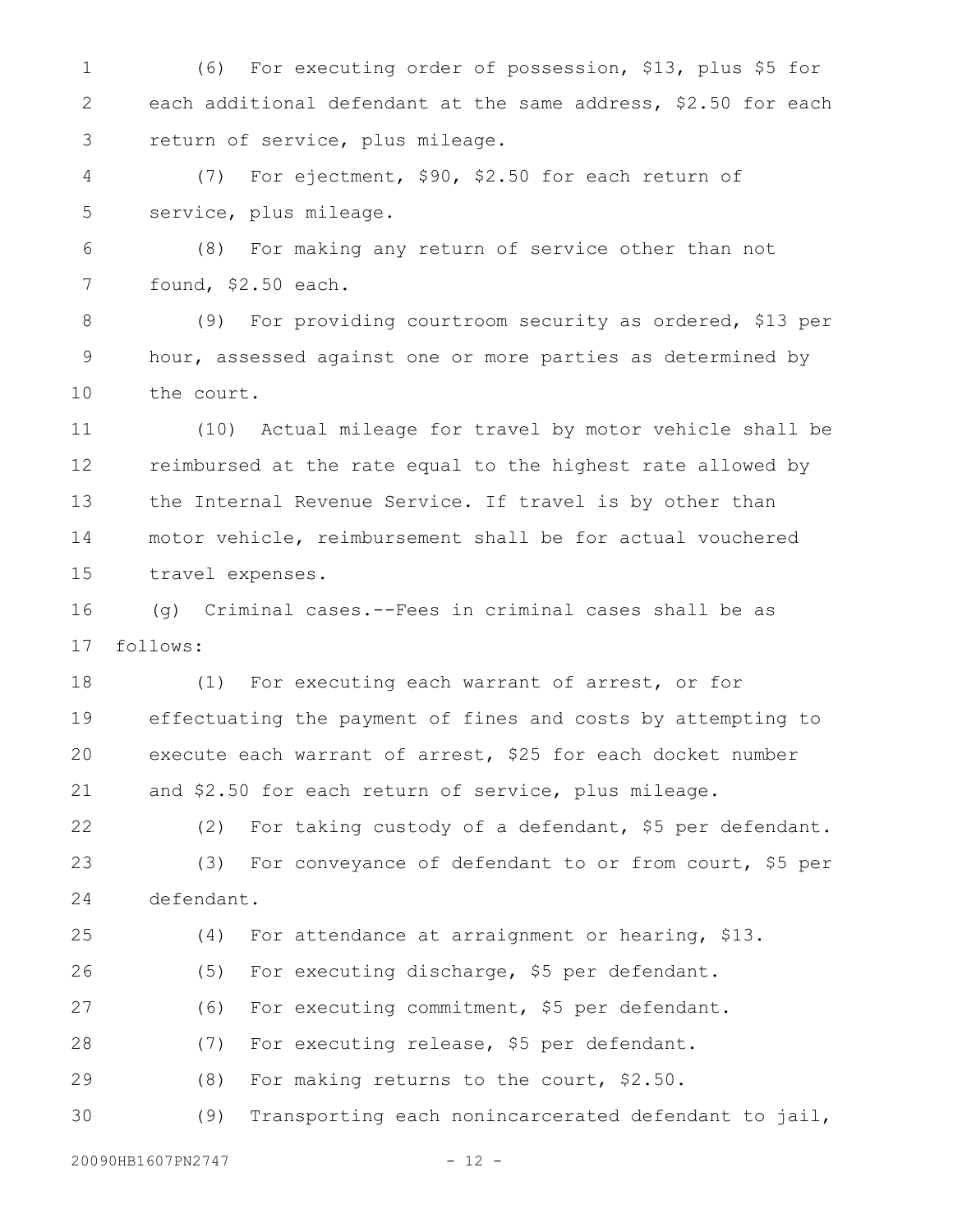\$17, plus mileage; transporting an incarcerated prisoner, \$38 per prisoner, plus an hourly rate of \$13 per hour, plus mileage. Computation of hourly rate will apply after the expiration of the first hour per prisoner per hour, not to exceed \$26 per hour per constable. 1 2 3 4 5

(10) Receipt of the fees for transporting a nonincarcerated defendant under paragraph (9) shall not exclude receipt of the fees under paragraphs (6) and (8) for that transport. 6 7 8 9

(11) Receipt of the fees for transporting an incarcerated prisoner under paragraph (9) shall exclude receipt of the fees under paragraphs  $(2)$ ,  $(3)$ ,  $(4)$  and  $(7)$ for that transport. 10 11 12 13

(12) Actual mileage for travel by motor vehicle shall be reimbursed at the rate equal to the highest rate allowed by the Internal Revenue Service. If travel is by other than motor vehicle, reimbursement shall be for actual vouchered travel expenses. 14 15 16 17 18

(13) For conveying defendants for fingerprinting, \$17 per defendant, plus \$13 per hour beyond the first hour per defendant per hour, not to exceed \$26 per hour per constable, plus mileage. 19 20 21 22

(14) For holding one or more defendants at the office of a magisterial district judge, \$13 per hour per defendant beyond the first half hour. 23 24 25

(15) For courtroom security as ordered, \$13 per hour, assessed against one or more parties as determined by the court. 26 27 28

(16) In all criminal cases wherein the defendant is discharged or indigent or the case is otherwise dismissed, 29 30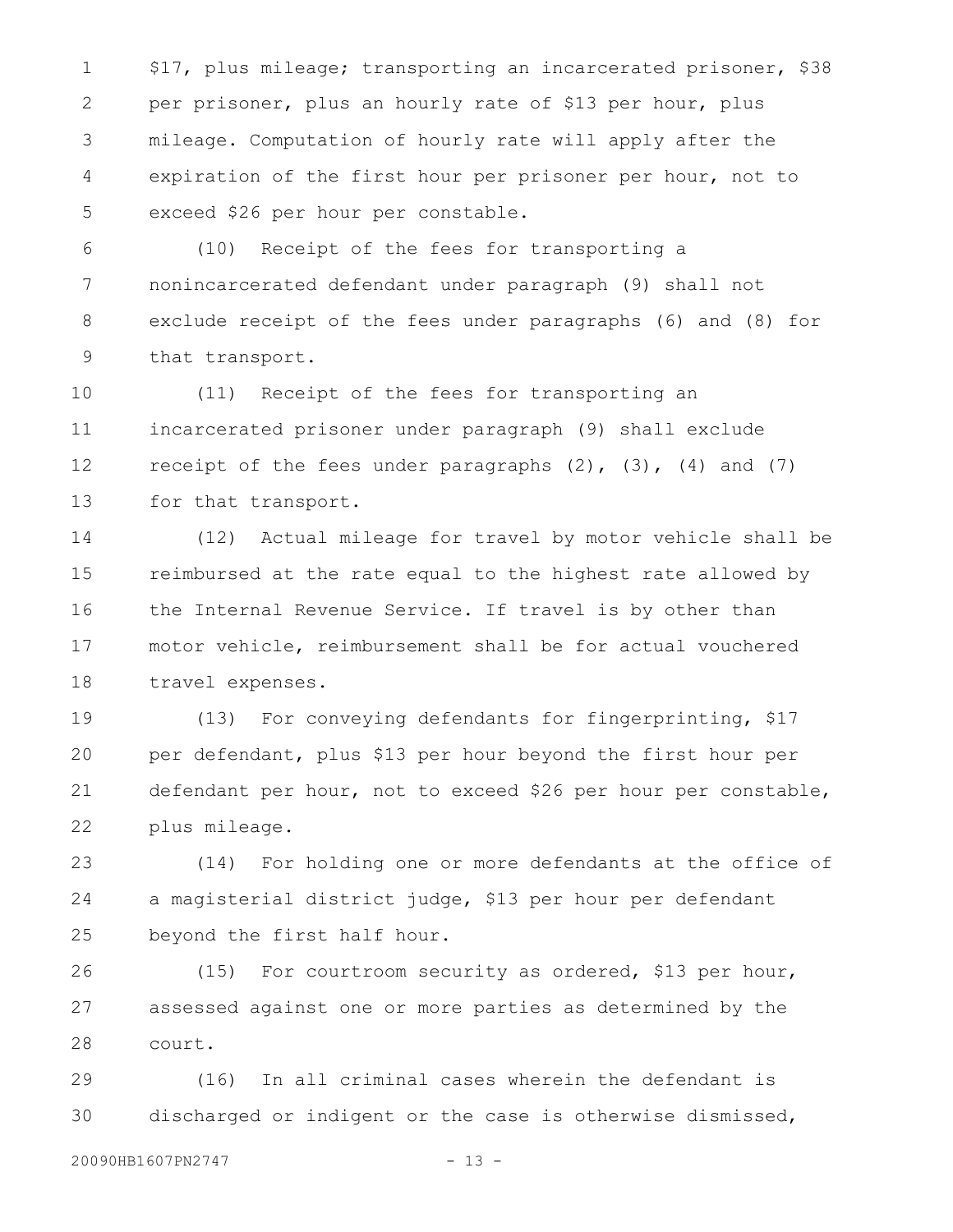the court shall assess to the county the fee provided in this section, except that in cases of private criminal complaints wherein the defendant is discharged prior to the indictment or the filing of any information or the case is otherwise dismissed at the summary offense hearing, the court shall assess the fee to the affiant. 1 2 3 4 5 6

(h) Subpoenas.--For serving district court-issued subpoenas for civil, landlord-tenant or criminal matters, \$13 for first witness, plus \$5 for each additional witness at the same address, \$2.50 return of service for each subpoena, plus mileage. The same fee shall be payable for attempting to serve a subpoena at a wrong address supplied by the party requesting the service. 7 8 9 10 11 12 13

(i) Similar fees.--For civil, landlord-tenant and criminal services not specifically provided for, the court shall pay the same fees as it pays for services that it determines to be similar to those performed.] 14 15 16 17

 $\leftarrow$ 

SECTION 1.1. SECTION 3733(A.1)(1)(III), (IV) AND (V) OF TITLE 42 ARE AMENDED TO READ: 18 19

§ 3733. DEPOSITS INTO ACCOUNT. 20

\* \* \* 21

(A.1) ADDITIONAL FEES.-- 22

(1) IN ADDITION TO THE COURT COSTS AND FILING FEES AUTHORIZED TO BE COLLECTED BY STATUTE: 23 24

\* \* \* 25

(III) AN ADDITIONAL FEE OF \$10 SHALL BE CHARGED BY THE CLERKS OF COURTS OF ALL COURTS OF COMMON PLEAS, OR BY ANY OFFICIALS DESIGNATED TO PERFORM THE FUNCTIONS THEREOF, FOR THE INITIATION OF ANY CRIMINAL PROCEEDING FOR WHICH A FEE, CHARGE OR COST IS NOW AUTHORIZED AND A 26 27 28 29 30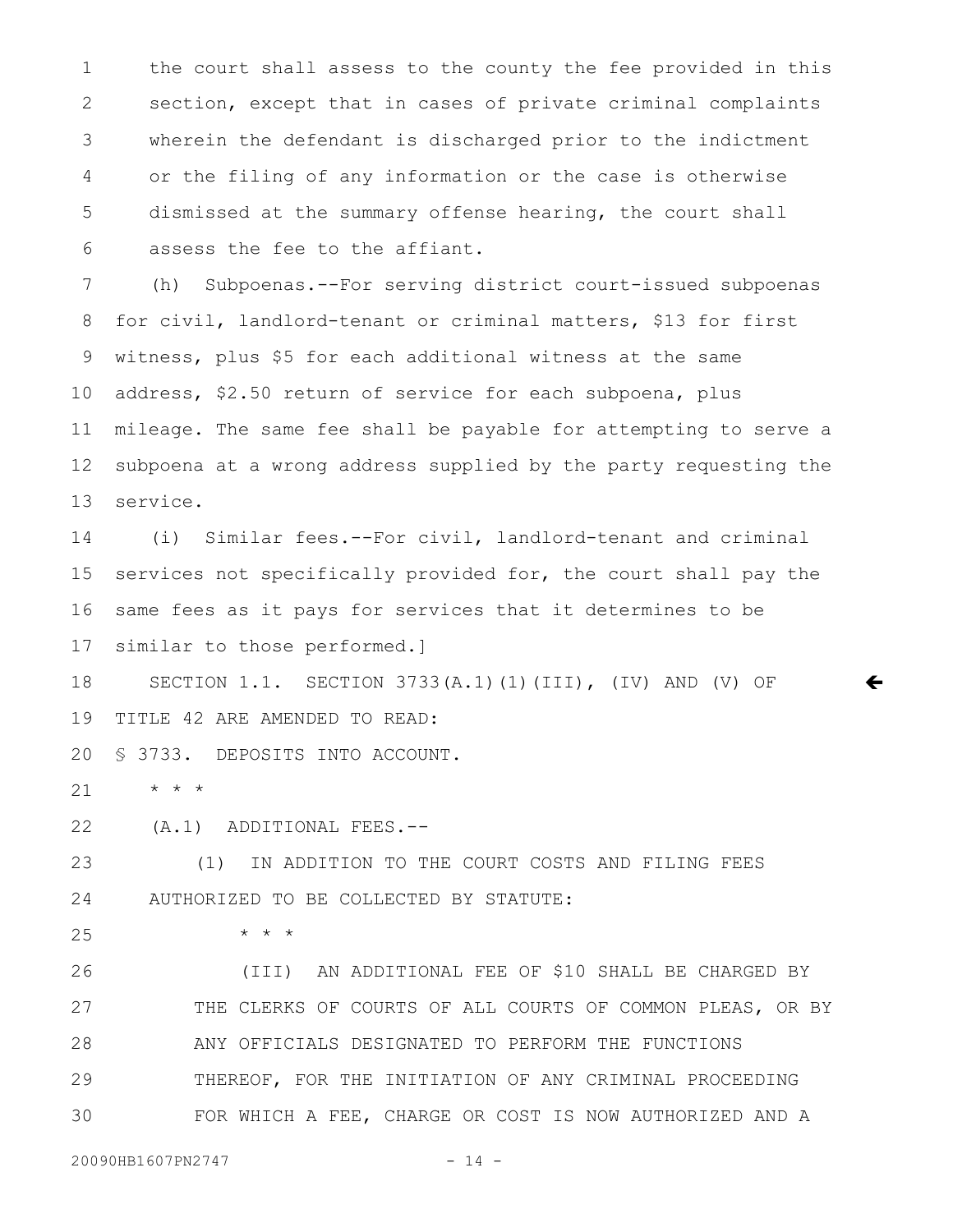CONVICTION IS OBTAINED OR GUILTY PLEA IS ENTERED. THE ADDITIONAL FEE UNDER THIS SUBPARAGRAPH SHALL ALSO BE CHARGED AND COLLECTED WHEN A DEFENDANT IS GRANTED ENTRY INTO ACCELERATED REHABILITATIVE DISPOSITION OR ANY OTHER PRETRIAL DIVERSIONARY PROGRAM. 1 2 3 4 5

(IV) AN ADDITIONAL FEE OF \$10 SHALL BE CHARGED AND COLLECTED BY THE MINOR JUDICIARY, INCLUDING MAGISTERIAL DISTRICT JUDGES, PHILADELPHIA MUNICIPAL COURT, PHILADELPHIA TRAFFIC COURT AND PITTSBURGH [MAGISTRATES] MUNICIPAL COURT, FOR THE INITIATION OF A LEGAL PROCEEDING FOR WHICH A FEE OR COST IS NOW AUTHORIZED, EXCEPT THAT IN CRIMINAL, SUMMARY AND TRAFFIC MATTERS THE FEE SHALL BE CHARGED ONLY WHEN A CONVICTION IS OBTAINED OR GUILTY PLEA IS ENTERED. THE ADDITIONAL FEE UNDER THIS SUBPARAGRAPH SHALL ALSO BE CHARGED AND COLLECTED WHEN A DEFENDANT IS GRANTED ENTRY INTO ACCELERATED REHABILITATIVE DISPOSITION OR ANY OTHER PRETRIAL DIVERSIONARY PROGRAM. 6 7 8 9 10 11 12 13 14 15 16 17

(V) AN ADDITIONAL FEE OF \$10 SHALL BE CHARGED AND COLLECTED BY THE RECORDERS OF DEEDS AND CLERKS OF COURT, OR BY ANY OFFICIALS DESIGNATED TO PERFORM SIMILAR FUNCTIONS, FOR EACH FILING OF A DEED, MORTGAGE OR PROPERTY TRANSFER FOR WHICH A FEE, CHARGE OR COST IS NOW AUTHORIZED. THE SUPREME COURT SHALL DESIGNATE BY FINANCIAL REGULATIONS WHICH FILINGS MEET THE CRITERIA OF THIS SUBPARAGRAPH. 18 19 20 21 22 23 24 25

\* \* \* 26

SECTION 1.2. TITLE 42 IS AMENDED BY ADDING A SECTION TO 28 READ: 27

§ 3733.1. SURCHARGE. 29

(A) IMPOSITION OF SURCHARGE.--IN ADDITION TO EACH FEE 30

20090HB1607PN2747 - 15 -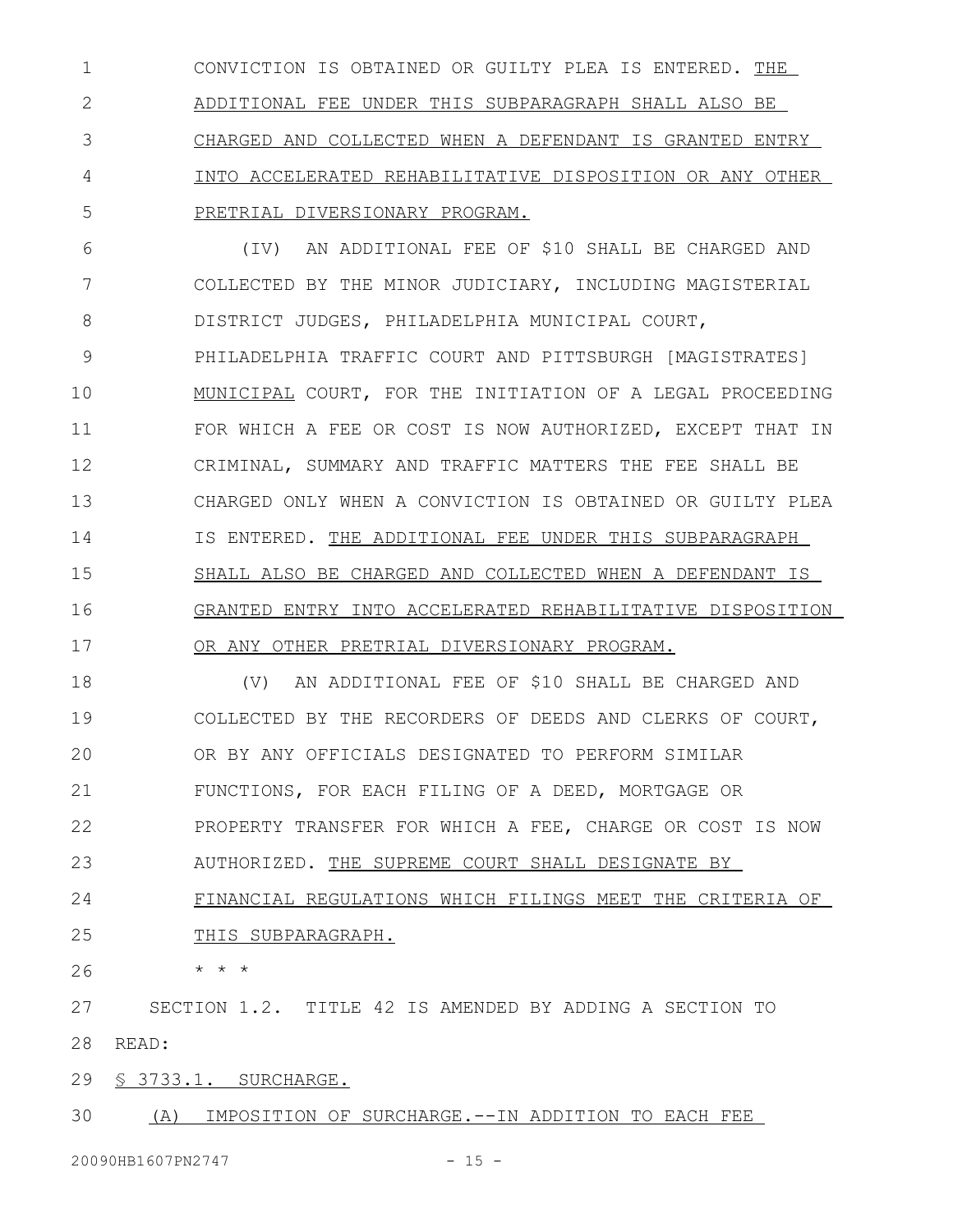| 1  | IMPOSED UNDER SECTION 3733(A.1) (RELATING TO DEPOSITS INTO     |
|----|----------------------------------------------------------------|
| 2  | ACCOUNT), EXCEPT AS SET FORTH IN SUBSECTION (B), THE FOLLOWING |
| 3  | APPLY:                                                         |
| 4  | (1) A SURCHARGE OF \$11.25 SHALL BE CHARGED AND COLLECTED      |
| 5  | FOR A PERIOD OF 25 MONTHS BEGINNING ON THE EFFECTIVE DATE OF   |
| 6  | THIS SECTION.                                                  |
| 7  | (2) A PERMANENT FEE OF \$2.25 SHALL BE CHARGED AND             |
| 8  | COLLECTED.                                                     |
| 9  | EXCEPTIONS.--SUBSECTION (A) DOES NOT APPLY TO A<br>(B)         |
| 10 | CONVICTION OR GUILTY PLEA BASED ON THE FILING OF A TRAFFIC     |
| 11 | CITATION CHARGING AN OFFENSE UNDER 75 PA.C.S. (RELATING TO     |
| 12 | VEHICLES) WHICH IS CLASSIFIED AS SUMMARY UNDER A STATE STATUTE |
| 13 | OR LOCAL ORDINANCE AS PROVIDED IN THE PENNSYLVANIA RULES OF    |
| 14 | CRIMINAL PROCEDURE.                                            |
| 15 | (C)<br>ALLOCATION AND APPROPRIATION.--                         |
| 16 | THE SURCHARGE UNDER SUBSECTION (A)(1) SHALL BE<br>(1)          |
| 17 | ALLOCATED AS FOLLOWS:                                          |
| 18 | ( I )<br>ONE DOLLAR SHALL BE DEPOSITED INTO THE ACCESS TO      |
| 19 | JUSTICE ACCOUNT.                                               |
| 20 | (II) THE REMAINDER OF MONEY SHALL BE DEPOSITED INTO            |
| 21 | A SEPARATE RESERVE ACCOUNT WITHIN THE JUDICIAL COMPUTER        |
| 22 | SYSTEM AUGMENTATION ACCOUNT. NOTWITHSTANDING SECTION 3732      |
| 23 | (RELATING TO UTILIZATION OF FUNDS IN ACCOUNT), MONEY           |
| 24 | DEPOSITED UNDER THIS SUBPARAGRAPH IS HEREBY APPROPRIATED       |
| 25 | TO THE SUPREME COURT, UPON COMPLIANCE WITH ARTICLE XV OF       |
| 26 | THE ACT OF APRIL 9, 1929 (P.L.343, NO.176), KNOWN AS THE       |
| 27 | FISCAL CODE, FOR THE OPERATION OF THE JUDICIAL                 |
| 28 | DEPARTMENT.                                                    |
| 29 | THE FEE UNDER SUBSECTION (A) (2) SHALL BE DEPOSITED<br>(2)     |
| 30 | INTO THE CRIMINAL JUSTICE ENHANCEMENT ACCOUNT.                 |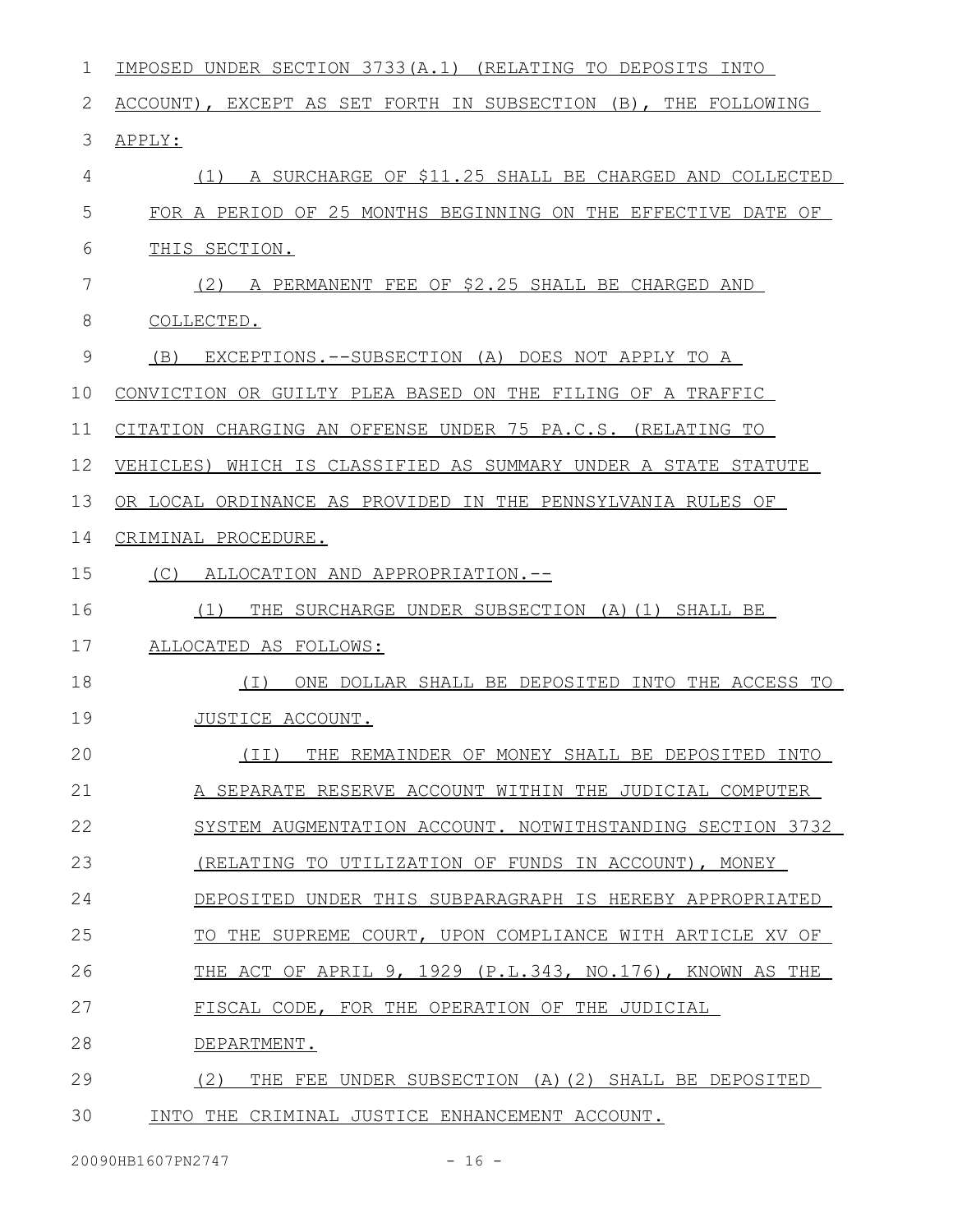| $\mathbf 1$    | SECTION 1.3. CHAPTER 53 OF TITLE 44 IS REPEALED:                 |
|----------------|------------------------------------------------------------------|
| $\mathbf{2}$   | [CHAPTER 53                                                      |
| 3              | RECIDIVISM RISK REDUCTION INCENTIVE                              |
| 4              | SEC.                                                             |
| 5              | 5301.<br>Scope of chapter.                                       |
| 6              | 5302.<br>Purpose.                                                |
| $7\phantom{.}$ | 5303.<br>Definitions.                                            |
| 8              | 5304.<br>Recidivism risk reduction incentive programs.           |
| 9              | 5305.<br>Sentencing.                                             |
| 10             | 5306.<br>Recidivism risk reduction incentive minimum.            |
| 11             | 5307.<br>Authority of board.                                     |
| 12             | 5308.<br>Written quidelines and requlations.                     |
| 13             | 5309.<br>Evaluation.                                             |
| 14             | 5310.<br>Reports.                                                |
| 15             | 5311. Construction.                                              |
| 16             | 5312. Applicability.                                             |
| 17             | \$ 5301. SCOPE OF CHAPTER.                                       |
| 18             | THIS CHAPTER RELATES TO RECIDIVISM RISK REDUCTION INCENTIVE.     |
| 19             | \$ 5302. PURPOSE.                                                |
| 20             | THIS CHAPTER SEEKS TO CREATE A PROGRAM THAT ENSURES              |
| 21             | APPROPRIATE PUNISHMENT FOR PERSONS WHO COMMIT CRIMES, ENCOURAGES |
| 22             | PRISONER PARTICIPATION IN EVIDENCE-BASED PROGRAMS THAT REDUCE    |
| 23             | THE RISKS OF FUTURE CRIME AND ENSURES THE OPENNESS AND           |
| 24             | ACCOUNTABILITY OF THE CRIMINAL JUSTICE PROCESS WHILE ENSURING    |
| 25             | FAIRNESS TO CRIME VICTIMS.                                       |
| 26             | \$ 5303. DEFINITIONS.                                            |
| 27             | THE FOLLOWING WORDS AND PHRASES WHEN USED IN THIS CHAPTER        |
| 28             | SHALL HAVE THE MEANINGS GIVEN TO THEM IN THIS SECTION UNLESS THE |
| 29             | CONTEXT CLEARLY INDICATES OTHERWISE:                             |

"BOARD." THE PENNSYLVANIA BOARD OF PROBATION AND PAROLE. 30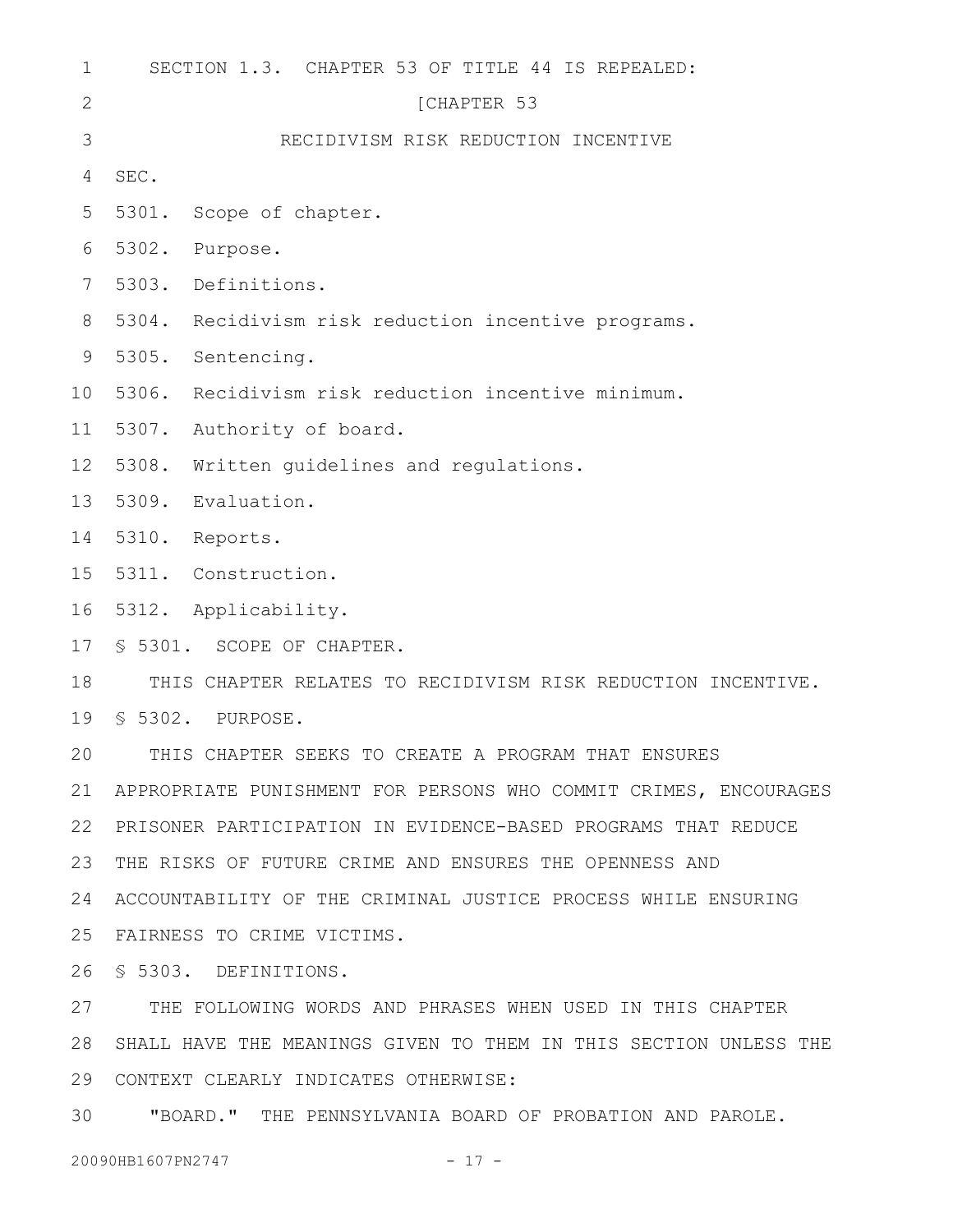"COMMISSION." THE PENNSYLVANIA COMMISSION ON SENTENCING. 1

"COURT." THE TRIAL JUDGE EXERCISING SENTENCING JURISDICTION OVER AN ELIGIBLE OFFENDER UNDER THIS CHAPTER OR THE PRESIDENT JUDGE OR THE PRESIDENT JUDGE'S DESIGNEE IF THE ORIGINAL TRIAL JUDGE IS NO LONGER SERVING AS A JUDGE OF THE SENTENCING COURT. "DEFENDANT." AN INDIVIDUAL CHARGED WITH A CRIMINAL OFFENSE. "DEPARTMENT." THE DEPARTMENT OF CORRECTIONS OF THE COMMONWEALTH. 2 3 4 5 6 7 8

"ELIGIBLE OFFENDER." A DEFENDANT OR PRISONER CONVICTED OF A CRIMINAL OFFENSE WHO WILL BE COMMITTED TO THE CUSTODY OF THE DEPARTMENT AND WHO MEETS ALL OF THE FOLLOWING ELIGIBILITY REQUIREMENTS: 9 10 11 12

(1) DOES NOT DEMONSTRATE A HISTORY OF PRESENT OR PAST VIOLENT BEHAVIOR. 13 14

(2) HAS NOT BEEN SUBJECT TO A SENTENCE THE CALCULATION OF WHICH INCLUDES AN ENHANCEMENT FOR THE USE OF A DEADLY WEAPON AS DEFINED UNDER LAW OR THE SENTENCING GUIDELINES PROMULGATED BY THE PENNSYLVANIA COMMISSION ON SENTENCING OR THE ATTORNEY FOR THE COMMONWEALTH HAS NOT DEMONSTRATED THAT THE DEFENDANT HAS BEEN FOUND GUILTY OF OR WAS CONVICTED OF AN OFFENSE INVOLVING A DEADLY WEAPON OR OFFENSE UNDER 18 PA.C.S. CH. 61 (RELATING TO FIREARMS AND OTHER DANGEROUS ARTICLES) OR THE EQUIVALENT OFFENSE UNDER THE LAWS OF THE UNITED STATES OR ONE OF ITS TERRITORIES OR POSSESSIONS, ANOTHER STATE, THE DISTRICT OF COLUMBIA, THE COMMONWEALTH OF PUERTO RICO OR A FOREIGN NATION. 15 16 17 18 19 20 21 22 23 24 25 26

(3) HAS NOT BEEN FOUND GUILTY OR PREVIOUSLY CONVICTED OR ADJUDICATED DELINQUENT FOR OR AN ATTEMPT OR CONSPIRACY TO COMMIT A PERSONAL INJURY CRIME AS DEFINED UNDER SECTION 103 OF THE ACT OF NOVEMBER 24, 1998 (P.L.882, NO.111), KNOWN AS 27 28 29 30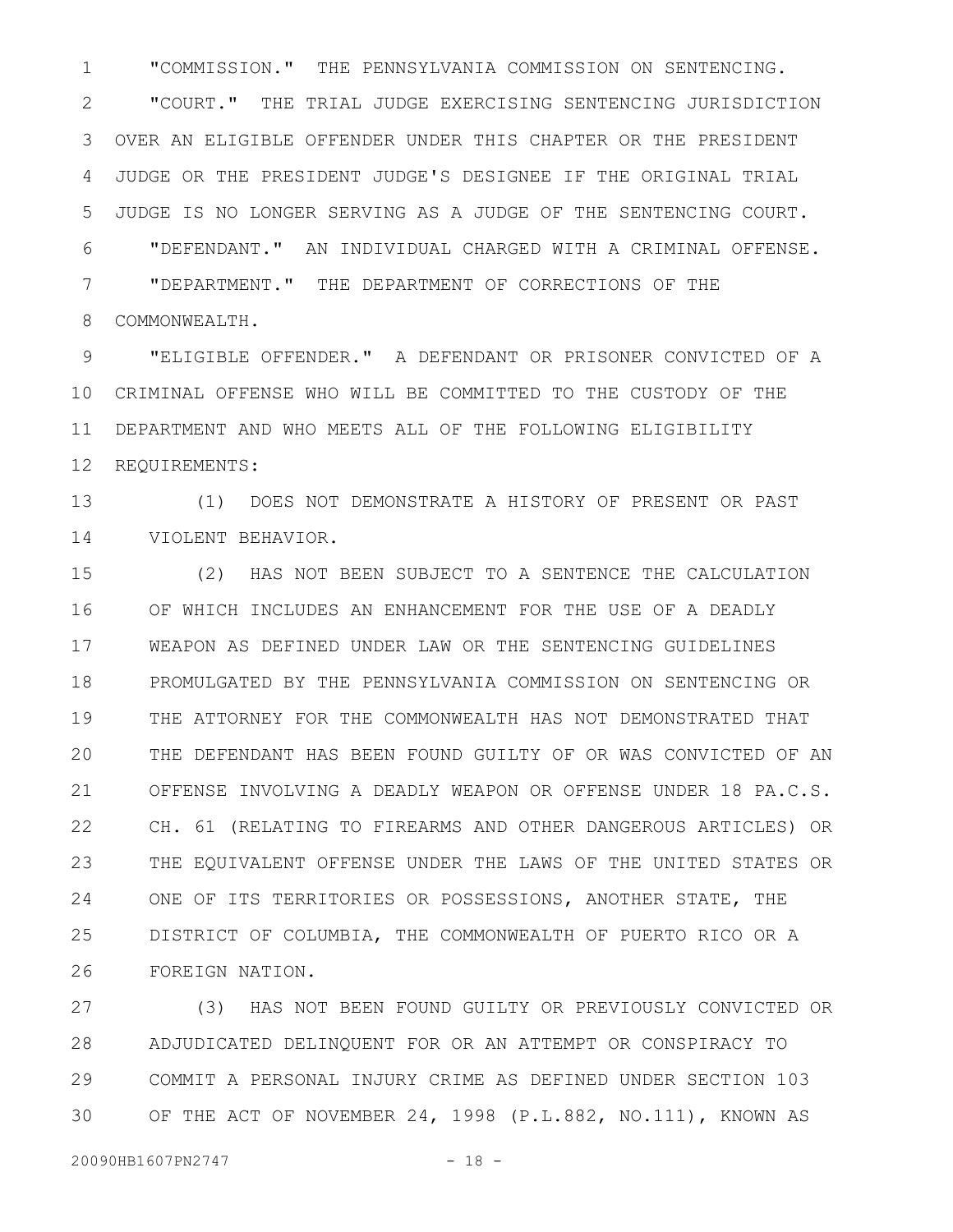THE CRIME VICTIMS ACT, OR AN EQUIVALENT OFFENSE UNDER THE LAWS OF THE UNITED STATES OR ONE OF ITS TERRITORIES OR POSSESSIONS, ANOTHER STATE, THE DISTRICT OF COLUMBIA, THE COMMONWEALTH OF PUERTO RICO OR A FOREIGN NATION. 1 2 3 4

(4) HAS NOT BEEN FOUND GUILTY OR PREVIOUSLY CONVICTED OR ADJUDICATED DELINQUENT FOR VIOLATING ANY OF THE FOLLOWING PROVISIONS OR AN EQUIVALENT OFFENSE UNDER THE LAWS OF THE UNITED STATES OR ONE OF ITS TERRITORIES OR POSSESSIONS, ANOTHER STATE, THE DISTRICT OF COLUMBIA, THE COMMONWEALTH OF PUERTO RICO OR A FOREIGN NATION: 5 6 7 8 9 10

(I) 18 PA.C.S. § 4302 (RELATING TO INCEST). 11

(II) 18 PA.C.S. § 5901 (RELATING TO OPEN LEWDNESS). (III) 18 PA.C.S. § 6312 (RELATING TO SEXUAL ABUSE OF CHILDREN). 12 13 14

(IV) 18 PA.C.S. § 6318 (RELATING TO UNLAWFUL CONTACT WITH MINOR). 15 16

(V) 18 PA.C.S. § 6320 (RELATING TO SEXUAL EXPLOITATION OF CHILDREN). 17 18

(VI) 18 PA.C.S. CH. 76 SUBCH. C (RELATING TO INTERNET CHILD PORNOGRAPHY). 19 20

(VII) RECEIVED A CRIMINAL SENTENCE PURSUANT TO 42 PA.C.S. § 9712.1 (RELATING TO SENTENCES FOR CERTAIN DRUG OFFENSES COMMITTED WITH FIREARMS). 21 22 23

(VIII) ANY OFFENSE LISTED UNDER 42 PA.C.S. § 9795.1 (RELATING TO REGISTRATION). 24 25

(5) IS NOT AWAITING TRIAL OR SENTENCING FOR ADDITIONAL CRIMINAL CHARGES, IF A CONVICTION OR SENTENCE ON THE ADDITIONAL CHARGES WOULD CAUSE THE DEFENDANT TO BECOME INELIGIBLE UNDER THIS DEFINITION. 26 27 28 29

(6) HAS NOT BEEN FOUND GUILTY OR PREVIOUSLY CONVICTED OF 30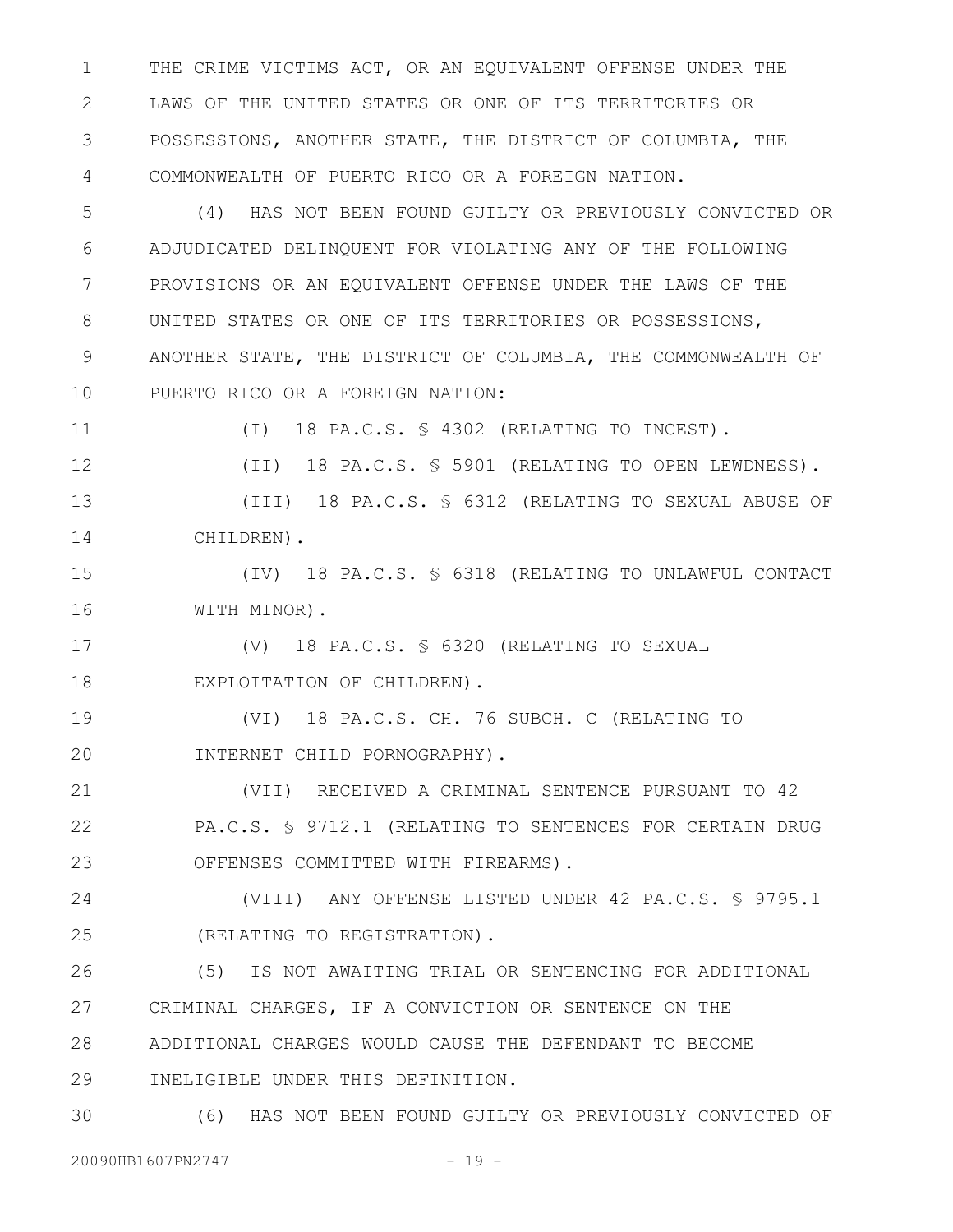VIOLATING SECTION 13(A)(14), (30) OR (37) OF THE ACT OF APRIL 14, 1972 (P.L.233, NO.64), KNOWN AS THE CONTROLLED SUBSTANCE, DRUG, DEVICE AND COSMETIC ACT, WHERE THE SENTENCE WAS IMPOSED PURSUANT TO 18 PA.C.S. § 7508(A)(1)(III), (2)(III), (3)(III), (4)(III), (7)(III) OR (8)(III) (RELATING TO DRUG TRAFFICKING SENTENCING AND PENALTIES). 1 2 3 4 5 6

"PROGRAM PLAN." AN INDIVIDUALIZED PLAN RECOMMENDED BY THE DEPARTMENT OF CORRECTIONS THAT CONTAINS APPROVED TREATMENT AND OTHER APPROVED PROGRAMS DESIGNED TO REDUCE RECIDIVISM RISK OF A 10 SPECIFIC PRISONER. 7 8 9

§ 5304. RECIDIVISM RISK REDUCTION INCENTIVE PROGRAMS. 11

(A) AUTHORIZATION.--SUBJECT TO THE PROVISIONS OF THIS CHAPTER, THE DEPARTMENT IS AUTHORIZED TO CREATE OR OTHERWISE DESIGNATE TREATMENT OR OTHER PROGRAMS AS RECIDIVISM RISK REDUCTION INCENTIVE PROGRAMS. 12 13 14 15

(B) INTENT.--THIS CHAPTER IS INTENDED TO ENCOURAGE ELIGIBLE OFFENDERS COMMITTED TO THE CUSTODY OF THE DEPARTMENT TO 17 PARTICIPATE IN AND SUCCESSFULLY COMPLETE EVIDENCE-BASED PROGRAMS 18 UNDER THIS CHAPTER THAT REDUCE THE LIKELIHOOD OF RECIDIVISM AND 20 IMPROVE PUBLIC SAFETY. 16 19

(C) PROGRAM REQUIREMENTS.--IN ACCORDANCE WITH THE PROVISIONS OF THIS CHAPTER, THE DEPARTMENT MAY DESIGNATE A TREATMENT PROGRAM OR OTHER PROGRAM AS A RECIDIVISM RISK REDUCTION INCENTIVE PROGRAM IF THERE IS APPROPRIATE SCIENTIFIC RESEARCH THAT DEMONSTRATES THAT THE PROPOSED PROGRAM WOULD LIKELY REDUCE OVERALL RECIDIVISM RATES OR SERIOUS CRIME RATES OF PROGRAM PARTICIPANTS. A RECIDIVISM RISK REDUCTION INCENTIVE PROGRAM 27 DESIGNED TO PROVIDE TREATMENT IN THE FORM OF A THERAPEUTIC 28 COMMUNITY FOR DRUG ABUSE OR ADDICTION SHALL MEET THE 29 REQUIREMENTS OF AN INSTITUTIONAL THERAPEUTIC COMMUNITY AS 3021 22 23 24 25 26

20090HB1607PN2747 - 20 -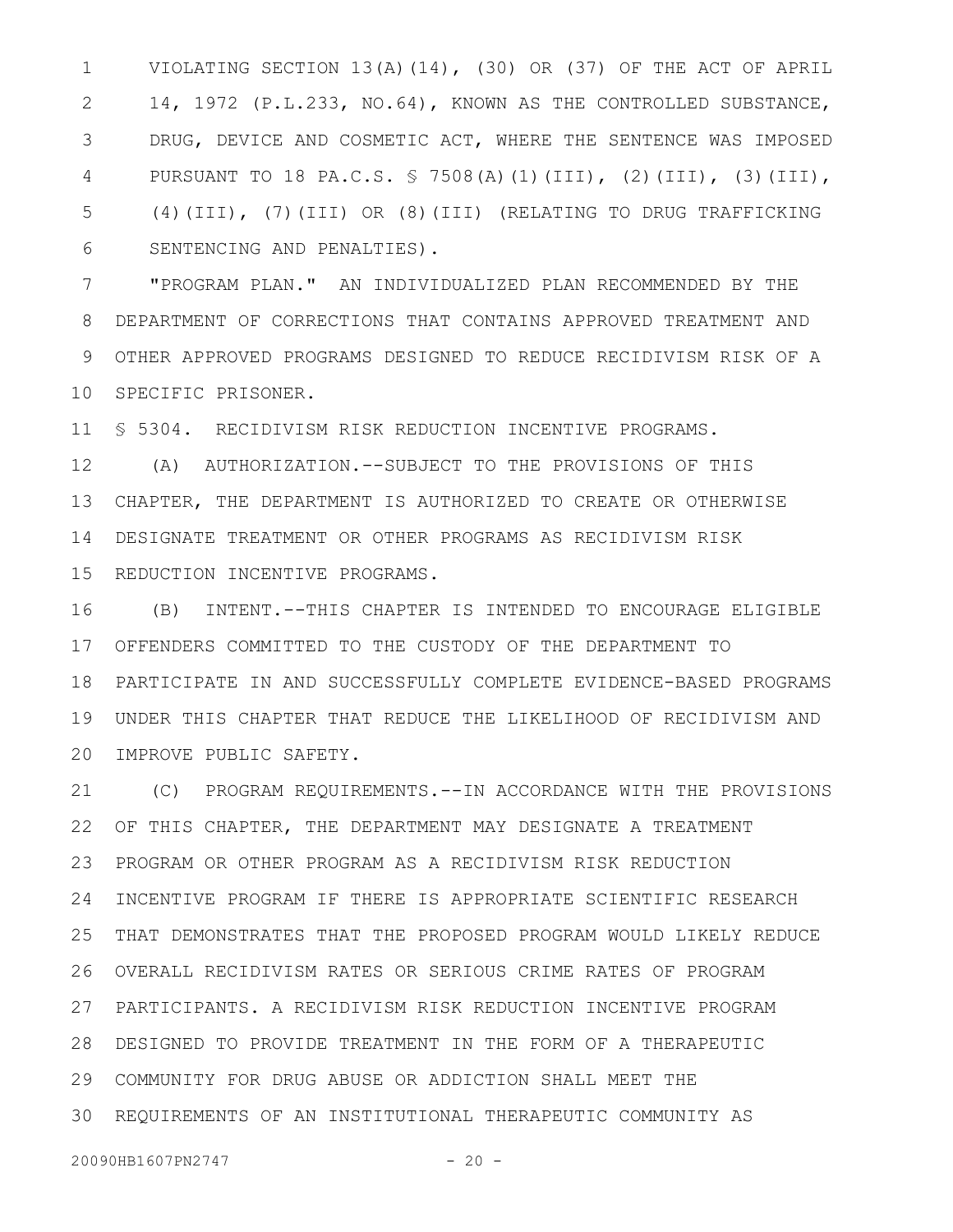DEFINED UNDER 42 PA.C.S. § 9903 (RELATING TO DEFINITIONS). 1

(D) CONSULTATION.--THE DEPARTMENT SHALL CONSULT WITH APPROPRIATE RESEARCH AND TECHNICAL ASSISTANCE ORGANIZATIONS, SUCH AS THE NATIONAL INSTITUTE OF JUSTICE, THE NATIONAL INSTITUTE OF CORRECTIONS AND THE AMERICAN CORRECTIONAL ASSOCIATION, CONCERNING EVIDENCE-BASED PROGRAMS THAT REDUCE RECIDIVISM RISKS OF PRISONERS AND THE SCIENTIFIC RESEARCH RELATING TO THOSE PROGRAMS. 2 3 4 5 6 7 8

(E) PROGRAM APPROVAL PROCESS.-- 9

(1) THE DEPARTMENT SHALL PUBLISH, IN A MANNER REASONABLY CALCULATED TO INFORM, A DETAILED DESCRIPTION OF THE PROGRAM, THE TYPES OF OFFENDERS WHO WILL BE ELIGIBLE TO PARTICIPATE IN THE PROGRAM, THE NAME AND CITATION OF RESEARCH REPORTS THAT DEMONSTRATE THE EFFECTIVENESS OF THE PROPOSED PROGRAM AND THE NAME AND ADDRESS OF A DEPARTMENT CONTACT PERSON RESPONSIBLE FOR RECEIVING PUBLIC COMMENTS. ON THE SAME DATE AS PUBLICATION, THE DEPARTMENT SHALL ALSO DELIVER A COPY OF THE LIST TO THE JUDICIARY COMMITTEE OF THE SENATE, THE JUDICIARY COMMITTEE OF THE HOUSE OF REPRESENTATIVES, THE BOARD, THE COMMISSION AND THE VICTIM ADVOCATE. 10 11 12 13 14 15 16 17 18 19 20

(2) UPON CONSIDERATION OF THE PUBLIC COMMENTS AND THE EXPIRATION OF AT LEAST 60 DAYS FROM THE DATE OF PUBLICATION REQUIRED UNDER PARAGRAPH (1), THE DEPARTMENT MAY DESIGNATE ANY PROGRAM PUBLISHED AS APPROVED FOR INCLUSION IN THE RECIDIVISM RISK REDUCTION INCENTIVE PROGRAM. 21 22 23 24 25

§ 5305. SENTENCING. 26

(A) GENERALLY.--AT THE TIME OF SENTENCING, THE COURT SHALL MAKE A DETERMINATION WHETHER THE DEFENDANT IS AN ELIGIBLE 28 29 OFFENDER. 27

(B) WAIVER OF ELIGIBILITY REQUIREMENTS.--THE PROSECUTING 3020090HB1607PN2747 - 21 -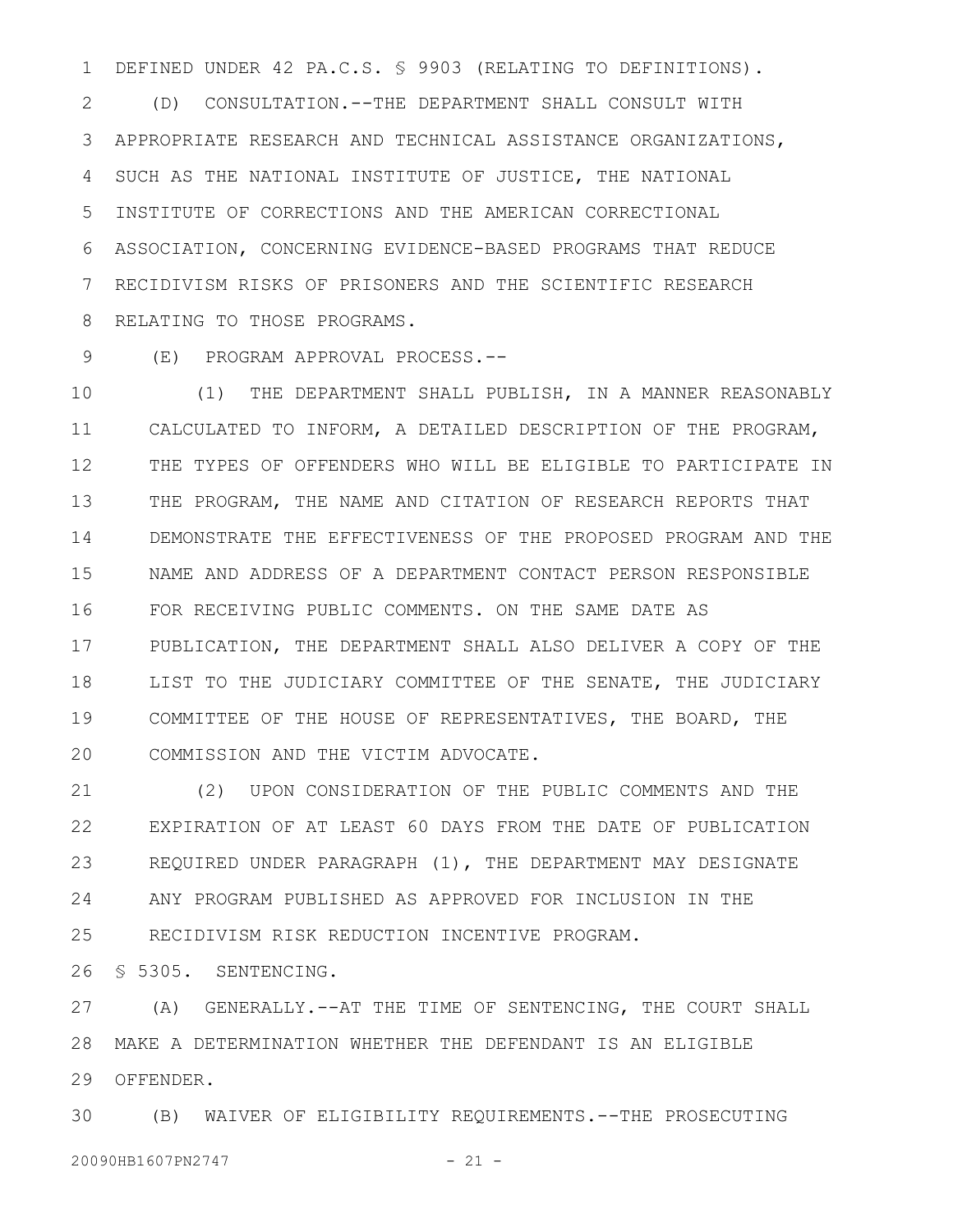ATTORNEY, IN THE PROSECUTING ATTORNEY'S SOLE DISCRETION, MAY ADVISE THE COURT THAT THE COMMONWEALTH HAS ELECTED TO WAIVE THE ELIGIBILITY REQUIREMENTS OF THIS CHAPTER IF THE VICTIM HAS BEEN GIVEN NOTICE OF THE PROSECUTING ATTORNEY'S INTENT TO WAIVE THE ELIGIBILITY REQUIREMENTS AND AN OPPORTUNITY TO BE HEARD ON THE ISSUE. THE COURT, AFTER CONSIDERING VICTIM INPUT, MAY REFUSE TO ACCEPT THE PROSECUTING ATTORNEY'S WAIVER OF THE ELIGIBILITY REQUIREMENTS. 1 2 3 4 5 6 7 8

(C) RECIDIVISM RISK REDUCTION INCENTIVE MINIMUM SENTENCE.-- IF THE COURT DETERMINES THAT THE DEFENDANT IS AN ELIGIBLE OFFENDER OR THE PROSECUTING ATTORNEY HAS WAIVED THE ELIGIBILITY REQUIREMENTS UNDER SUBSECTION (B), THE COURT SHALL ENTER A SENTENCING ORDER THAT DOES ALL OF THE FOLLOWING: 9 10 11 12 13

(1) IMPOSES THE MINIMUM AND MAXIMUM SENTENCES AS REQUIRED UNDER 42 PA.C.S. § 9752 (RELATING TO SENTENCING PROCEEDING GENERALLY). 14 15 16

(2) IMPOSES THE RECIDIVISM RISK REDUCTION INCENTIVE MINIMUM SENTENCE. THE RECIDIVISM RISK REDUCTION INCENTIVE MINIMUM SHALL BE EQUAL TO THREE-FOURTHS OF THE MINIMUM SENTENCE IMPOSED WHEN THE MINIMUM SENTENCE IS THREE YEARS OR LESS. THE RECIDIVISM RISK REDUCTION INCENTIVE MINIMUM SHALL BE EQUAL TO FIVE-SIXTHS OF THE MINIMUM SENTENCE IF THE MINIMUM SENTENCE IS GREATER THAN THREE YEARS. FOR PURPOSES OF THESE CALCULATIONS, PARTIAL DAYS SHALL BE ROUNDED TO THE NEAREST WHOLE DAY. IN DETERMINING THE RECIDIVISM RISK REDUCTION INCENTIVE MINIMUM SENTENCE, THE AGGREGATION PROVISIONS OF 42 PA.C.S. §§ 9757 (RELATING TO CONSECUTIVE SENTENCES OF TOTAL CONFINEMENT FOR MULTIPLE OFFENSES) AND 9762(D) (RELATING TO SENTENCING PROCEEDING; PLACE OF CONFINEMENT) SHALL APPLY. 17 18 19 20 21 22 23 24 25 26 27 28 29 30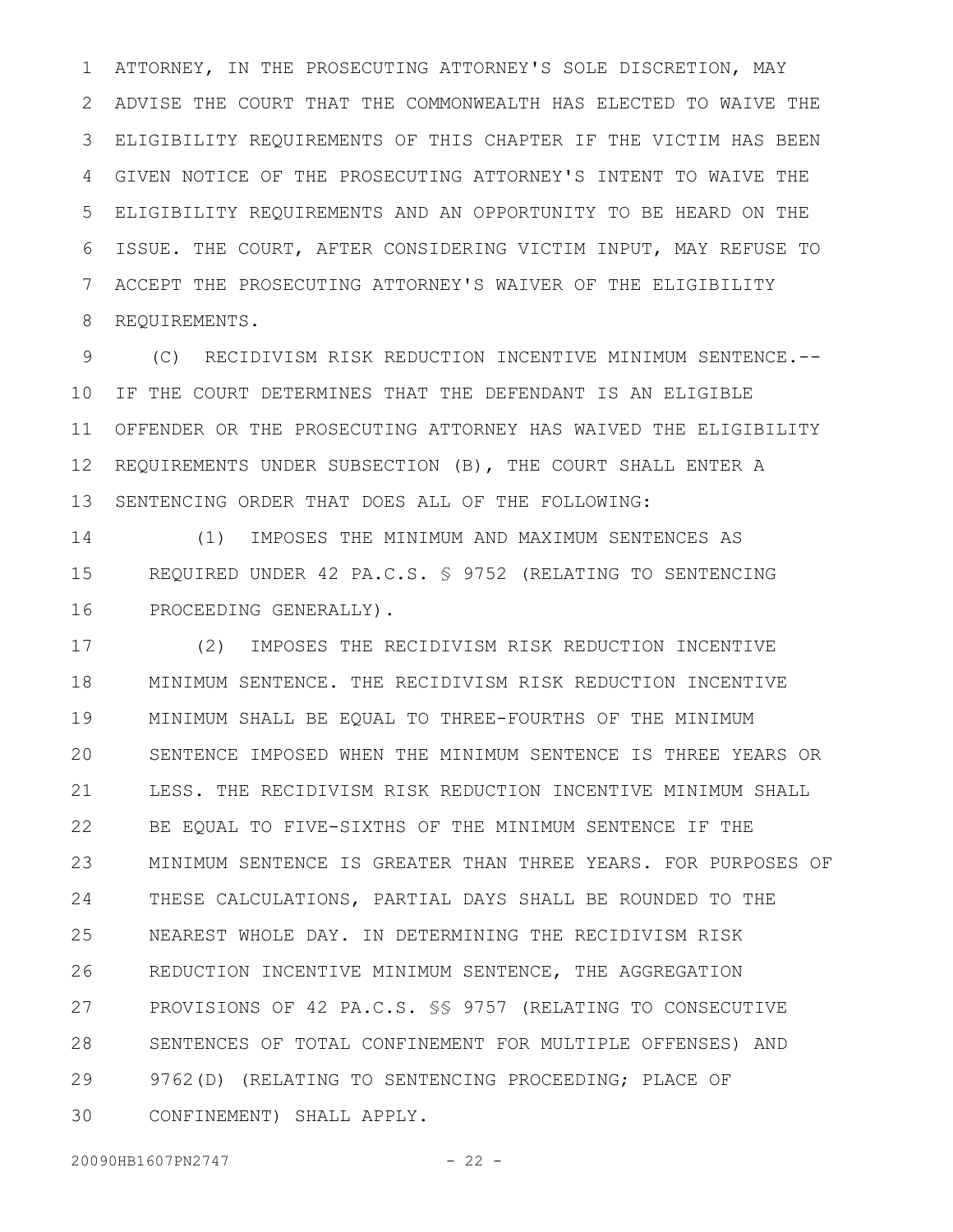(3) NOTWITHSTANDING PARAGRAPH (2), IF THE DEFENDANT WAS PREVIOUSLY SENTENCED TO TWO OR MORE RECIDIVISM RISK REDUCTION INCENTIVE MINIMUM SENTENCES, THE COURT SHALL HAVE THE DISCRETION, WITH THE APPROVAL OF THE PROSECUTING ATTORNEY, TO IMPOSE THE RECIDIVISM RISK REDUCTION INCENTIVE MINIMUM SENTENCE AS PROVIDED FOR IN PARAGRAPH (2). 1 2 3 4 5 6

(4) COMPLIES WITH ALL OTHER APPLICABLE SENTENCING PROVISIONS, INCLUDING PROVISIONS RELATING TO VICTIM NOTIFICATION AND THE OPPORTUNITY TO BE HEARD. § 5306. RECIDIVISM RISK REDUCTION INCENTIVE MINIMUM. (A) GENERALLY.--THE BOARD OR ITS DESIGNEE SHALL ISSUE A DECISION TO PAROLE, WITHOUT FURTHER REVIEW BY THE BOARD, A PRISONER WHO HAS BEEN SENTENCED TO A RECIDIVISM RISK REDUCTION 14 INCENTIVE MINIMUM SENTENCE AT THE EXPIRATION OF THAT RECIDIVISM RISK REDUCTION INCENTIVE MINIMUM SENTENCE UPON A DETERMINATION THAT ALL OF THE FOLLOWING APPLY: 7 8 9 10 11 12 13 15 16

(1) THE DEPARTMENT CERTIFIED THAT IT HAS CONDUCTED AN APPROPRIATE ASSESSMENT OF THE TREATMENT NEEDS AND RISKS OF THE PRISONER USING NATIONALLY RECOGNIZED ASSESSMENT TOOLS THAT HAVE BEEN NORMED AND VALIDATED. 17 18 19 20

(2) THE DEPARTMENT HAS CERTIFIED THAT IT DEVELOPED A PROGRAM PLAN BASED ON THE ASSESSMENT CONDUCTED UNDER PARAGRAPH (1) THAT IS DESIGNED TO REDUCE THE RISK OF RECIDIVISM THROUGH THE USE OF RECIDIVISM RISK REDUCTION INCENTIVE PROGRAMS AUTHORIZED AND APPROVED UNDER THIS CHAPTER THAT ARE APPROPRIATE FOR THAT PARTICULAR PRISONER. 21 22 23 24 25 26

(3) THE DEPARTMENT ADVISED THE PRISONER THAT THE PRISONER IS REQUIRED TO SUCCESSFULLY COMPLETE THE PROGRAM PLAN. 27 28 29

(4) THE PRISONER HAS SUCCESSFULLY COMPLETED ALL REQUIRED 20090HB1607PN2747 - 23 -30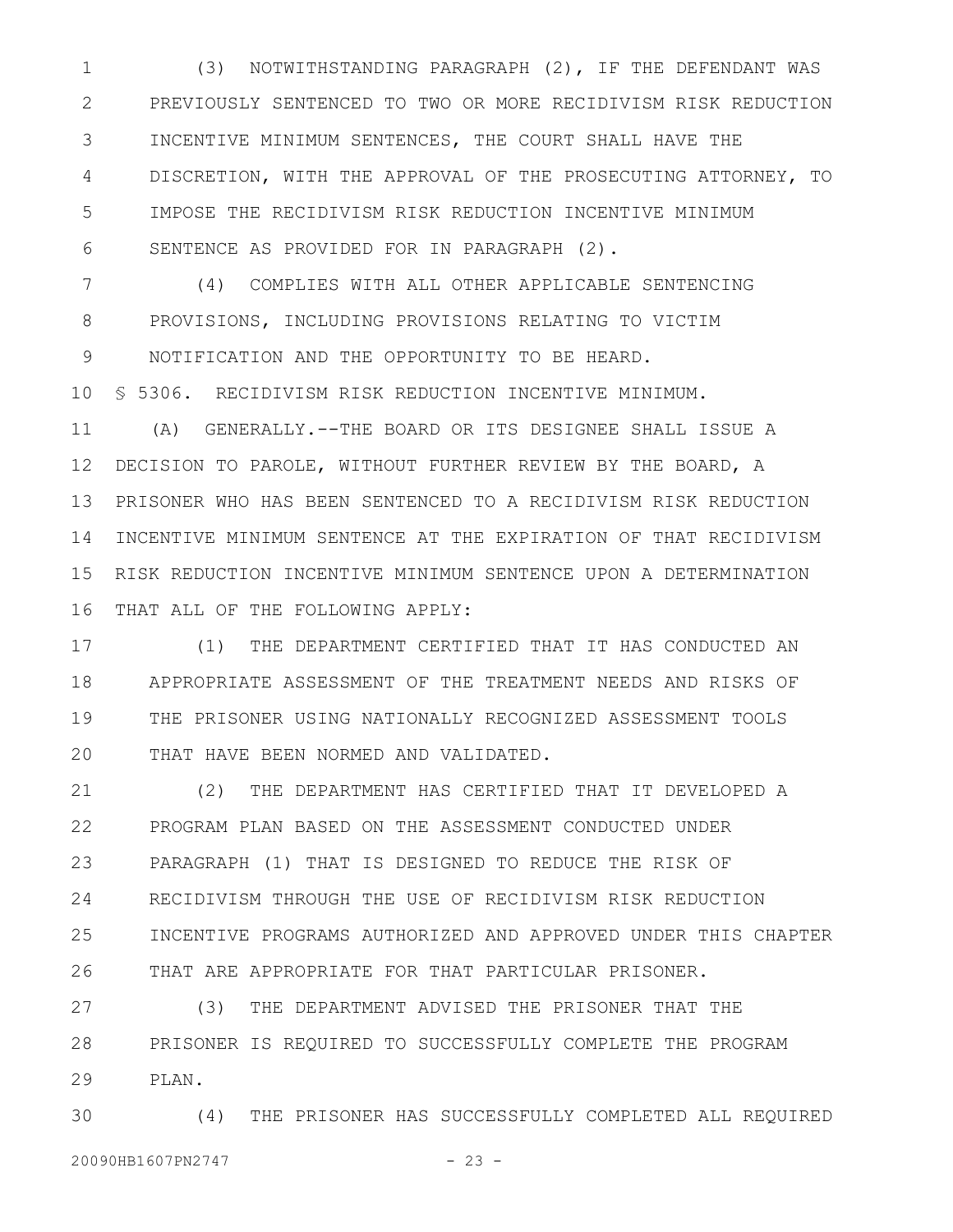RECIDIVISM RISK REDUCTION INCENTIVE PROGRAMS OR OTHER PROGRAMS DESIGNATED IN THE PROGRAM PLAN. 1

(5) THE PRISONER HAS MAINTAINED A GOOD CONDUCT RECORD FOLLOWING THE IMPOSITION OF THE RECIDIVISM RISK REDUCTION INCENTIVE MINIMUM SENTENCE. 3 4 5

6

2

(6) THE REENTRY PLAN FOR THE PRISONER IS ADEQUATE.

(7) INDIVIDUAL CONDITIONS AND REQUIREMENTS FOR PAROLE HAVE BEEN ESTABLISHED. 7 8

(8) NOTICE AND OPPORTUNITY TO BE HEARD WAS PROVIDED BY THE BOARD TO THE SENTENCING COURT AND THE PROSECUTING ATTORNEY IN A MANNER CONSISTENT WITH SECTION 21(B.2) OF THE ACT OF AUGUST 6, 1941 (P.L.861, NO.323), REFERRED TO AS THE PENNSYLVANIA BOARD OF PROBATION AND PAROLE LAW. 9 10 11 12 13

(9) THE DEPARTMENT HAS CERTIFIED THAT THE PRISONER CONTINUES TO BE AN ELIGIBLE OFFENDER. IN THE EVENT THAT A RECIDIVISM RISK REDUCTION MINIMUM SENTENCE WAS IMPOSED UNDER SECTION 5305(B) (RELATING TO SENTENCING), THE DEPARTMENT CERTIFIES THAT IT HAS NOT RECEIVED ADDITIONAL INFORMATION DEMONSTRATING A HISTORY OF PAST OR PRESENT VIOLENT BEHAVIOR WHICH WAS NOT AVAILABLE AT THE TIME OF SENTENCING AND THE PROSECUTING ATTORNEY WAS UNAWARE OF THAT INFORMATION AT THE TIME OF SENTENCING. 14 15 16 17 18 19 20 21 22

(10) THERE IS NO REASONABLE INDICATION THAT THE PRISONER POSES A RISK TO PUBLIC SAFETY. 23 24

(B) FUNDING.--THE DEPARTMENT SHALL MAKE ALL REASONABLE EFFORTS TO SEEK APPROPRIATE FUNDING AND RESOURCES IN ORDER TO IMPLEMENT THE RECIDIVISM RISK REDUCTION PROGRAM. 25 26 27

(C) PROGRAM CONTENT.--NOTHING IN THIS SECTION SHALL DO ANY 29 OF THE FOLLOWING: 28

(1) REQUIRE THE DEPARTMENT TO INCLUDE RECIDIVISM RISK 20090HB1607PN2747 - 24 -30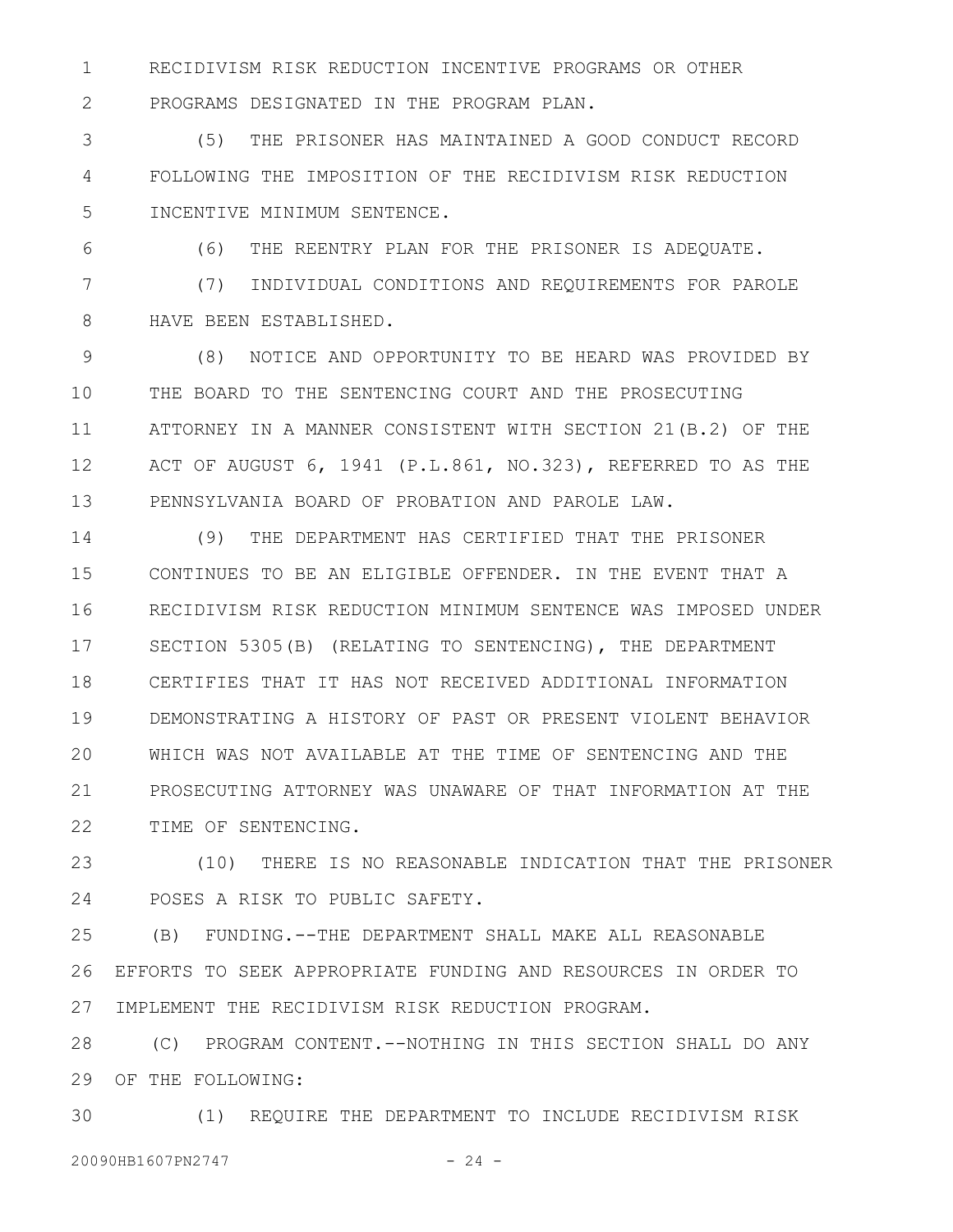REDUCTION PROGRAMS IN AN INDIVIDUAL PROGRAM PLAN WHERE THE RISK ASSESSMENT INDICATES THAT SUCH A PROGRAM IS UNLIKELY TO REDUCE RECIDIVISM FOR THAT PARTICULAR PRISONER. 1 2 3

(2) PROHIBIT THE DEPARTMENT FROM INCLUDING APPROPRIATE COMMUNITY WORKS OR PUBLIC SERVICE PROJECTS AS PART OF THE PROGRAM PLAN. 4 5 6

(3) PROHIBIT THE DEPARTMENT FROM MAKING MODIFICATIONS TO THE PROGRAM PLAN AT ANY TIME IN ORDER TO ENSURE APPROPRIATE TREATMENT AND RECIDIVISM RISK REDUCTION INCENTIVE PROGRAM PLACEMENT. 7 8 9 10

(D) ADJUDICATION.--NOTHING IN THIS SECTION SHALL BE INTERPRETED AS GRANTING A RIGHT TO BE PAROLED TO ANY PERSON, AND ANY DECISION BY THE BOARD AND ITS DESIGNEES OR THE DEPARTMENT, UNDER THIS SECTION, SHALL NOT BE CONSIDERED AN ADJUDICATION 14 UNDER 2 PA.C.S. CH. 5 SUBCH. A (RELATING TO PRACTICE AND 15 PROCEDURE OF COMMONWEALTH AGENCIES) AND CH. 7 SUBCH. A (RELATING 16 17 TO JUDICIAL REVIEW OF COMMONWEALTH AGENCY ACTION). 11 12 13

§ 5307. AUTHORITY OF BOARD. 18

IF A PRISONER HAS BEEN SENTENCED BY A COURT TO A RECIDIVISM 20 RISK REDUCTION INCENTIVE MINIMUM SENTENCE AND THE PRISONER IS 21 NOT PAROLED UNDER THIS CHAPTER, THE BOARD SHALL HAVE EXCLUSIVE AUTHORITY TO GRANT PAROLE. EXCEPT AS OTHERWISE PROVIDED UNDER 22 THIS CHAPTER, THE BOARD SHALL RETAIN ITS POWER AND AUTHORITY TO 23 PAROLE, COMMIT AND REPAROLE PRISONERS COMMITTED TO THE 24 DEPARTMENT. 25 19

§ 5308. WRITTEN GUIDELINES AND REGULATIONS. 26

THE DEPARTMENT, UPON CONSULTATION WITH THE BOARD, SHALL DEVELOP WRITTEN INTERIM GUIDELINES TO ASSIST IN THE 28 29 IMPLEMENTATION OF THE PROVISIONS OF THIS CHAPTER. THE INTERIM GUIDELINES SHALL NOT BE SUBJECT TO THE REQUIREMENTS OF THE ACT 3027

20090HB1607PN2747 - 25 -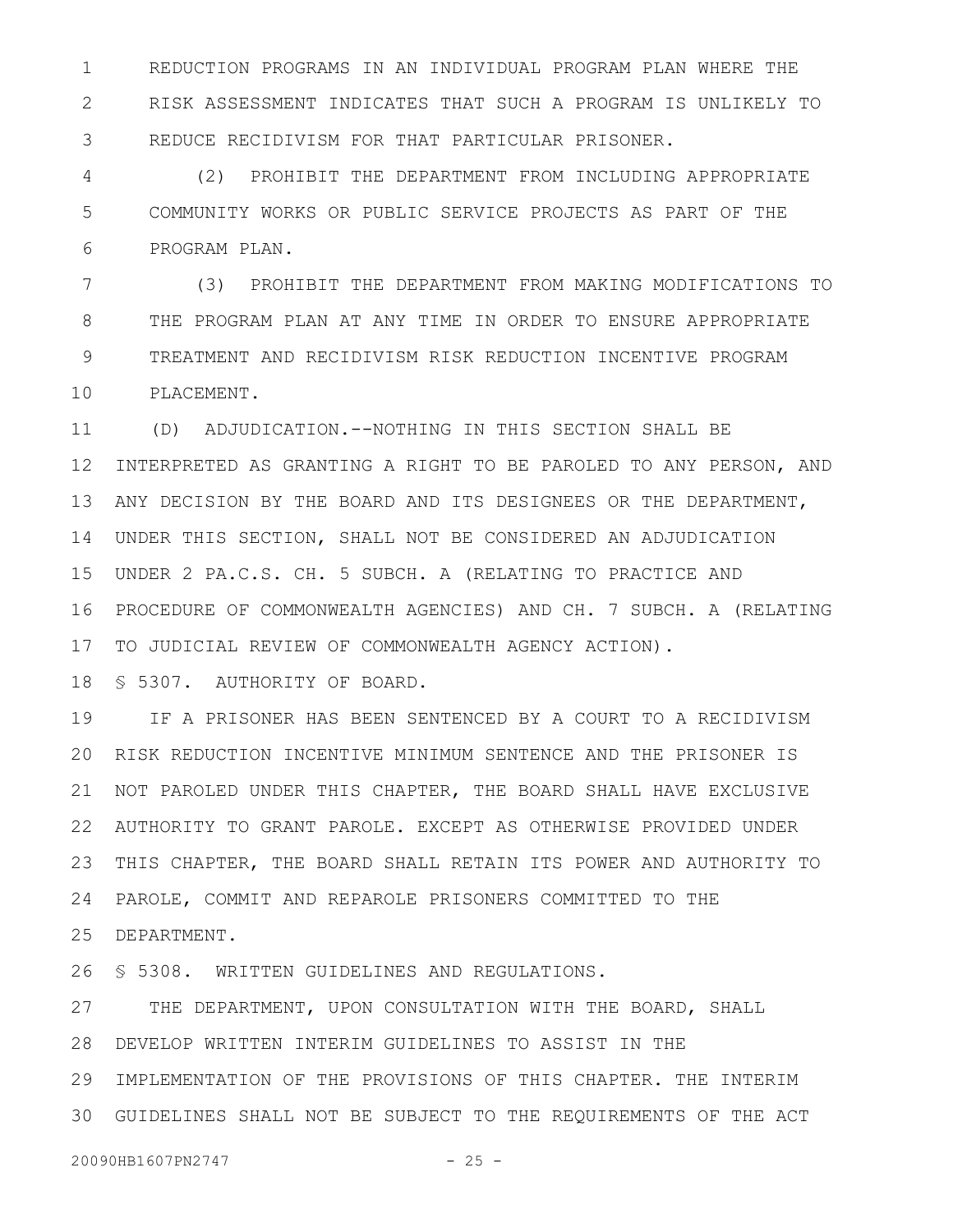OF JUNE 25, 1982 (P.L.633, NO.181), KNOWN AS THE REGULATORY REVIEW ACT, AND SHALL BE EFFECTIVE FOR A PERIOD OF TWO YEARS AFTER PUBLICATION IN THE PENNSYLVANIA BULLETIN. THE INTERIM GUIDELINES SHALL BE REPLACED BY REGULATIONS PROMULGATED BY THE DEPARTMENT CONSISTENT WITH THE REGULATORY REVIEW ACT ON OR BEFORE THE DATE OF EXPIRATION OF THE INTERIM GUIDELINES. § 5309. EVALUATION. 1 2 3 4 5 6 7

THE DEPARTMENT, THE BOARD AND THE COMMISSION SHALL MONITOR AND EVALUATE THE RECIDIVISM RISK REDUCTION INCENTIVE PROGRAMS. 9 EVALUATIONS UNDER THIS SECTION SHOULD BE SCIENTIFICALLY RIGOROUS 10 AND SEEK TO DETERMINE THE EFFECTIVENESS OF THE PROGRAMS, 11 12 INCLUDING WHETHER SPECIFIC RECIDIVISM RISK REDUCTION INCENTIVE PROGRAMS HAVE REDUCED THE RECIDIVISM RATES OF THE PROGRAM 13 PARTICIPANTS AS COMPARED TO PREVIOUSLY INCARCERATED AND 14 15 SIMILARLY SITUATED PRISONERS. THE DEPARTMENT, THE BOARD AND THE COMMISSION SHALL MAKE EVALUATIONS CONDUCTED UNDER THIS SECTION 16 17 AND UNDERLYING DATA AVAILABLE TO THE PUBLIC. THE PUBLICLY AVAILABLE DATA AND EVALUATIONS SHALL COMPLY WITH GENERALLY 18 ACCEPTED PRACTICES OF THE RESEARCH COMMUNITY, INCLUDING 19 EXPECTATIONS RELATING TO SUBJECT PRIVACY AND IDENTIFYING 20 21 INFORMATION. 8

§ 5310. REPORTS. 22

(A) RECIDIVISM RISK REDUCTION.--THE DEPARTMENT, THE BOARD 23 24 AND THE COMMISSION SHALL MONITOR AND EVALUATE THE RECIDIVISM RISK REDUCTION INCENTIVE PROGRAMS TO ENSURE THAT THE GOALS AND 25 OBJECTIVES OF THIS CHAPTER ARE MET. REPORTS TO THE GENERAL 26 ASSEMBLY SHALL BE AS FOLLOWS: 27

(1) IN ODD-NUMBERED YEARS, THE DEPARTMENT SHALL PRESENT A REPORT OF ITS EVALUATION TO THE JUDICIARY COMMITTEE OF THE SENATE AND THE JUDICIARY COMMITTEE OF THE HOUSE OF 28 29 30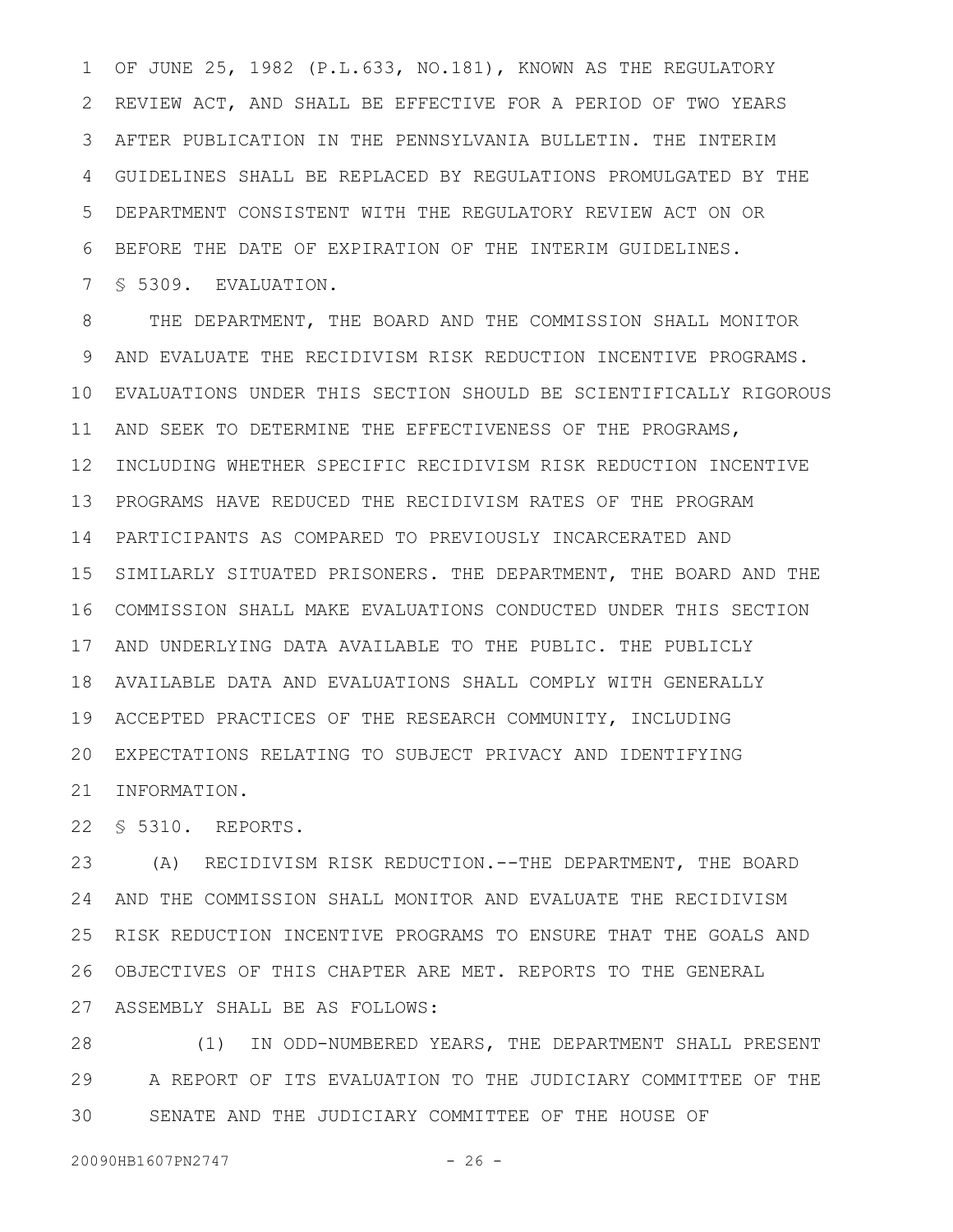REPRESENTATIVES NO LATER THAN FEBRUARY 1. THE REPORT SHALL INCLUDE ALL OF THE FOLLOWING: 1 2

(I) THE NUMBER OF OFFENDERS DETERMINED BY THE DEPARTMENT TO BE ELIGIBLE OFFENDERS UNDER THIS CHAPTER AND THE OFFENSES FOR WHICH THE OFFENDERS WERE COMMITTED TO THE CUSTODY OF THE DEPARTMENT. 3 4 5 6

(II) THE NUMBER OF PRISONERS COMMITTED TO THE CUSTODY OF THE DEPARTMENT WHO WERE SUBJECT TO A RECIDIVISM RISK REDUCTION INCENTIVE MINIMUM SENTENCE. 7 8 9

(III) THE NUMBER OF PRISONERS PAROLED AT THE RECIDIVISM RISK REDUCTION INCENTIVE MINIMUM DATE. 10 11

(IV) ANY POTENTIAL CHANGES THAT WOULD MAKE THE PROGRAM MORE EFFECTIVE. 12 13

(V) THE SIX-MONTH, ONE-YEAR, THREE-YEAR AND FIVE-YEAR RECIDIVISM RATES FOR PRISONERS RELEASED AT THE RECIDIVISM RISK REDUCTION INCENTIVE MINIMUM SENTENCE. 14 15 16

(VI) ANY OTHER INFORMATION THE DEPARTMENT DEEMS RELEVANT. 17 18

(2) IN EVEN-NUMBERED YEARS, THE COMMISSION SHALL PRESENT A REPORT OF ITS EVALUATION TO THE JUDICIARY COMMITTEE OF THE SENATE AND THE JUDICIARY COMMITTEE OF THE HOUSE OF REPRESENTATIVES NO LATER THAN FEBRUARY 1. THE REPORT SHALL INCLUDE ALL OF THE FOLLOWING: 19 20 21 22 23

(I) WHETHER THE GOALS OF THIS CHAPTER COULD BE ACHIEVED THROUGH AMENDMENTS TO PAROLE OR SENTENCING GUIDELINES. 24 25 26

(II) THE VARIOUS OPTIONS FOR PAROLE OR SENTENCING GUIDELINES UNDER SUBPARAGRAPH (I). 27 28

(III) THE STATUS OF ANY PROPOSED OR IMPLEMENTED GUIDELINES DESIGNED TO IMPLEMENT THE PROVISIONS OF THIS 29 30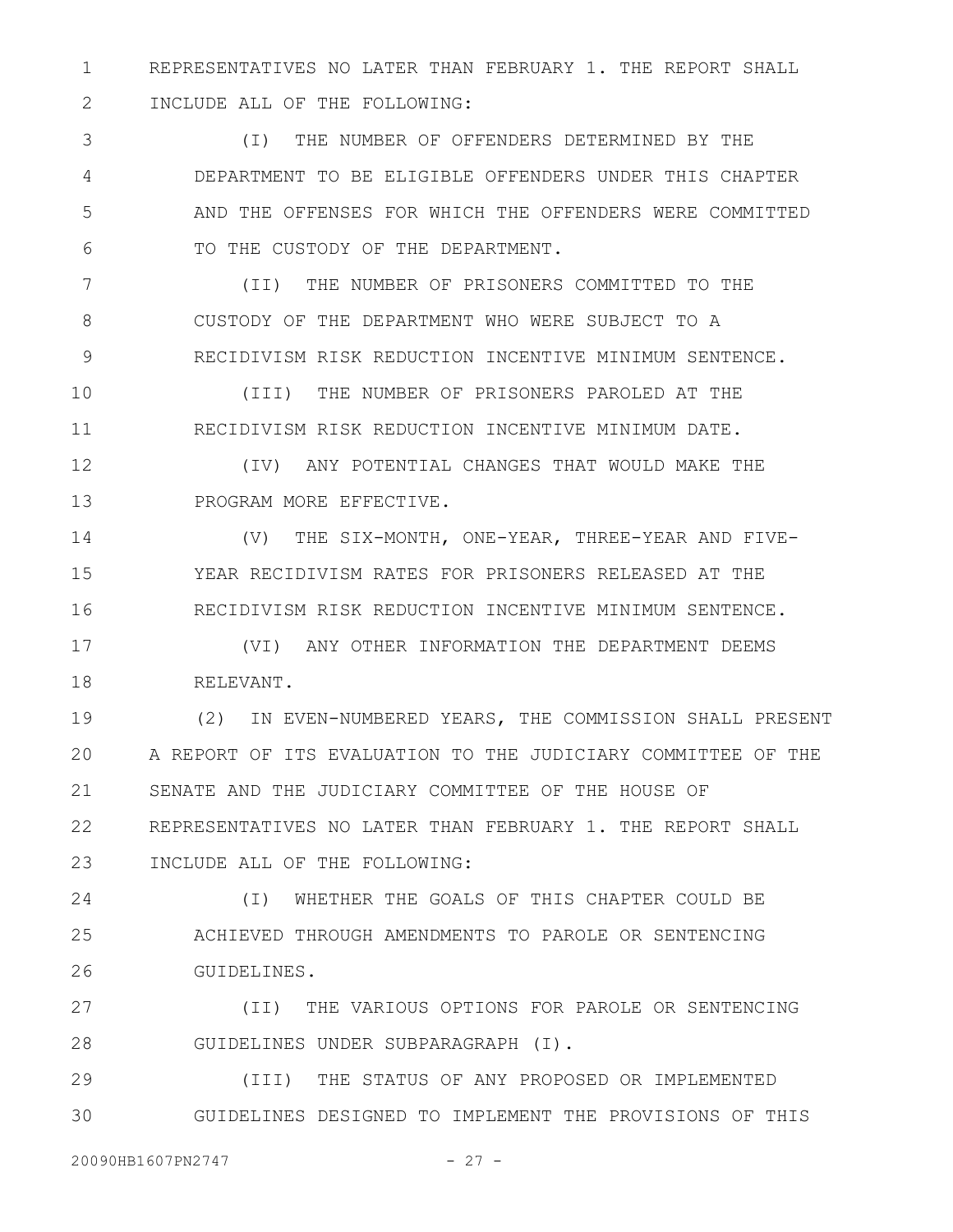CHAPTER.

1

(IV) ANY POTENTIAL CHANGES TO THE PROGRAM THAT WOULD BE LIKELY TO REDUCE THE RISK OF RECIDIVISM OF PRISONERS AND IMPROVE PUBLIC SAFETY. 2 3 4

(V) ANY OTHER INFORMATION THE COMMISSION DEEMS RELEVANT. 5 6

(B) EDUCATIONAL PLAN.--THE PENNSYLVANIA COMMISSION ON CRIME AND DELINQUENCY SHALL PUBLISH A REPORT OF A PROPOSED EDUCATIONAL PROGRAM PLAN WITHIN ONE YEAR OF THE EFFECTIVE DATE OF THIS 10 SECTION. THE PROPOSED EDUCATIONAL PROGRAM PLAN SHALL BE DEVELOPED IN CONSULTATION WITH THE DEPARTMENT, COMMISSION, 11 12 BOARD, THE PENNSYLVANIA DISTRICT ATTORNEYS ASSOCIATION, THE VICTIM ADVOCATE AND REPRESENTATIVES OF THE JUDICIARY AND THE 13 CRIMINAL DEFENSE BAR AND OTHER CRIMINAL JUSTICE STAKEHOLDERS. 14 THE PLAN SHALL SEEK TO PROVIDE COST-EFFECTIVE TRAINING OR 15 16 INFORMATION THROUGH ELECTRONIC MEANS, PUBLICATIONS OR CONTINUING EDUCATIONAL PROGRAMS THAT ADDRESS THE FOLLOWING TOPICS: 17 7 8 9

(1) THE TREATMENT PROGRAMS AVAILABLE THROUGH THE BOARD AND THE DEPARTMENT. 18 19

(2) THE AVAILABILITY OF PROGRAMS AND ELIGIBILITY REQUIREMENTS THAT CAN REDUCE RECIDIVISM RISK, INCLUDING STATE INTERMEDIATE PUNISHMENT, THE MOTIVATIONAL BOOT CAMP AND RECIDIVISM RISK REDUCTION INCENTIVES PROGRAMS. 20 21 22 23

(3) THE CALCULATION OF SENTENCING CREDIT AND PRACTICES THAT COULD INADVERTENTLY PREVENT AN INMATE FROM RECEIVING SENTENCE CREDIT. 24 25 26

(4) RECENT STATUTORY CHANGES RELATING TO SENTENCING, PLACE OF CONFINEMENT, MEDICAL RELEASES, TRANSFER OF INMATES AND PAROLE. 27 28 29

§ 5311. CONSTRUCTION. 30

20090HB1607PN2747 - 28 -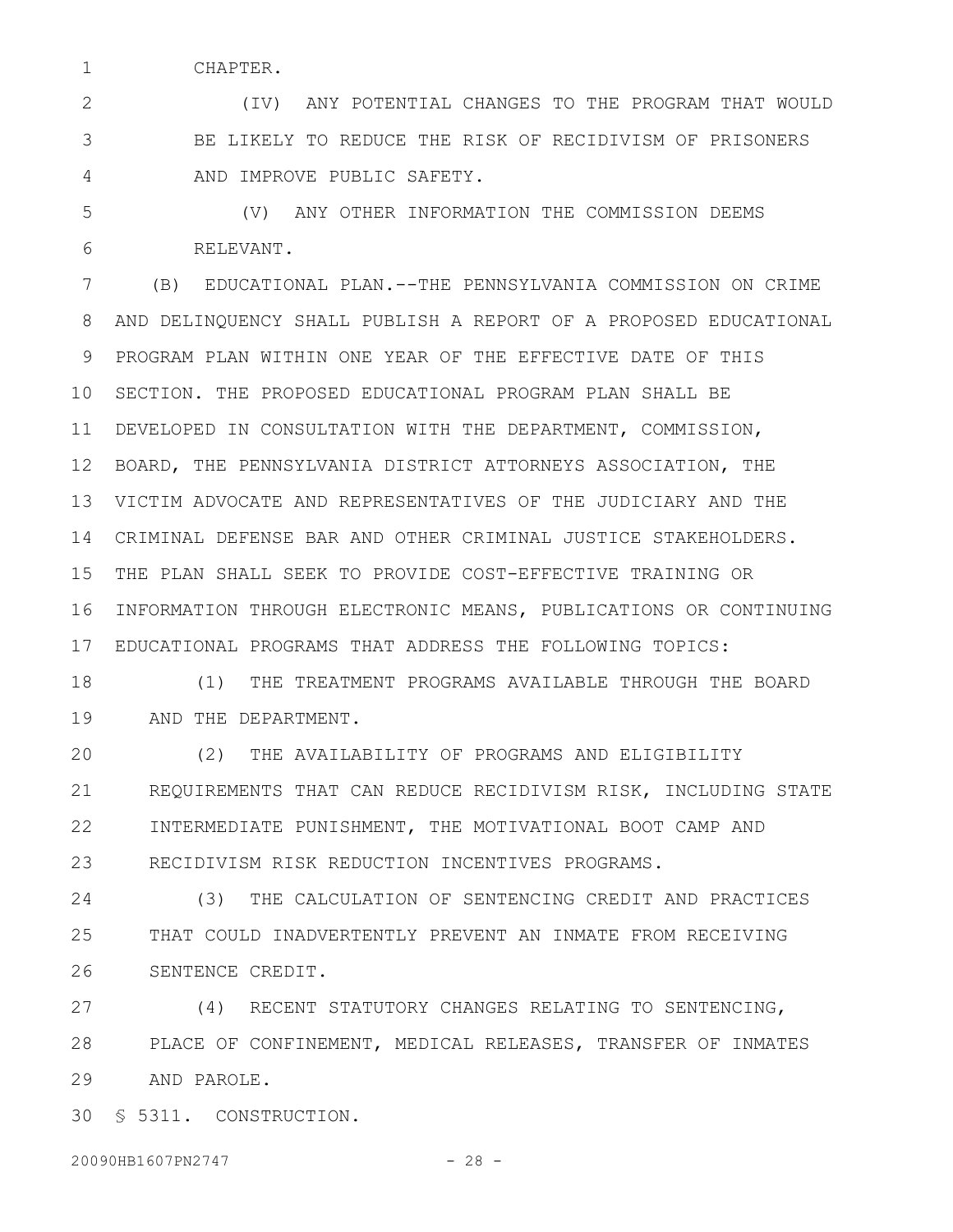NOTWITHSTANDING ANY OTHER PROVISION OF LAW, THIS CHAPTER 2 SHALL NOT BE CONSTRUED TO DO ANY OF THE FOLLOWING: 1

(1) CONFER ANY LEGAL RIGHT UPON ANY INDIVIDUAL, INCLUDING AN INDIVIDUAL PARTICIPATING IN OR SEEKING TO PARTICIPATE IN A RECIDIVISM RISK REDUCTION INCENTIVE PROGRAM, TO DO ANY OF THE FOLLOWING: 3 4 5 6

(I) PARTICIPATE IN A RECIDIVISM RISK REDUCTION INCENTIVE PROGRAM. 7 8

(II) CONTINUE PARTICIPATION IN A RECIDIVISM RISK REDUCTION INCENTIVE PROGRAM. 9 10

(III) MODIFY THE CONTENTS OF THE RECIDIVISM RISK REDUCTION INCENTIVE PROGRAM. 11 12

(IV) FILE ANY CAUSE OF ACTION IN ANY FEDERAL OR STATE COURT CHALLENGING THE DEPARTMENT'S DETERMINATION THAT A PARTICIPANT BE SUSPENDED OR EXPELLED FROM OR THAT A PARTICIPANT HAS SUCCESSFULLY COMPLETED OR FAILED TO SUCCESSFULLY COMPLETE ANY RECIDIVISM RISK REDUCTION INCENTIVE PROGRAM. 13 14 15 16 17 18

(2) CONFER ANY LEGAL RIGHT ON ANY INDIVIDUAL TO BE RELEASED ON PAROLE UNDER THIS ACT. 19 20

(3) ENLARGE OR LIMIT THE RIGHT OF A PARTICIPANT TO APPEAL THE PARTICIPANT'S SENTENCE. 22 21

23 § 5312. APPLICABILITY.

THIS CHAPTER SHALL APPLY TO PERSONS INCARCERATED UNDER THE 25 SUPERVISION OF THE DEPARTMENT.] 24

26 Section 2. Title 44 is amended by adding a part to read: PART IV OTHER OFFICERS 27 28

29 Chapter

71. Constables 30

20090HB1607PN2747 - 29 -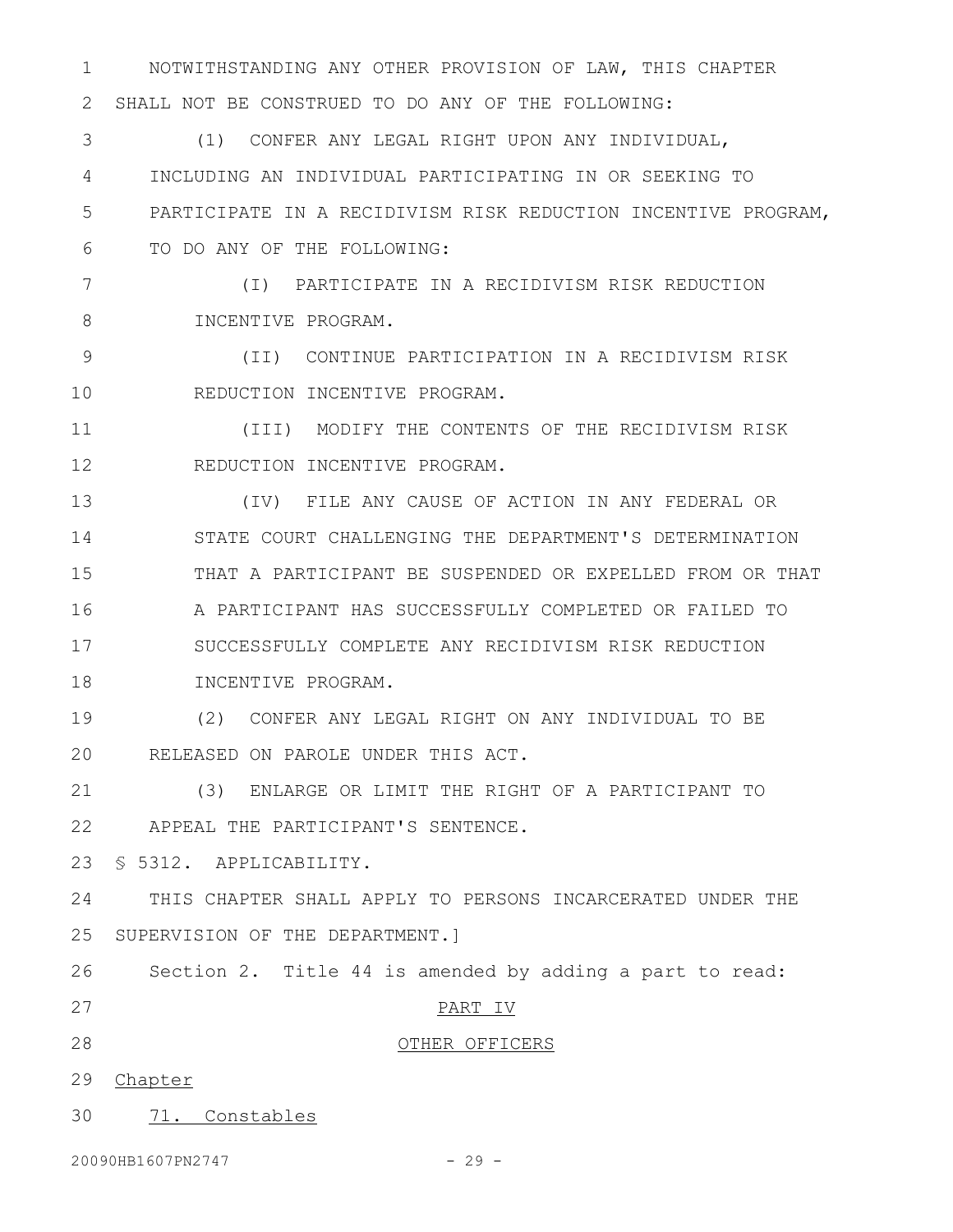| $\mathbf 1$    | CHAPTER 71                                                       |
|----------------|------------------------------------------------------------------|
| $\overline{2}$ | <b>CONSTABLES</b>                                                |
| 3              | Subchapter                                                       |
| 4              | Preliminary Provisions<br>Α.                                     |
| 5              | <b>B.</b> Election                                               |
| 6              | C. Appointment                                                   |
| 7              | Conflicts<br>$D$ .                                               |
| $8\,$          | Training<br>$E$ .                                                |
| $\mathcal{G}$  | F. Powers and Duties                                             |
| 10             | G. Compensation                                                  |
| 11             | H. Penalties and Remedies                                        |
| 12             | SUBCHAPTER A                                                     |
| 13             | PRELIMINARY PROVISIONS                                           |
| 14             | Sec.                                                             |
| 15             | 7101. Scope.                                                     |
| 16             | 7102. Definitions.                                               |
| 17             | 7103. Cities of the first class.                                 |
| 18             | § 7101. Scope.                                                   |
| 19             | This chapter relates to constables.                              |
|                | 20 § 7102. Definitions.                                          |
| 21             | The following words and phrases when used in this chapter        |
| 22             | shall have the meanings given to them in this section unless the |
| 23             | context clearly indicates otherwise:                             |
| 24             | "Livestock." Cattle, horses, sheep, goats and swine of every     |
| 25             | age and sex.                                                     |
| 26             | § 7103. Cities of the first class.                               |
| 27             | As of February 10, 1970, the office of constable is abolished    |
| 28             | <u>in cities of the first class and the terms of office of</u>   |
| 29             | incumbents are terminated.                                       |
| 30             | SUBCHAPTER B                                                     |

20090HB1607PN2747 - 30 -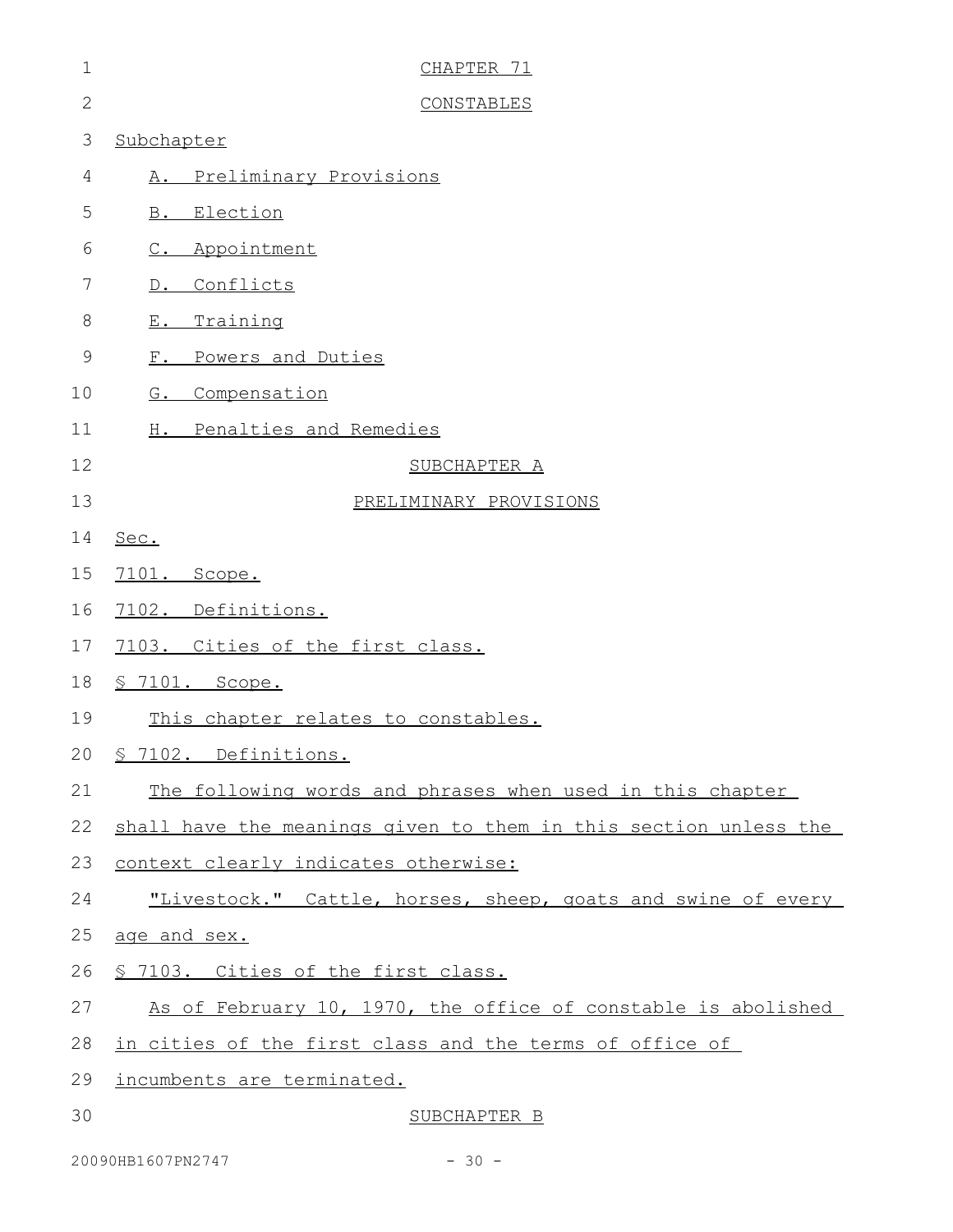| $\mathbf 1$ | <b>ELECTION</b>                                                 |
|-------------|-----------------------------------------------------------------|
| 2           | Sec.                                                            |
| 3           | 7111. Term of office.                                           |
| 4           | 7112. Cities of the second and third classes.                   |
| 5           | 7113. Boroughs.                                                 |
| 6           | 7114. Townships.                                                |
| 7           | § 7111. Term of office.                                         |
| 8           | The term of a constable in a city of the second class, city     |
| 9           | of the second class A, city of the third class, borough,        |
| 10          | incorporated town or township is six years.                     |
| 11          | § 7112. Cities of the second and third classes.                 |
| 12          | The qualified voters of each ward in a city of the second or    |
| 13          | third class shall elect a properly qualified person for         |
| 14          | constable in each ward.                                         |
| 15          | § 7113. Boroughs.                                               |
| 16          | General rule.--Except as provided in subsection (b), the<br>(a) |
| 17          | qualified voters of every borough shall vote for and elect a    |
| 18          | properly qualified person for constable.                        |
| 19          | Boroughs divided into wards.--The qualified voters of<br>(b)    |
| 20          | every borough divided into wards shall yote for and elect a     |
| 21          | properly qualified person for constable in each ward and a      |
| 22          | properly constable for high constable in the borough.           |
| 23          | § 7114. Townships.                                              |
| 24          | Election.--The following shall apply:<br>(a)                    |
| 25          | The qualified voters of every township shall vote<br>(1)        |
| 26          | for and elect a properly qualified person for constable.        |
| 27          | The qualified electors of each township of the<br>(2)           |
| 28          | first class may vote for and elect a properly qualified         |
| 29          | person to serve as constable, in addition to the constable      |
| 30          | elected under paragraph (1).                                    |
|             |                                                                 |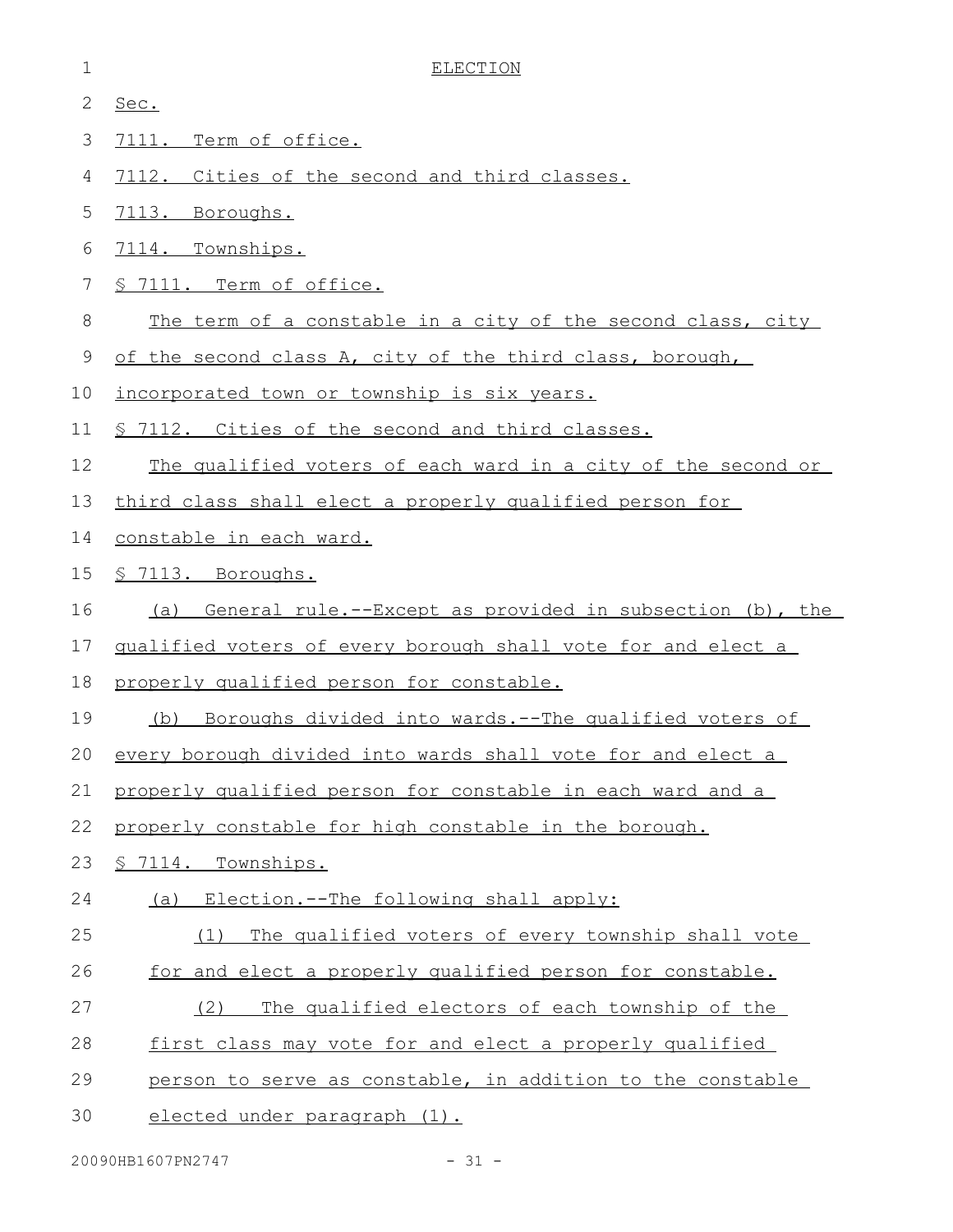| 1        | Procedure upon election; penalty.--Every person elected<br>(b)   |
|----------|------------------------------------------------------------------|
| 2        | to the office of constable in a township shall appear in court   |
| 3        | on the first day of the next court of common pleas of the same   |
| 4        | county to accept or decline the office. A person who neglects or |
| 5        | refuses to appear, after having been duly notified of the        |
| 6        | election, shall forfeit to the township the sum of \$40 to be    |
| 7        | levied by order of the court.                                    |
| 8        | (c) Bond.--The bond given by a constable in a township shall     |
| 9        | be in a sum not less than \$500 nor more than \$3,000, as the    |
| 10       | court shall direct, and shall be taken by the clerk of the court |
| 11       | in the name of the Commonwealth, with conditions for just and    |
| 12       | faithful discharge by the constable of the duties of office. The |
| 13       | bond shall be held in trust for the use and benefit of persons   |
| 14       | who may sustain injury by reason of neglect of duty, and for the |
| 15       | same purposes and uses as a sheriff's bond.                      |
|          |                                                                  |
| 16       | SUBCHAPTER C                                                     |
| 17       | APPOINTMENT                                                      |
| 18       | § 7121. Constables.                                              |
| 19       | When a vacancy occurs in the office of constable, regardless     |
|          | of the reason for the vacancy, the court of common pleas of the  |
| 21       | county of the vacancy, upon petition of not less than ten        |
| 22       | qualified electors residing in the borough, city, ward or        |
| 23       | township of the vacancy, shall appoint a suitable person, who,   |
| 24       | upon being qualified as required by law, shall serve as the      |
| 20<br>25 | constable for the unexpired term of the vacancy.                 |
| 26       | § 7122. Deputy constables.                                       |
| 27       | (a) General rule.--Sole power to appoint deputy constables       |
| 28       | in a ward, borough or township is vested in the constable of the |
| 29       | ward, borough or township, subject to approval of the court of   |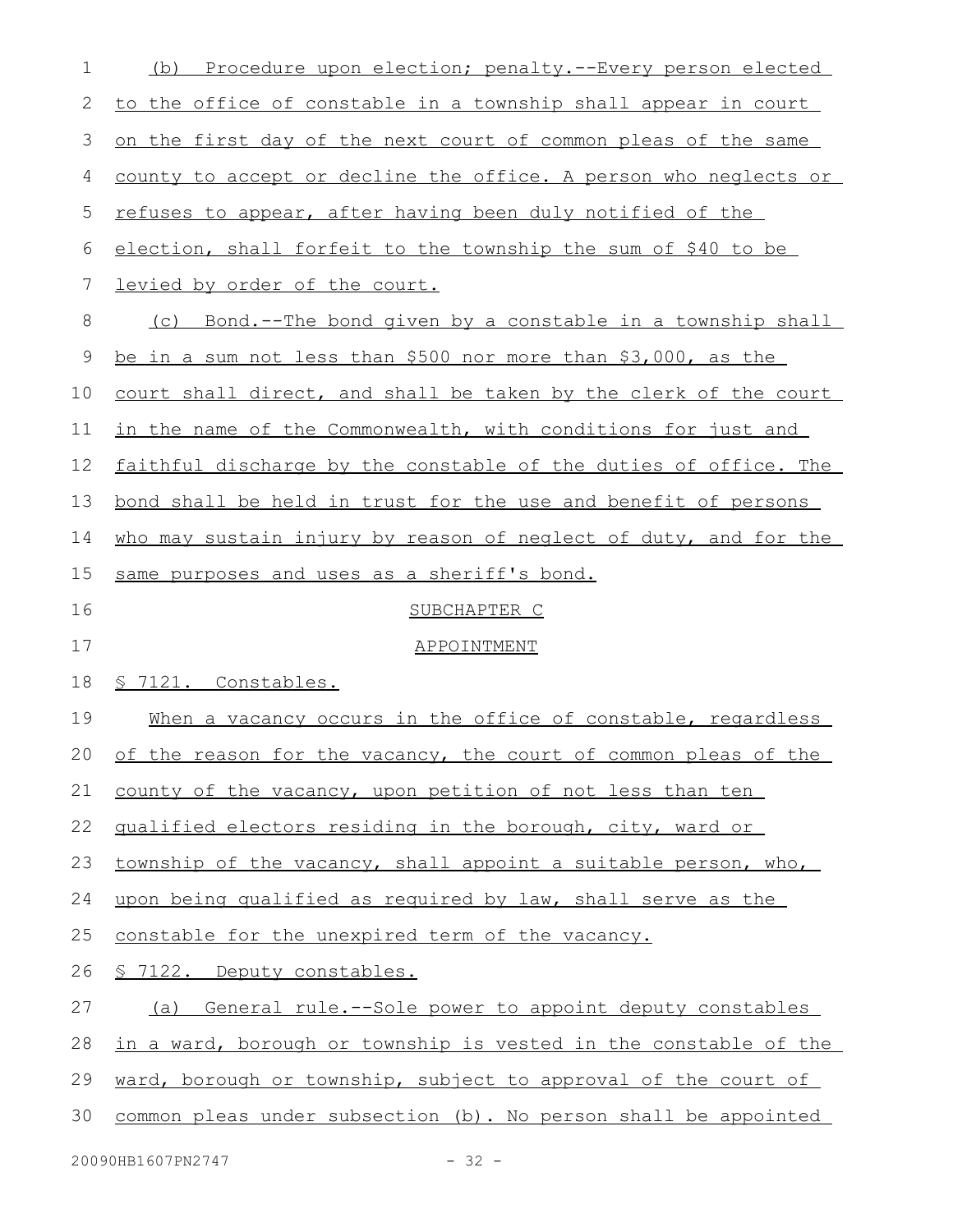| 1  | as a deputy constable unless, at the time of appointment, he is  |
|----|------------------------------------------------------------------|
| 2  | a bona fide resident of the ward, borough or township for which  |
| 3  | he is appointed and he continues to be a bona fide resident for  |
| 4  | the duration of the appointment.                                 |
| 5  | (b) Court approval and qualifications.--                         |
| 6  | Except as set forth in paragraph (2), no deputy<br>(1)           |
| 7  | shall be appointed, either by general or partial                 |
| 8  | deputization, without approbation of the court of common         |
| 9  | pleas of the county, except for special appointments in a        |
| 10 | civil suit or proceeding, at the request and risk of the         |
| 11 | plaintiff or his agent. If a deputy no longer resides in, or     |
| 12 | ceases to be a qualified elector of, the ward in which he was    |
| 13 | appointed to serve, the court of common pleas may revoke the     |
| 14 | appointment of the deputy upon petition of five duly             |
| 15 | qualified electors of the ward and proof of facts requiring      |
| 16 | revocation.                                                      |
| 17 | In the event of a deputy's death or inability or<br>(2)          |
| 18 | refusal to act, the constable of a township may, with            |
| 19 | approbation of the court of common pleas of the county where     |
| 20 | the deputy served, appoint another deputy who shall have full    |
| 21 | authority to act until the next regular session of court. The    |
| 22 | constable and his surety shall be liable for acts of the         |
| 23 | deputy as in other cases. The constable shall file a written     |
| 24 | copy of the deputization in the office of the clerk of courts    |
| 25 | of the county where the constable serves.                        |
| 26 | (c) Certain provisions relating to boroughs unaffected.--        |
| 27 | This section does not affect the provisions of section 14 of the |
| 28 | act of June 28, 1923 (P.L.903, No.348), entitled "A supplement   |
| 29 | to an act, approved the fourteenth day of May, one thousand nine |
| 30 | hundred and fifteen (Pamphlet Laws, three hundred and twelve),   |
|    |                                                                  |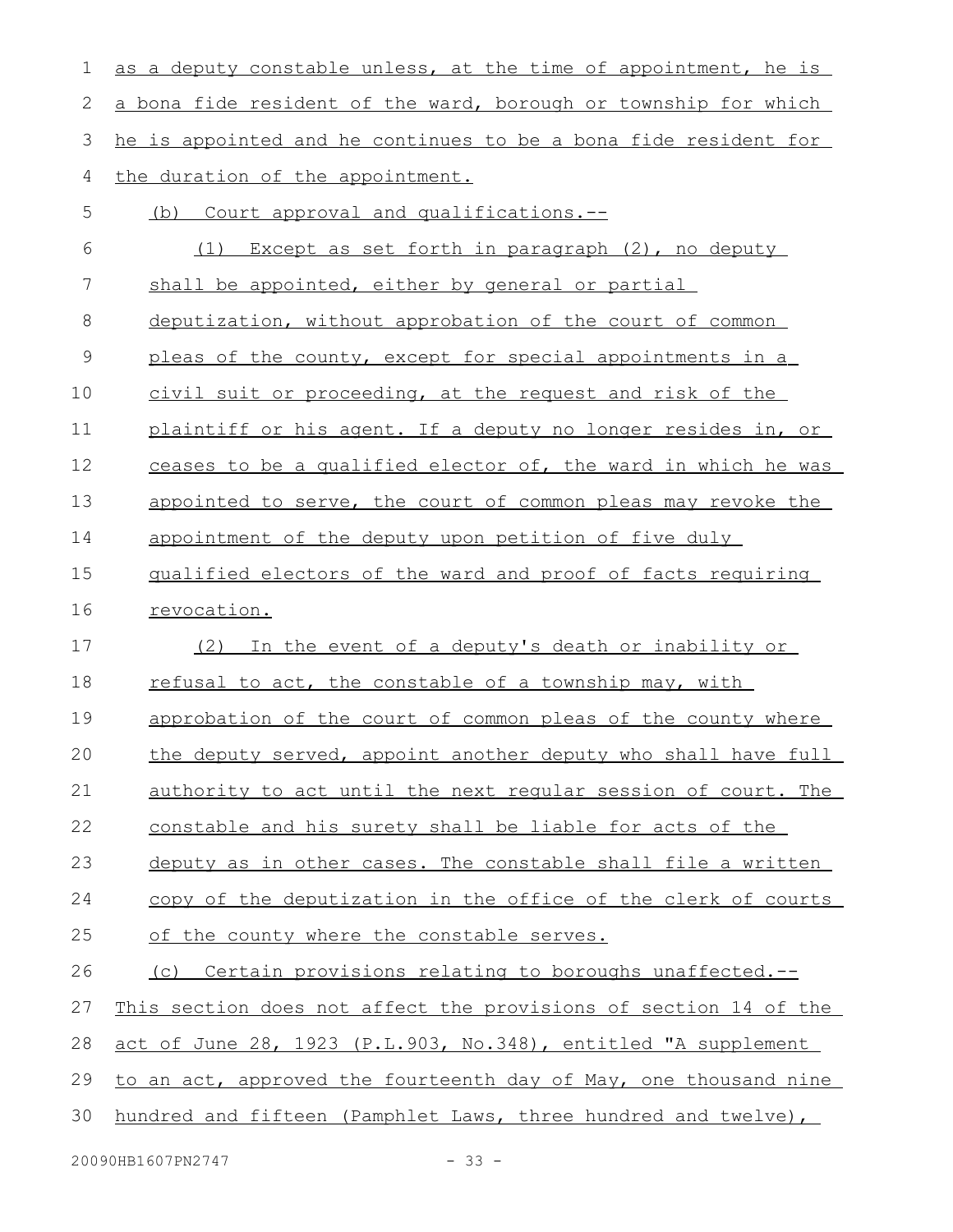| $\mathbf 1$ | entitled 'An act providing a system for government of boroughs,        |
|-------------|------------------------------------------------------------------------|
| 2           | and revising, amending, and consolidating the law relating to          |
| 3           | <u>boroughs'; so as to provide a system of government where a</u>      |
| 4           | borough now has annexed or hereafter shall annex land in an            |
| 5           | adjoining county, including assessment of property, levying and        |
| 6           | collection of taxes, making municipal improvements, and filing         |
| 7           | and collecting of liens for the same; the jurisdiction of courts       |
| 8           | for the enforcement of borough ordinances and State laws, and          |
| 9           | primary, general, municipal, and special elections; and                |
| 10          | repealing inconsistent laws."                                          |
| 11          | SUBCHAPTER D                                                           |
| 12          | CONFLICTS                                                              |
| 13          | <u>S 7131. Public office.</u>                                          |
| 14          | <u>General rule.--Except as set forth in subsection (b), it</u><br>(a) |
| 15          | shall be unlawful for a constable to hold or exercise the office       |
| 16          | <u>of magisterial district judge or alderman.</u>                      |
| 17          | (b) Exceptions.--Nothing in this section or in any other law           |
| 18          | or court rule shall be construed to prohibit a constable from:         |
| 19          | being an officer of a political body or political<br>(1)               |
| 20          | party as those terms are defined in the act of June 3, 1937            |
| 21          | (P.L.1333, No.320), known as the Pennsylvania Election Code;           |
| 22          | holding the office of a national, State or county<br>(2)               |
| 23          | committee of a political party;                                        |
| 24          | running for and holding an elective office; or<br>(3)                  |
| 25          | (4) participating in election day activities.                          |
| 26          | <u>S 7132. Police officers.</u>                                        |
| 27          | Constable employed as policeman not to accept other fees<br>(a)        |
| 28          | in addition to salary.--Except for public rewards and legal            |
| 29          | mileage allowed to a constable for traveling expenses, and             |
| 30          | except as provided in subsection (b), it is unlawful for a             |
|             |                                                                        |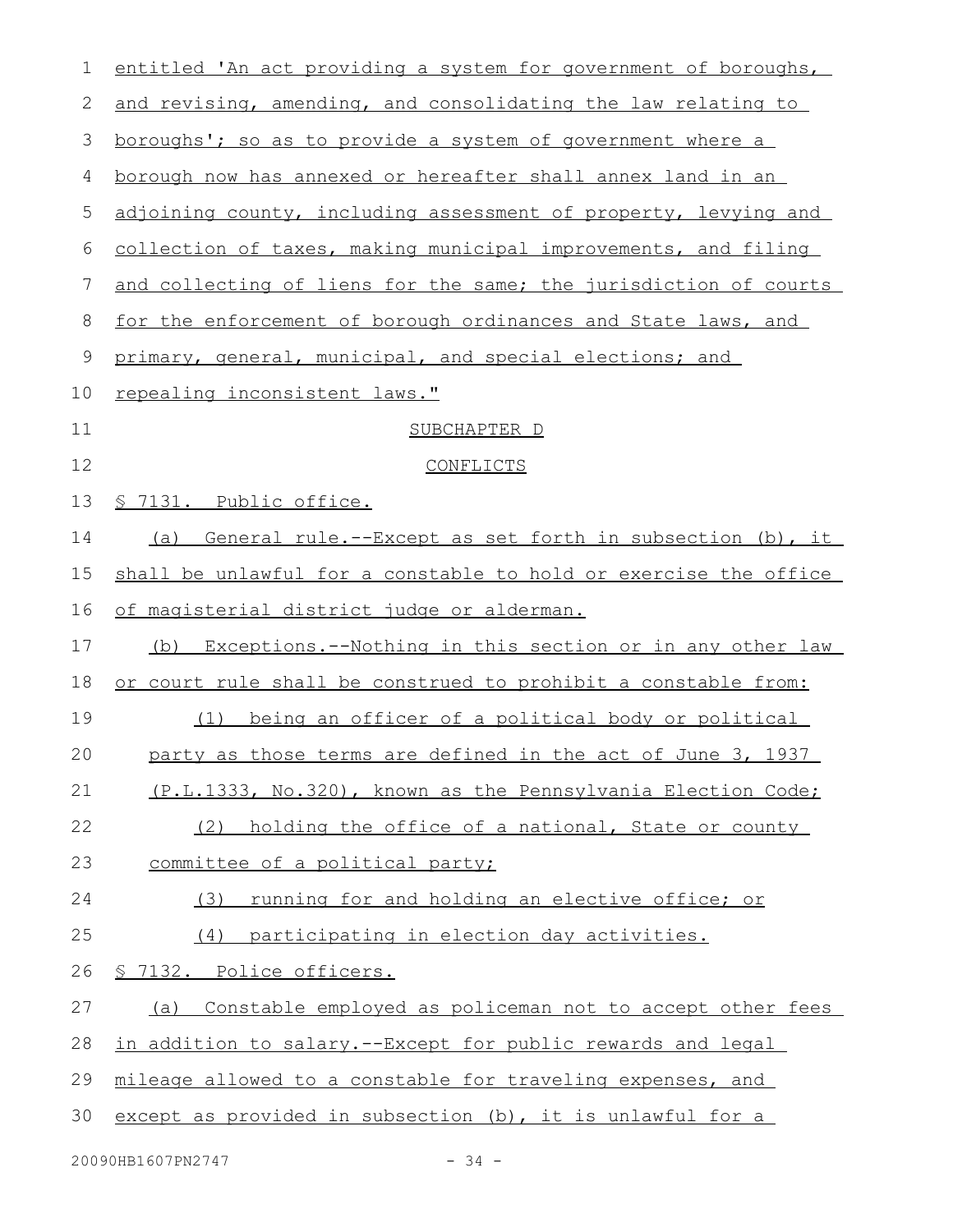| 1  | constable who is also employed as a policeman to charge or       |
|----|------------------------------------------------------------------|
| 2  | accept a fee or other compensation, other than his salary as a   |
| 3  | policeman, for services rendered or performed pertaining to his  |
| 4  | office or duties as a policeman or constable.                    |
| 5  | Exception.--Unless prevented from doing so by the<br>(b)         |
| 6  | operation of the civil service provisions of the act of February |
| 7  | 1, 1966 (1965 P.L.1656, No.581), known as The Borough Code,      |
| 8  | borough policemen who reside in the borough may hold and         |
| 9  | exercise the office of constable in the borough, or in any ward  |
| 10 | thereof, and receive all costs, fees and emoluments pertaining   |
| 11 | to such office.                                                  |
| 12 | SUBCHAPTER E                                                     |
| 13 | TRAINING                                                         |
| 14 | Sec.                                                             |
| 15 | 7141. Definitions.                                               |
| 16 | 7142. Conduct and insurance.                                     |
| 17 | 7143. Board established.                                         |
| 18 | 7144. Program established.                                       |
| 19 | 7145. Program contents.                                          |
| 20 | 7146. Continuing education.                                      |
| 21 | 7147. (Reserved).                                                |
| 22 | 7148. Use of firearms.                                           |
| 23 | 7149. restricted account.                                        |
| 24 | § 7141. Definitions.                                             |
| 25 | The following words and phrases when used in this subchapter     |
| 26 | shall have the meanings given to them in this section unless the |
| 27 | context clearly indicates otherwise:                             |
| 28 | "Account." The Constables' Education and Training Account        |
| 29 | established in section 7149 (relating to restricted account).    |
| 30 | "Board." The Constables' Education and Training Board            |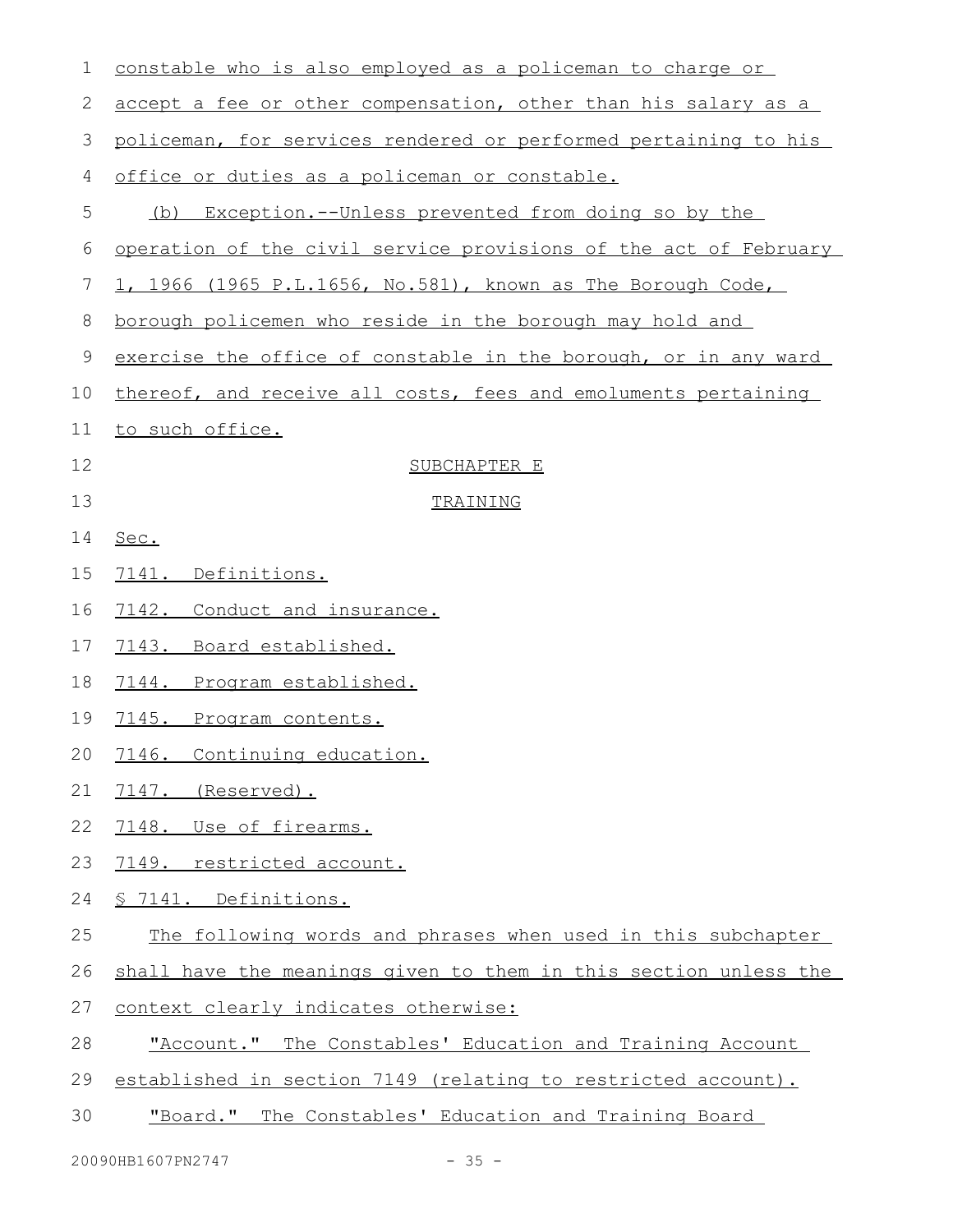| $\mathbf 1$ | established in section 7143 (relating to board established).     |
|-------------|------------------------------------------------------------------|
| 2           | "Commission." The Pennsylvania Commission on Crime and           |
| 3           | Delinquency of the Commonwealth.                                 |
| 4           | "Court." The minor judiciary or any other court in this          |
| 5           | Commonwealth.                                                    |
| 6           | "Judicial duties." Those services specified in section 7161      |
| 7           | (relating to fees).                                              |
| 8           | "Term of office of a deputy constable." The term of office       |
| 9           | of the constable who appointed him.                              |
| 10          | <u>§ 7142. Conduct and insurance.</u>                            |
| 11          | (a) Certification.--After the establishment, implementation      |
| 12          | and administration of the Constables' Education and Training     |
| 13          | Program created under sections 7144 (relating to program         |
| 14          | established) and 7145 (relating to program contents), no         |
| 15          | constable or deputy constable shall perform any judicial duties  |
| 16          | nor demand or receive any fee, surcharge or mileage provided by  |
| 17          | this subchapter unless he has been certified under this          |
| 18          | subchapter.                                                      |
| 19          | (b) Liability insurance.--Every constable and deputy             |
| 20          | constable must file with the clerk of courts proof that he has.  |
| 21          | currently in force, a policy of professional liability insurance |
| 22          | covering each individual in the performance of his judicial      |
| 23          | duties with a minimum coverage of \$250,000 per incident and a   |
| 24          | minimum aggregate of \$500,000 per year. The Constables'         |
| 25          | Education and Training Board shall immediately investigate and   |
| 26          | implement the most cost-effective method of achieving liability  |
| 27          | insurance for constables and deputy constables under this        |
| 28          | subsection.                                                      |
| 29          | Loss of certification.--Any constable or deputy<br>(C)           |
| 30          | constable who fails, neglects or refuses to maintain a current   |
|             |                                                                  |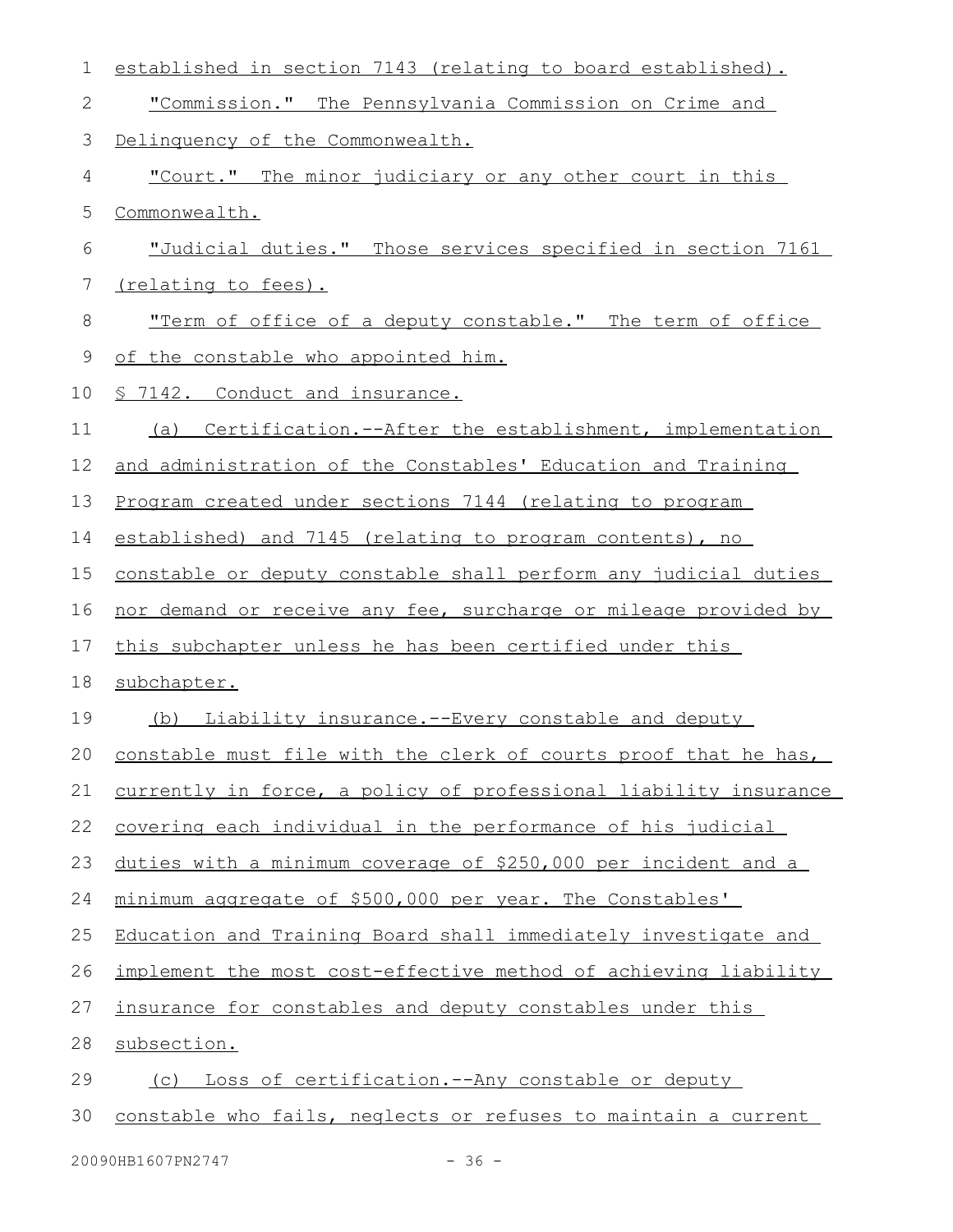| 1  | insurance policy as required by subsection (b) or to file proof  |
|----|------------------------------------------------------------------|
| 2  | thereof with the clerk of courts shall cease automatically to be |
| 3  | certified to perform judicial duties upon the expiration of the  |
| 4  | policy of which proof has been filed with the clerk of courts.   |
| 5  | (d) Recertification.--Any constable or deputy constable who      |
| 6  | ceases to be certified to perform judicial duties as a result of |
| 7  | the operation of subsection (c) may later be recertified         |
| 8  | immediately by filing with the clerk of courts proof that such   |
| 9  | insurance has been in force continuously since the officer was   |
| 10 | last certified to perform judicial duties. In the case of a      |
| 11 | violation of subsection (c), the individual may be recertified   |
| 12 | by complying with subsection (b).                                |
| 13 | (e) Limitations on liability.--The provisions of this            |
| 14 | subchapter shall not be deemed to impose respondeat superior     |
| 15 | liability on any county.                                         |
| 16 | (f) Conduct.--While a constable or deputy constable is           |
| 17 | performing duties other than judicial duties, regardless of      |
| 18 | whether or not he is certified under this subchapter, he shall   |
| 19 | not in any manner hold himself out to be active as an agent,     |
|    | 20 employee or representative of any court, magisterial district |
| 21 | <u>judge or judge.</u>                                           |
| 22 | § 7143. Board established.                                       |
| 23 | (a) Board created.--There is established within the              |
| 24 | commission an advisory board to be known as the Constables'      |
| 25 | Education and Training Board.                                    |
| 26 | Composition.--The board shall be composed of the<br>(b)          |
| 27 | Pennsylvania State Police Commissioner or his designee and six   |
| 28 | other members appointed by the Governor with the consent of a    |
| 29 | majority of the members of the Senate:                           |
| 30 | (1) Three persons who shall be constables.                       |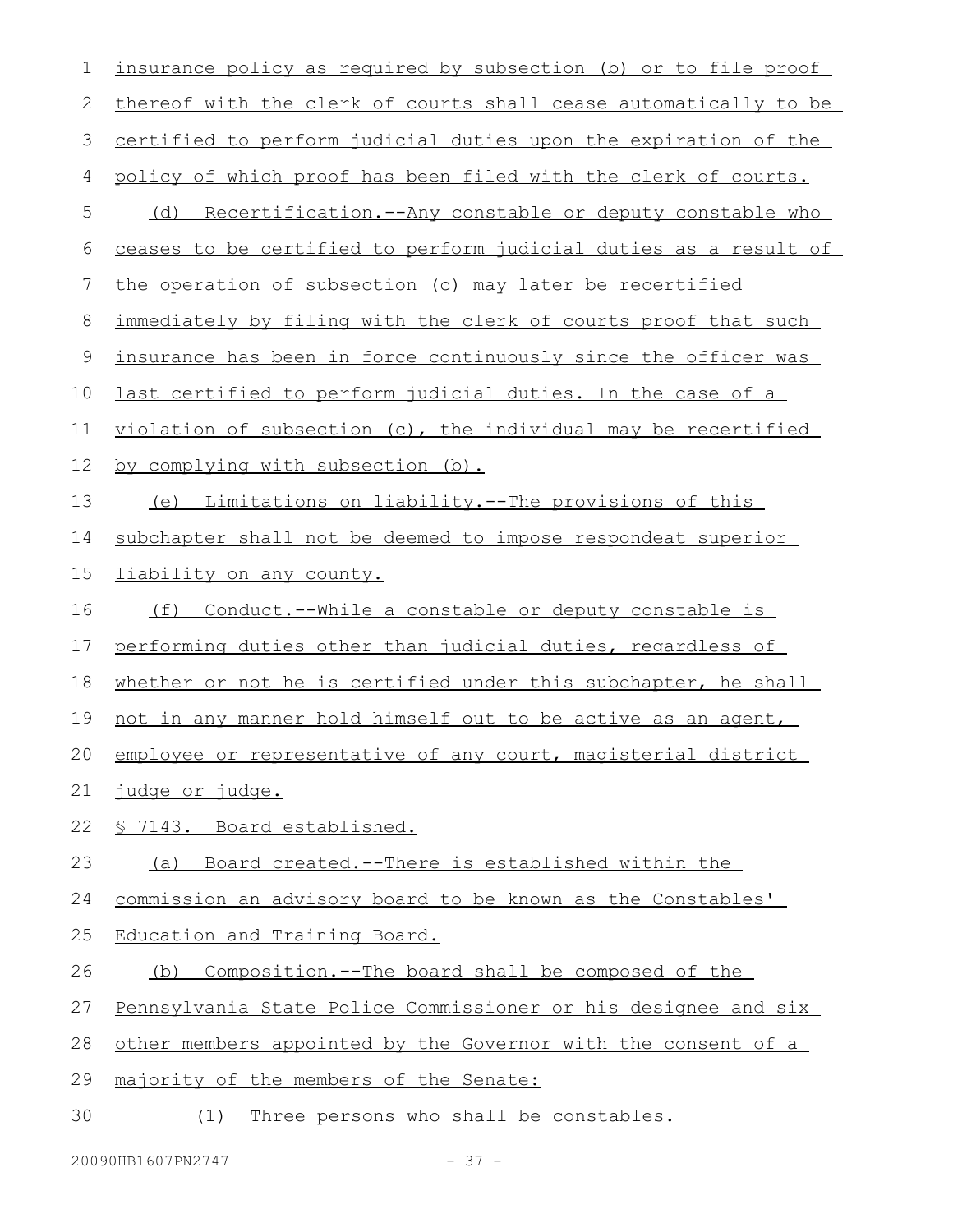1

(2) One person who shall be a magisterial district

| 2           | judge.                                                               |
|-------------|----------------------------------------------------------------------|
| 3           | One person who shall be a court administrator.<br>(3)                |
| 4           | One person who shall be a county commissioner.<br>(4)                |
| 5           | Appointments and terms.--Members shall serve for three-<br>(C)       |
| 6           | year terms and may be appointed for more than one additional         |
| 7           | consecutive term. If a member who serves by virtue of public         |
| 8           | office ceases to represent the class to which he was appointed,      |
| $\mathsf 9$ | his membership in the commission shall terminate immediately,        |
| 10          | and a new member shall be appointed in the same manner as his        |
| 11          | predecessor to fill the unexpired portion of the term. No            |
| 12          | constable may be appointed, be reappointed or serve as a board       |
| 13          | member unless he is certified under this subchapter.                 |
| 14          | (d) Vacancy.--A member appointed to fill a vacancy created           |
| 15          | by any reason other than expiration of a term shall be appointed     |
| 16          | <u>for the unexpired term of the member whom he is to succeed in</u> |
| 17          | the same manner as the original appointment.                         |
| 18          | (e) Expenses.--The members of the board shall serve without          |
| 19          | compensation but shall be reimbursed the necessary and actual        |
| 20          | expenses incurred in attending meetings of the board and in the      |
| 21          | performance of their duties under this subchapter.                   |
| 22          | (f)<br>Removal.--Members of the board may be removed by the          |
| 23          | appointing authority for good cause upon written notice from the     |
| 24          | appointing authority specifically setting forth the cause for        |
| 25          | removal.                                                             |
| 26          | Chairman elected.--The members of the board shall elect<br>(q)       |
| 27          | a chairman from among the members to serve for a period of one       |
| 28          | year. A chairman may be elected to serve successive terms. The       |
| 29          | Governor shall designate the first chairman for organizational       |
| 30          | purposes only.                                                       |

20090HB1607PN2747 - 38 -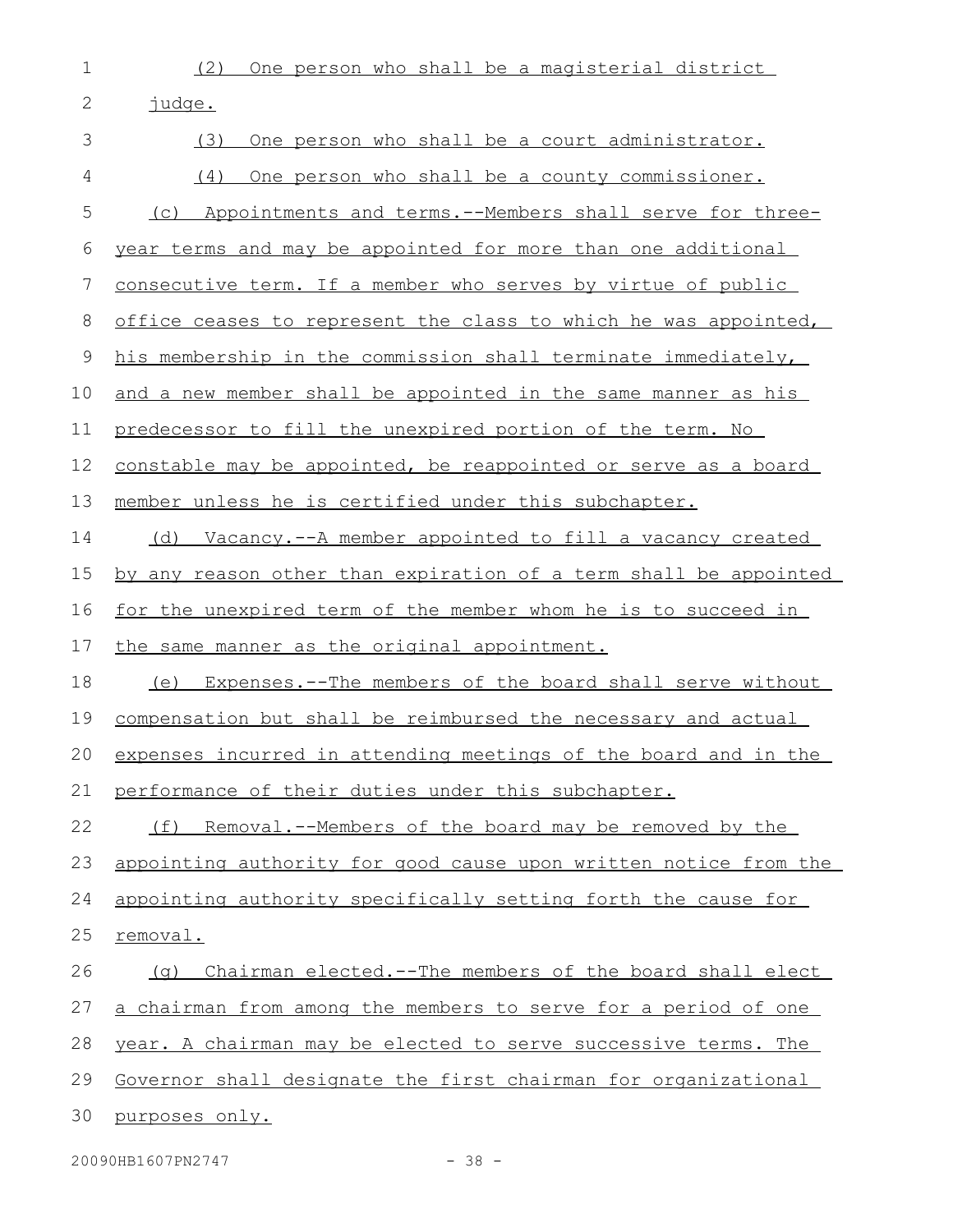| $\mathbf 1$ | Meetings.--The board shall meet as often as it deems<br>(h)    |
|-------------|----------------------------------------------------------------|
| 2           | necessary but at least four times each year. Meetings may be   |
| 3           | called by the chairman of the board or by any four members     |
| 4           | thereof, in either case upon at least ten days' written notice |
| 5           | to all members of the board. A quorum shall consist of four    |
| 6           | members.                                                       |
| 7           | § 7144. Program established.                                   |
| $\,8\,$     | The board, with the review and approval of the commission,     |
| $\mathsf 9$ | shall:                                                         |
| 10          | (1) Establish, implement and administer the Constables'        |
| 11          | Education and Training Program according to the minimum        |
| 12          | requirements set forth in this subchapter.                     |
| 13          | Establish, implement and administer requirements for<br>(2)    |
| 14          | the minimum courses of study and training for constables and   |
| 15          | deputy constables.                                             |
| 16          | Establish, implement and administer requirements for<br>(3)    |
| 17          | courses of study and in-service training for constables and    |
| 18          | deputy constables.                                             |
| 19          | (4) Establish, implement and administer requirements for       |
| 20          | a continuing education program for constables and deputy       |
| 21          | constables concerning subjects the board may deem necessary    |
| 22          | and appropriate for the continued education and training of    |
| 23          | constables and deputy constables.                              |
| 24          | Approve or revoke the approval of any school which<br>(5)      |
| 25          | may be utilized for the educational and training requirements  |
| 26          | of this subchapter.                                            |
| 27          | Establish the minimum qualifications for instructors<br>(6)    |
| 28          | and certify instructors.                                       |
| 29          | Consult, cooperate and contract with universities,<br>(7)      |
| 30          | colleges, law schools, community colleges and institutes for   |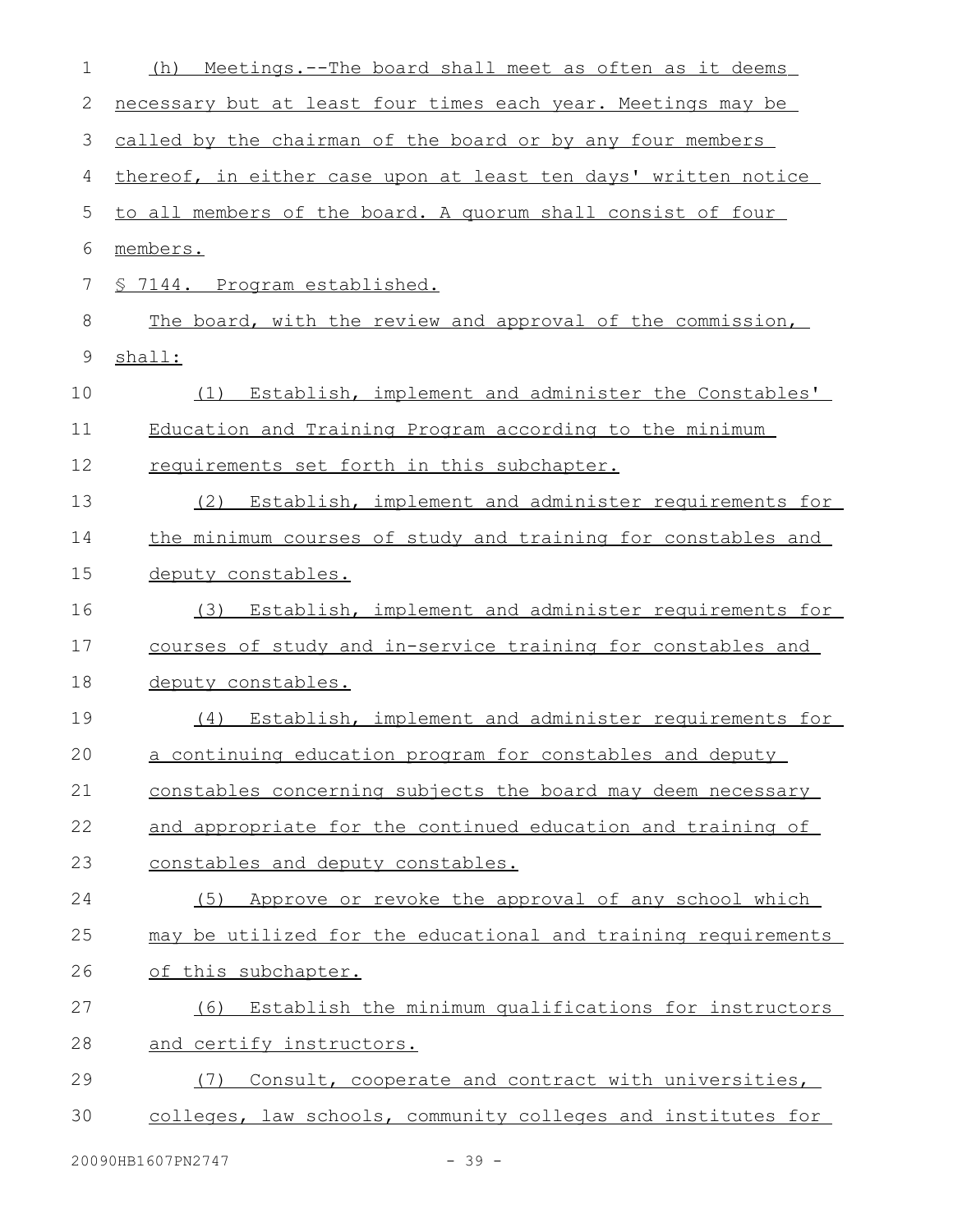| $\mathbf 1$ | the development of basic and continuing education courses for   |
|-------------|-----------------------------------------------------------------|
| 2           | constables and deputy constables.                               |
| 3           | Promote the most efficient and economical program<br>(8)        |
| 4           | for constable and deputy constable training by utilizing        |
| 5           | existing facilities, programs and qualified State and local     |
| 6           | personnel.                                                      |
| 7           | (9) Certify constables and deputy constables who have           |
| 8           | satisfactorily completed the basic and continuing education     |
| 9           | and training requirements of this subchapter and issue          |
| 10          | appropriate certificates to them.                               |
| 11          | Make rules and regulations and perform other duties<br>(10)     |
| 12          | as may be reasonably necessary or appropriate to administer     |
| 13          | the education and training program for constables and deputy    |
| 14          | constables.                                                     |
| 15          | (11) In consultation with the Insurance Commissioner,           |
| 16          | monitor the price and availability of the liability insurance   |
| 17          | required by section 7142(b) (relating to conduct and            |
| 18          | insurance) and, if deemed necessary by the board, provide       |
| 19          | information and coordination to assure the availability and     |
| 20          | competitive pricing of such insurance.                          |
| 21          | (12) Make an annual report to the Governor and to the           |
| 22          | General Assembly concerning:                                    |
| 23          | The administration of the Constables' Education<br>(i)          |
| 24          | and Training Program.                                           |
| 25          | (ii) The activities of the board.                               |
| 26          | (iii)<br>The costs of the program.                              |
| 27          | (iv) Proposed changes, if any, in this subchapter.              |
| 28          | <u>S 7145. Program contents.</u>                                |
| 29          | The Constables' Education and Training Program shall include    |
| 30          | training for a total of 80 hours, the content of which shall be |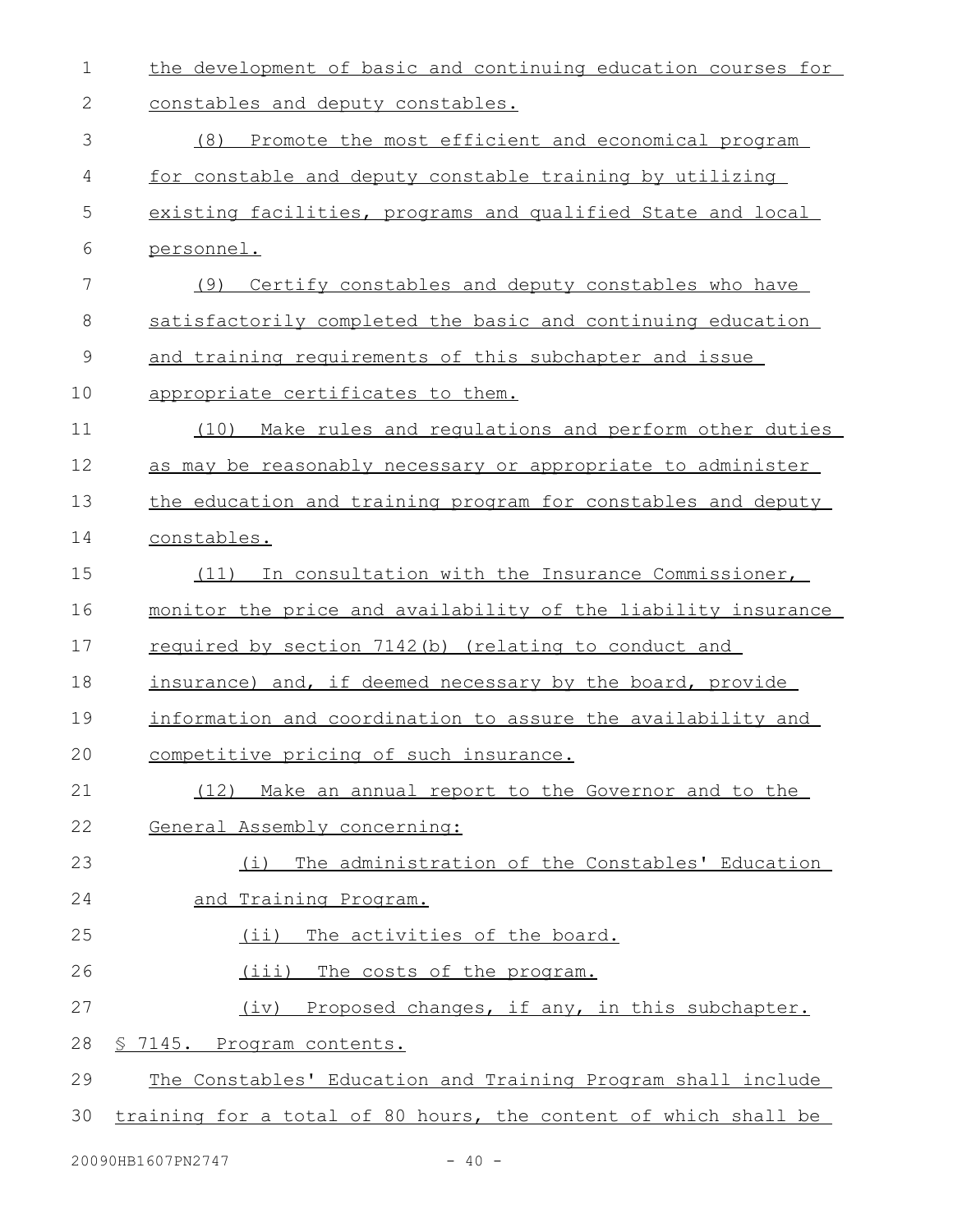| 1            | determined by regulation. The training shall include instruction  |
|--------------|-------------------------------------------------------------------|
| $\mathbf{2}$ | in the interpretation and application of the fees provided for    |
| 3            | in section 7161 (relating to fees).                               |
| 4            | § 7146. Continuing education.                                     |
| 5            | The board, with the review and approval of the commission,        |
| 6            | shall establish a mandatory continuing education program for      |
| 7            | constables and deputy constables, which shall include no more     |
| 8            | than 40 hours per year, concerning subjects the board may deem    |
| $\mathsf 9$  | necessary and appropriate for the continued education and         |
| 10           | training of constables and deputy constables.                     |
| 11           | $$7147.$ (Reserved).                                              |
| 12           | § 7148. Use of firearms.                                          |
| 13           | The Constables' Education and Training Board, with the review     |
| 14           | and approval of the Pennsylvania Commission on Crime and          |
| 15           | Delinquency, shall establish standards for the certification or   |
| 16           | qualification of constables and deputy constables to carry or     |
| 17           | use firearms in the performance of any duties.                    |
| 18           | <u>§ 7149. Restricted account.</u>                                |
| 19           | Account established.--There is established a special<br>(a)       |
| 20           | restricted account within the General Fund, which shall be known  |
| 21           | as the Constables' Education and Training Account, for the        |
| 22           | purposes of financing training program expenses, the costs of     |
| 23           | administering the program and all other costs associated with     |
| 24           | the activities of the board and the implementation of this        |
| 25           | subchapter and as provided under subsection (f).                  |
| 26           | (b) Surcharge.--There is assessed as a cost in each case          |
| 27           | before a magisterial district judge a surcharge of \$5 per docket |
| 28           | number in each criminal case and \$5 per named defendant in each  |
| 29           | civil case in which a constable or deputy constable performs a    |
| 30           | service provided in Subchapter G (relating to compensation),      |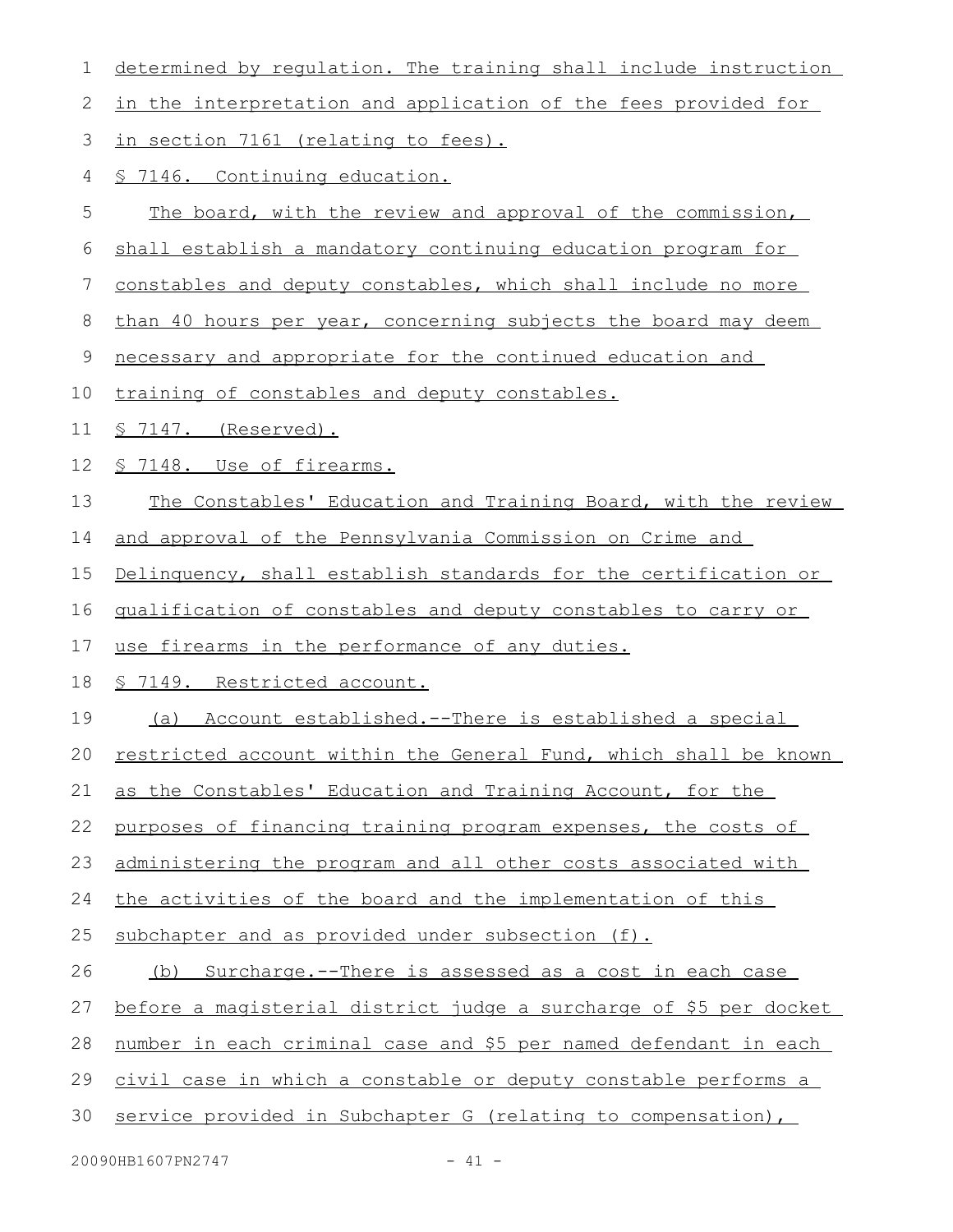| 1  | except that no county shall be required to pay this surcharge on      |
|----|-----------------------------------------------------------------------|
| 2  | behalf of any indigent or other defendant in a criminal case.         |
| 3  | (c) Disposition of funds.--The surcharges collected under             |
| 4  | subsection (b), if collected by a constable or deputy constable,      |
| 5  | shall be turned over within one week to the issuing authority.        |
| 6  | The issuing authority shall remit the same to the Department of       |
| 7  | Revenue for deposit into the account.                                 |
| 8  | Disbursements.--Disbursements from the account shall be<br>(d)        |
| 9  | made by the commission.                                               |
| 10 | (e) Audit.--The Auditor General shall conduct an audit of             |
| 11 | the account as he may deem necessary or advisable, from time to       |
| 12 | time, but not less than once every three years.                       |
| 13 | Fund surplus.--If account money are sufficient to meet<br>(f)         |
| 14 | the expenses and costs under subsection (a), the commission may       |
| 15 | allocate any surplus funds in the account to assist constables        |
| 16 | and deputy constables with costs associated with attendance at        |
| 17 | <u>continuing education programs under section 7146 (relating to </u> |
| 18 | continuing education).                                                |
| 19 | SUBCHAPTER F                                                          |
| 20 | POWERS AND DUTIES                                                     |
| 21 | Sec.                                                                  |
| 22 | 7151. General imposition of duties and grant of powers.               |
| 23 | 7152. Elections.                                                      |
| 24 | 7153. Service of process.                                             |
| 25 | 7154. Collection of taxes.                                            |
| 26 | 7155. Arrest of offenders against forest laws.                        |
| 27 | 7156. Executions.                                                     |
| 28 | 7157.<br>Returns and appearance.                                      |
| 29 | 7158. Arrest in boroughs.                                             |
| 30 | 7159. Trespassing livestock.                                          |
|    |                                                                       |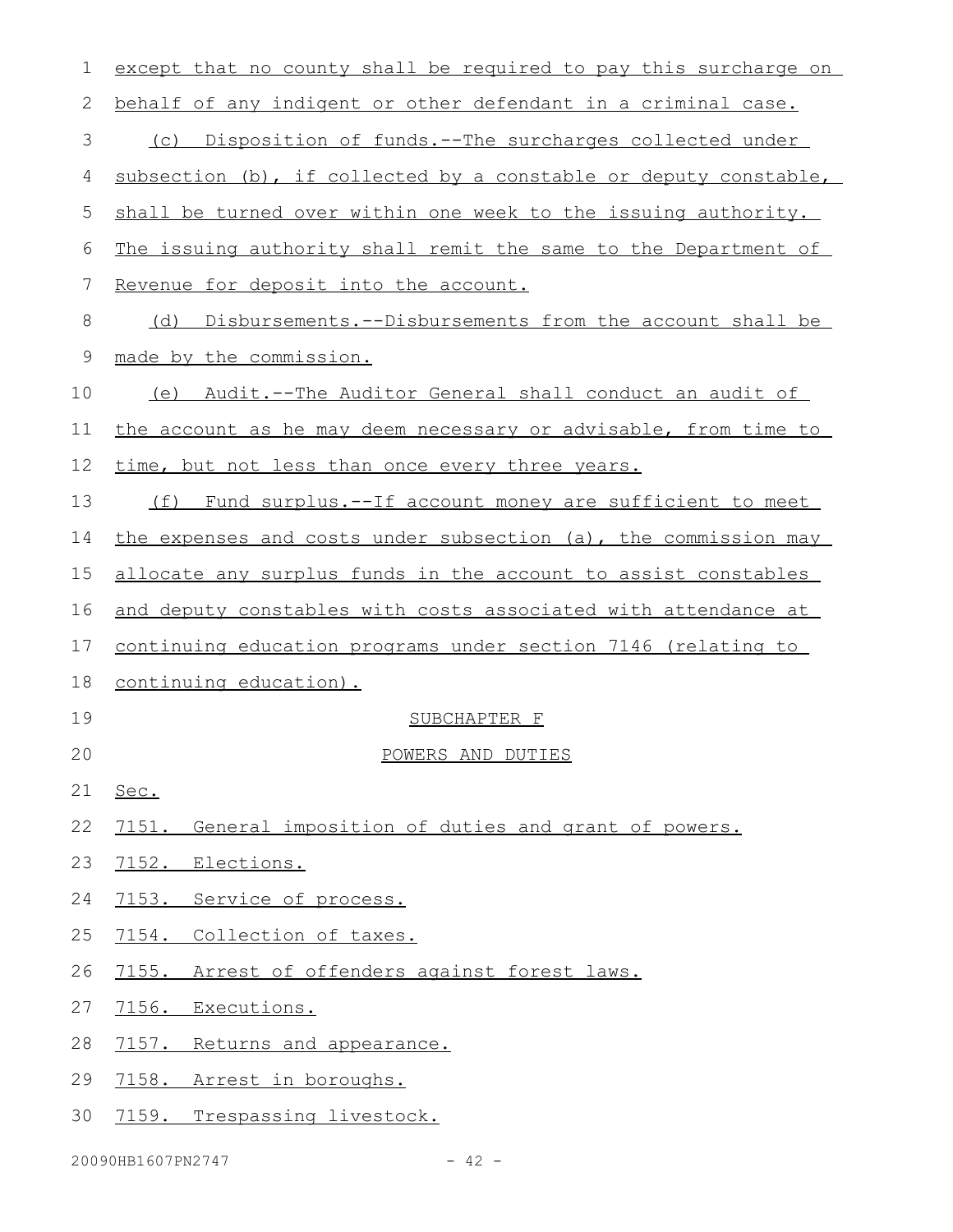| 1  | 7159.1. Sale of trespassing livestock.                           |
|----|------------------------------------------------------------------|
| 2  | \$ 7151. General imposition of duties and grant of powers.       |
| 3  | Constables shall perform all duties authorized or imposed on     |
| 4  | them by statute.                                                 |
| 5  | \$ 7152. Elections.                                              |
| 6  | The constable of a borough, township or ward, or his deputy,     |
| 7  | shall do all of the following:                                   |
| 8  | Be present at the polling place in each election<br>(1)          |
| 9  | district of the borough, township or ward at each election       |
| 10 | during the continuance of each election and while the votes      |
| 11 | are being counted, for the purpose of preserving the peace.      |
| 12 | (2)<br>Serve at all elections.                                   |
| 13 | § 7153. Service of process.                                      |
| 14 | If no coroner is in commission to serve process in a suit        |
| 15 | instituted in a court of this Commonwealth in which the sheriff  |
| 16 | of a county may be a party, a constable in the county where the  |
| 17 | process has been issued may serve as the coroner and perform the |
| 18 | authorized duties of the coroner.                                |
| 19 | 7154. Collection of taxes.                                       |
| 20 | Bond.--It shall be unlawful for a tax collector to do<br>(a)     |
| 21 | any of the following:                                            |
| 22 | (1) Give a warrant against delinguent tax payers to a            |
| 23 | constable unless the constable has given security by bond and    |
| 24 | warrant, with two sufficient sureties and to the satisfaction    |
| 25 | of the Court of Common Pleas, in the sum of \$5,000.             |
| 26 | Give a constable, at any one time, warrants for a<br>(2)         |
| 27 | greater amount of taxes than the amount of the bond required     |
| 28 | under paragraph (1).                                             |
| 29 | Report and payment.--A constable shall make a report and<br>(b)  |
| 30 | payment of all collections on warrants under subsection (a) at   |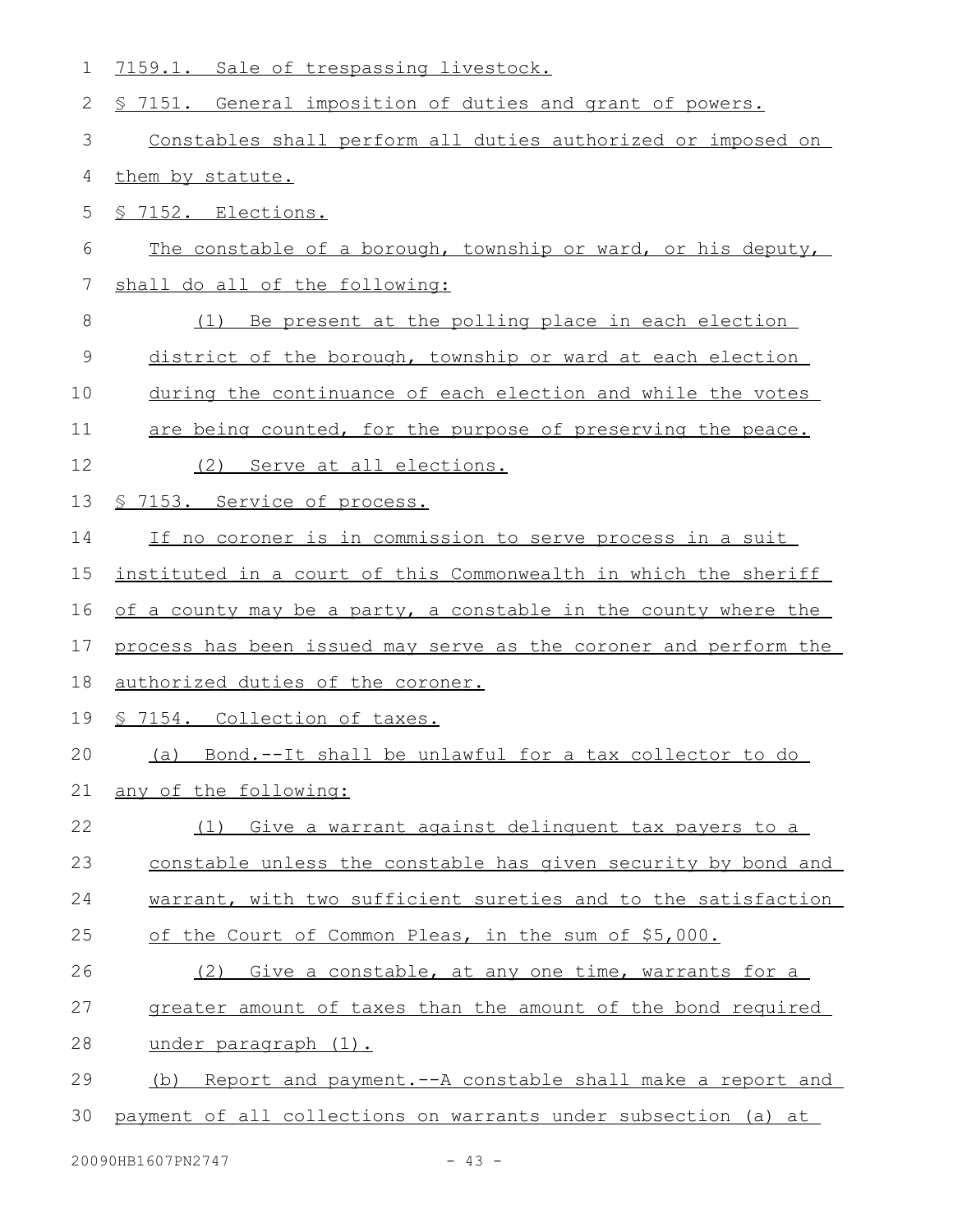| 1  | least once in every week after the warrants have been issued.    |
|----|------------------------------------------------------------------|
| 2  | Interest.--In addition to any commissions that may be<br>(C)     |
| 3  | imposed for the collection of taxes, all taxes remaining unpaid  |
| 4  | on the first day of January after the year for which they were   |
| 5  | assessed shall accrue interest until they are paid.              |
| 6  | \$ 7155. Arrest of offenders against forest laws.                |
| 7  | If a person is detected by a constable in the act of             |
| 8  | trespassing upon any forest or timber land within this           |
| 9  | Commonwealth, under circumstances as to warrant reasonable       |
| 10 | suspicion that the person has, is or may commit an offense       |
| 11 | against any law for the protection of forests and timber land,   |
| 12 | the constable may, without first procuring a warrant, arrest the |
| 13 | person.                                                          |
| 14 | <u>S 7156. Executions.</u>                                       |
| 15 | Debt, interests and costs.--The debt, interest and costs<br>(a)  |
| 16 | of a writ of execution delivered to a constable shall be entered |
| 17 | into the docket of a magisterial district court and on the back  |
| 18 | of the writ of execution. A constable may not be discharged from |
| 19 | the writ of execution unless he provides to the magisterial      |
|    | 20 district judge on or before the return day of the writ of     |
| 21 | execution the receipt of the plaintiff or any other legally      |
| 22 | sufficient return.                                               |
| 23 | Invalid returns.--If a constable makes a false return,<br>(b)    |
| 24 | does not produce the plaintiff's receipt on the return day or    |
| 25 | makes a return deemed insufficient by the magisterial district   |
| 26 | judge, the magisterial district judge shall issue a summons to   |
| 27 | the constable to appear on the designated day, which may not be  |
| 28 | more than eight days from the date of issuance, to show cause    |
| 29 | why a writ of execution should not be issued against the         |
| 30 | constable for the amount of the writ of execution under          |
|    |                                                                  |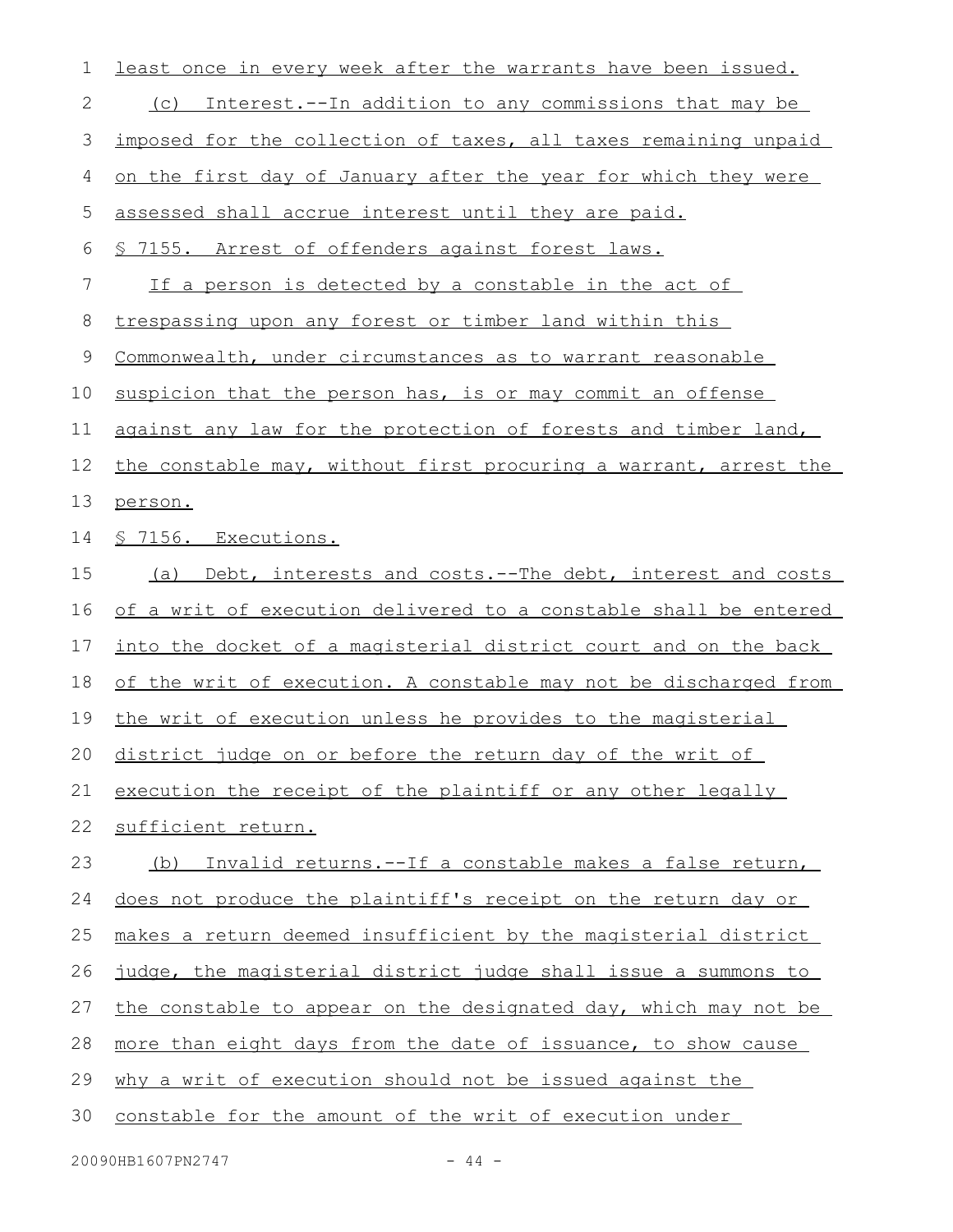| subsection (a). If the constable does not appear or does not     |
|------------------------------------------------------------------|
| show sufficient cause why the writ of execution should not be    |
| issued against him, the magisterial district judge shall enter   |
| judgment against the constable for the amount of the writ of     |
| execution under subsection (a) with costs. No stay may be        |
| entered upon the writ of execution and upon application of the   |
| plaintiff or his agent, the magisterial district judge shall     |
| issue an execution against the constable for the amount of the   |
| judgment, which may be directed to an authorized person. The     |
| summons under this subsection shall be issued to an authorized   |
| person to serve. If the summons is not served, that person shall |
| pay a fine of \$20. If an authorized person cannot be            |
| conveniently found to serve the summons, the magisterial         |
| district judge shall direct it to the supervisor of the highways |
| of the township, ward or district where the constable resides,   |
| whose shall serve the summons or pay a penalty of \$20.          |
| (c) Insolvent debtors.--Nothing in this section shall affect     |
| proceedings regarding insolvent debtors and their discharge on a |
| full surrender of their property.                                |
| § 7157. Returns and appearance.                                  |
| (a) Returns.--In a county of the sixth, seventh or eighth        |
| class, a constable is not required to make a return, if required |
| by law, to the court of common pleas if the constable has no     |
| information to impart in the return.                             |
| Appearance.--A court may summon a constable to appear<br>(b)     |
| before it and direct the constable to investigate a complaint of |
| a violation of law or of a condition which a constable is        |
| required to report to the court and to make a report of his      |
| investigation.                                                   |
| § 7158. Arrest in boroughs.                                      |
|                                                                  |

20090HB1607PN2747 - 45 -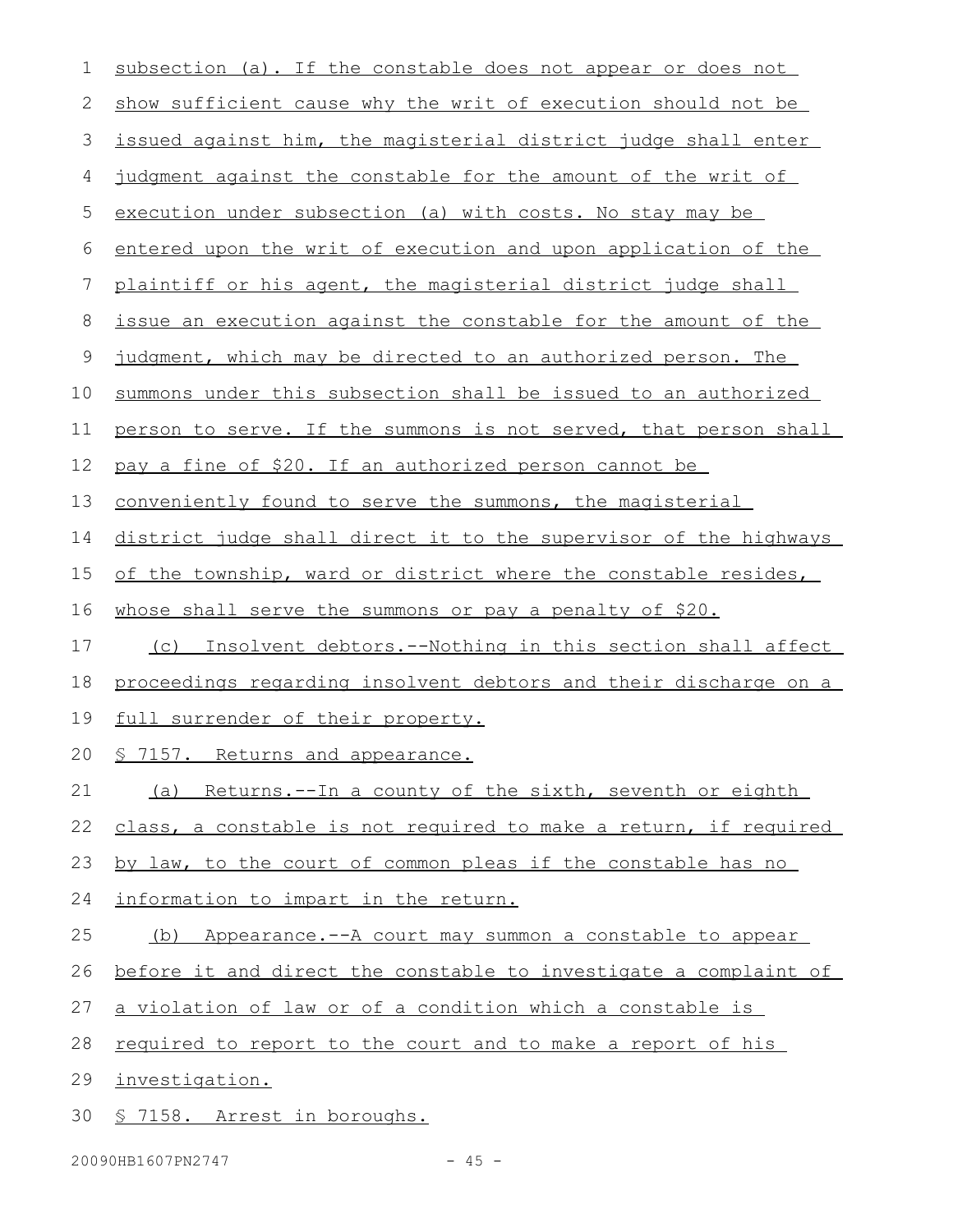| 1           | In addition to any other powers granted under law, a             |
|-------------|------------------------------------------------------------------|
| 2           | constable of a borough shall, without warrant and upon view,     |
| 3           | arrest and commit for hearing any person who:                    |
| 4           | Is quilty of a breach of the peace, vagrancy,<br>(1)             |
| 5           | riotous or disorderly conduct or drunkenness.                    |
| 6           | May be engaged in the commission of any unlawful act<br>(2)      |
| 7           | tending to imperil the personal security or endanger the         |
| 8           | property of the citizens.                                        |
| $\mathsf 9$ | (3) Violates any ordinance of the borough for which a            |
| 10          | fine or penalty is imposed.                                      |
| 11          | <u>§ 7159. Trespassing livestock.</u>                            |
| 12          | (a) In general.--An owner or tenant of an enclosed or            |
| 13          | unenclosed, improved land in this Commonwealth who discovers     |
| 14          | trespassing livestock shall notify the constable of the          |
| 15          | township, borough or ward in which the improved land lies. If    |
| 16          | the constable of the township, borough or ward is unavailable or |
| 17          | unable to assist, the owner or tenant shall notify the constable |
| 18          | of the county. The following shall apply:                        |
| 19          | The constable shall impound the livestock either<br>(1)          |
| 20          | with the owner or tenant of the land if the owner, and the       |
| 21          | tenant if one exists, agree or with another individual or        |
| 22          | entity that the constable may deem best situated to care for     |
| 23          | the livestock.                                                   |
| 24          | (2) All reasonable costs of keeping the livestock shall          |
| 25          | be part of the costs of care.                                    |
| 26          | Notification.--The owner of the livestock shall be<br>(b)        |
| 27          | notified in the following manner:                                |
| 28          | If the owner is known and resides within the county<br>(1)       |
| 29          | where the trespass has been committed, the constable shall       |
| 30          | give written notice to the owner that the livestock has been     |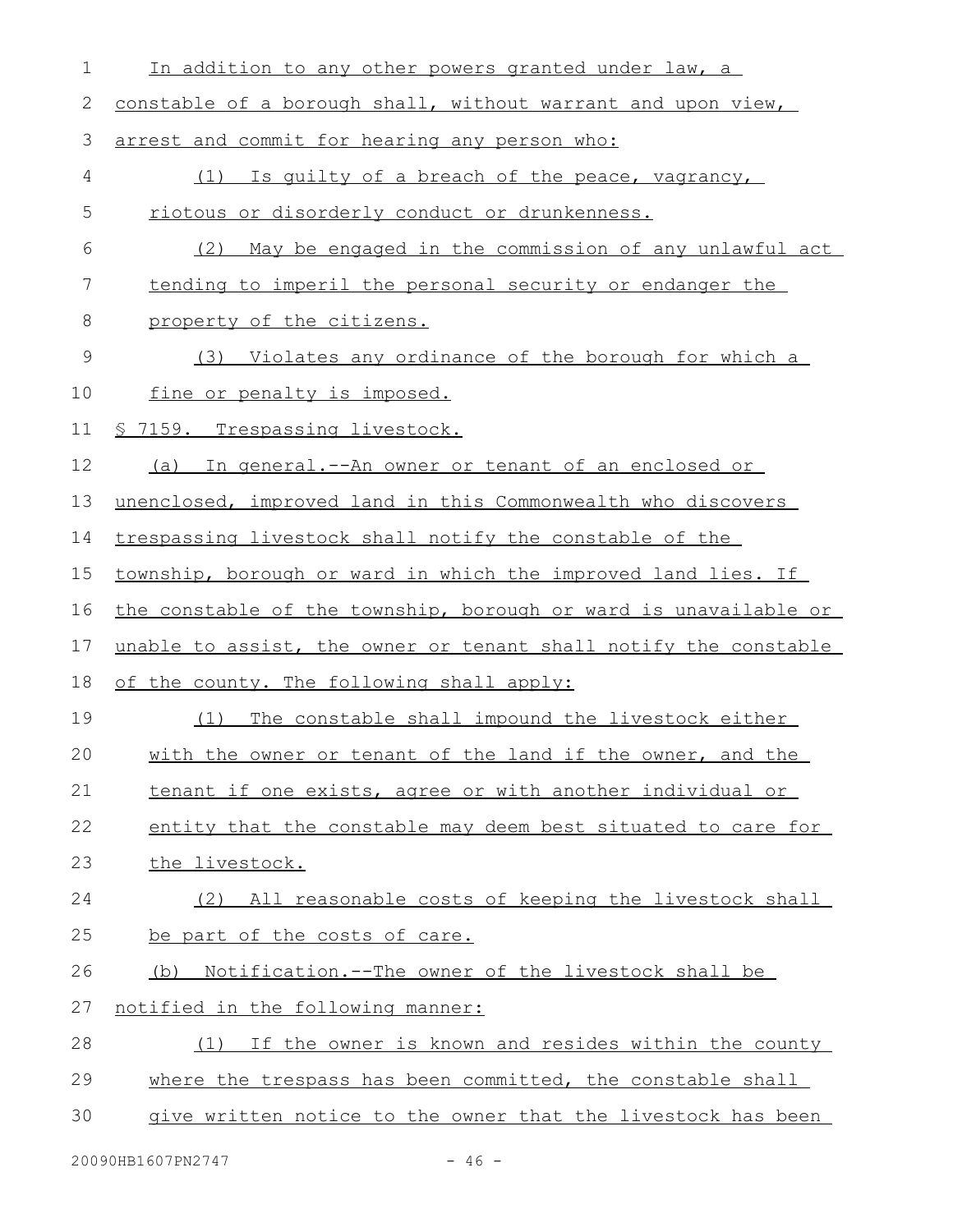| 1            | impounded, the location of the livestock and the name of the     |
|--------------|------------------------------------------------------------------|
| $\mathbf{2}$ | owner of the land where the livestock trespassed. Notice         |
| 3            | shall be given within 24 hours of impounding in accordance       |
| 4            | with the Pennsylvania Rules of Civil Procedure.                  |
| 5            | (2) If the owner is known but does not reside in the             |
| 6            | county where the trespass has been committed, the constable      |
| 7            | shall give written notice to the owner that the livestock has    |
| 8            | been impounded, the location of the livestock, and the name      |
| 9            | of the owner of the land where the livestock trespassed.         |
| 10           | Notice shall be served within 24 hours of impounding by          |
| 11           | registered mail.                                                 |
| 12           | (c) Payment.--If, within four days of receiving notice, the      |
| 13           | owner of the trespassing livestock pays for the cost of the      |
| 14           | damage to the land, the costs of care and the fee for the        |
| 15           | constable, the livestock shall be returned to the owner within   |
|              |                                                                  |
| 16           | three days after receiving payment.                              |
| 17           | Refusal.--If the owner fails to pay the costs and fees<br>(d)    |
| 18           | within four days, the constable shall notify the magisterial     |
| 19           | district judge of the county where the trespass was committed.   |
| 20           | The magisterial district judge shall then direct three           |
| 21           | disinterested owners of land in the locale where the damage      |
| 22           | occurred to inspect the trespass, value and appraise the damage. |
| 23           | The three shall then consider the appraisal, value and costs of  |
| 24           | care and make a report to the magisterial district judge within  |
| 25           | five days.                                                       |
| 26           | § 7159.1. Sale of trespassing livestock.                         |
| 27           | (a) Process.--If the owner of the livestock fails to pay for     |
| 28           | the costs, damages and fees within one day of the filing of the  |
| 29           | report of the appraisers, the livestock shall be sold at a       |

20090HB1607PN2747 - 47 -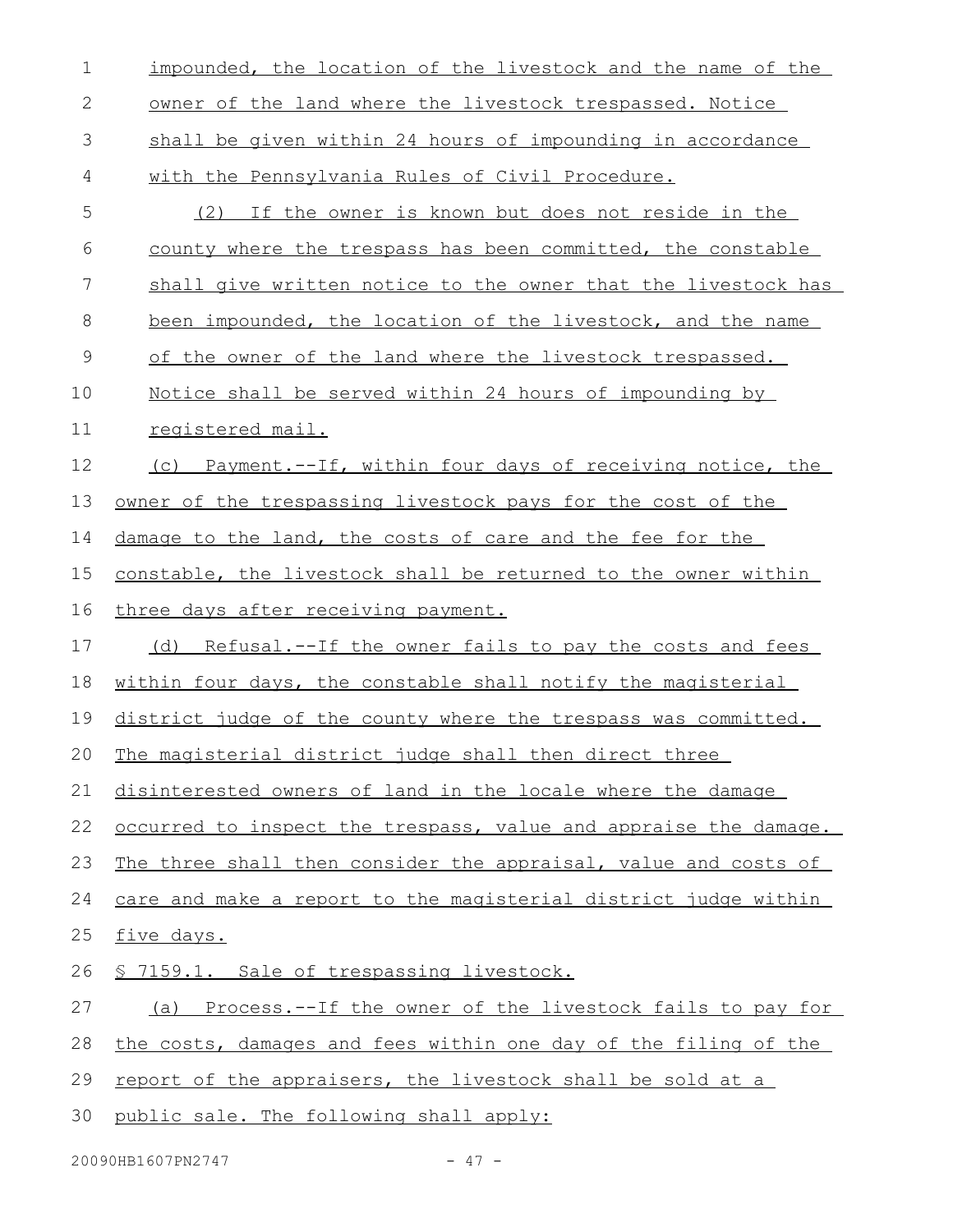| $\mathbf 1$  | The livestock must be described with particularity<br>(1)     |
|--------------|---------------------------------------------------------------|
| $\mathbf{2}$ | in a printed or written advertisement. The following shall    |
| 3            | apply:                                                        |
| 4            | (i) The advertisement must be posted at six of the            |
| 5            | most public places in the locale of the damaged property.     |
| 6            | The advertisement must set forth a place and<br>$(i$ ii)      |
| 7            | time of public sale of the livestock.                         |
| 8            | (2) At the named time and place, the livestock shall be       |
| 9            | sold to the highest bidder unless at any time prior to the    |
| 10           | sale the owner of the livestock shall pay all costs, damages  |
| 11           | and fees or has bequn an action for replevin against the      |
| 12           | owner of the land.                                            |
| 13           | The constable shall remit a written report of the<br>(3)      |
| 14           | sale and all money realized from the sale of the livestock to |
| 15           | the magisterial district judge. The following shall apply:    |
| 16           | The magisterial district judge shall pay the<br>(i)           |
| 17           | costs and damages to the land owner.                          |
| 18           | (ii) Not less than three, nor more than four, months          |
| 19           | after the sale the magisterial district judge shall remit     |
| 20           | any surplus to the county treasurer in the county where       |
| 21           | the damage occurred.                                          |
| 22           | The owner of the livestock shall have the<br>(iii)            |
| 23           | right to submit proof of ownership to the magisterial         |
| 24           | district judge or the county treasurer at any time within     |
| 25           | two years of the sale to claim any surplus of the sale.       |
| 26           | (4) If the sale results in a deficit, the payment shall       |
| 27           | be made as follows:                                           |
| 28           | (i) First, the costs shall be paid in full or                 |
| 29           | divided pro rata among the constable, magisterial             |
| 30           | district judge, the appraisers and the cost of care.          |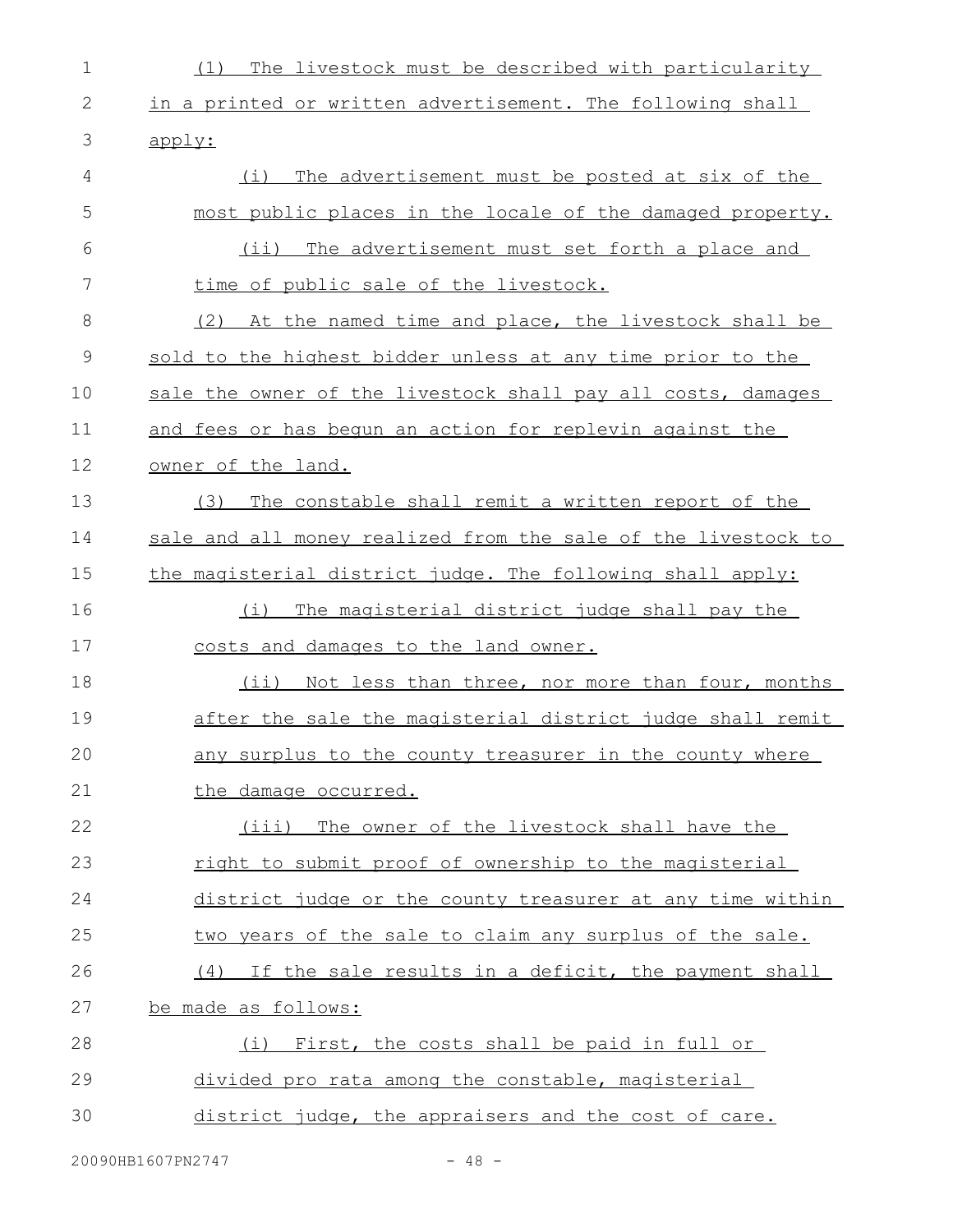| $\mathbf 1$ | (ii) After the costs are paid in full, the remaining             |
|-------------|------------------------------------------------------------------|
| 2           | amount shall be paid to the owner of the land for any            |
| 3           | damage sustained.                                                |
| 4           | (b) Redemption.--The owner of livestock impounded under this     |
| 5           | section shall have the right, at any time before the livestock   |
| 6           | are sold, to pay all the costs accrued and the amount of damages |
| 7           | awarded in the appraisement in section 7159 (relating to         |
| 8           | trespassing livestock) and to recover the livestock.             |
| 9           | (c) Replevin.--The owner may also recover the impounded          |
| 10          | livestock, at any time before the livestock are sold, through a  |
| 11          | successful action of replevin. The following shall apply:        |
| 12          | The action for replevin must be on the condition<br>(1)          |
| 13          | that the owner of the livestock pay all damages and fees         |
| 14          | including:                                                       |
| 15          | Amount of damages sustained by the land owner.<br>(i)            |
| 16          | (ii) Costs of care.                                              |
| 17          | (iii) Fees to the constable, magisterial district                |
| 18          | judge and the three disinterested appraisers.                    |
| 19          | The damages and fees shall be itemized by costs,<br>(2)          |
| 20          | damages and fees.                                                |
| 21          | If a jury or the appraisers determine that the harm<br>(3)       |
| 22          | to the owner of the livestock was greater than the harm to       |
| 23          | the owner of the land, the owner of the livestock must still     |
| 24          | pay the costs and fees, but not to the attorney for the owner    |
| 25          | of the land.                                                     |
| 26          | If a jury or the appraisers determine that the harm<br>(4)       |
| 27          | to the owner of the land is greater than the harm to the         |
| 28          | owner of the livestock, the court shall require the owner of     |
| 29          | the livestock to pay a reasonable fee to the attorney for the    |
| 30          | owner of the land.                                               |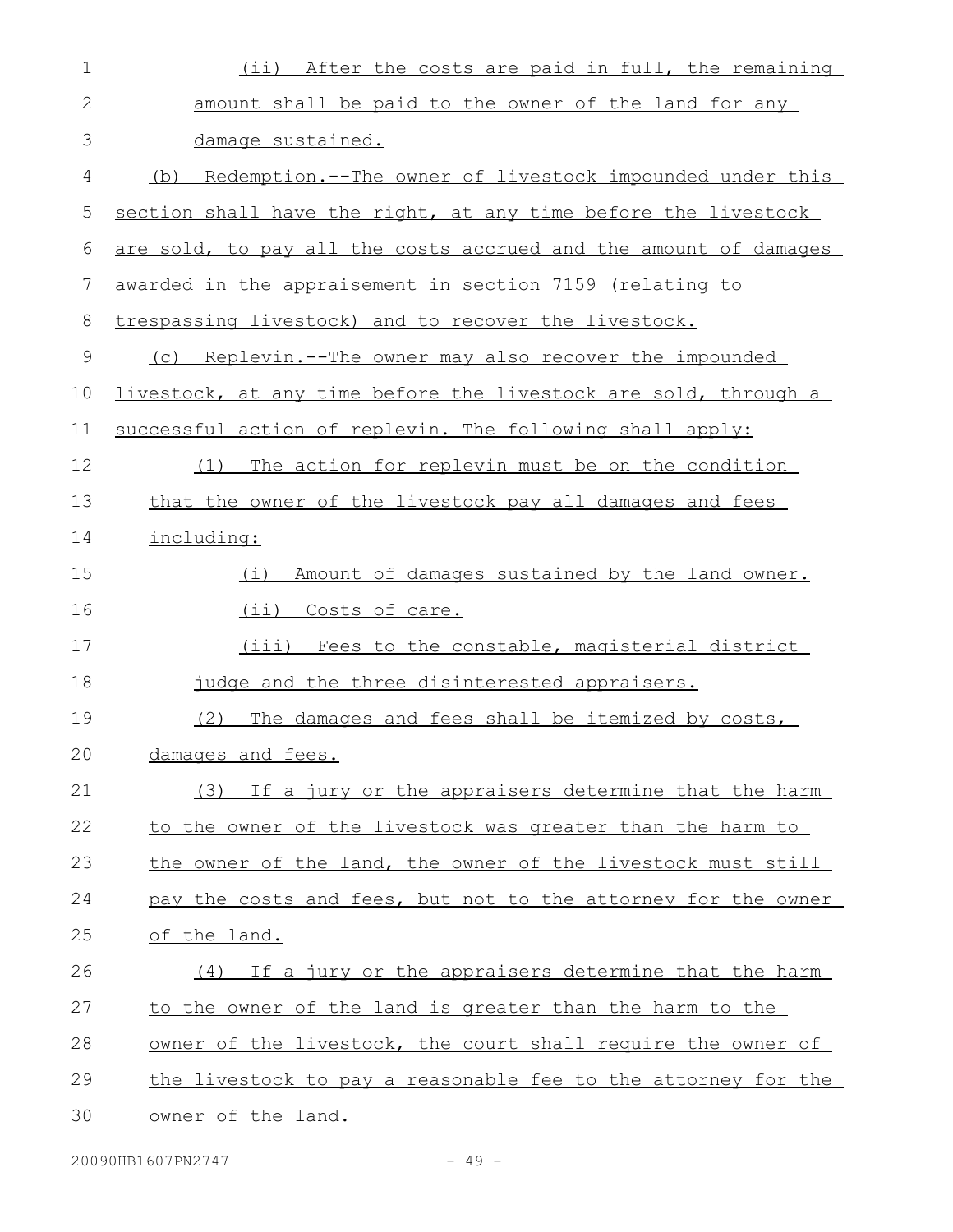| $\mathbf 1$  | SUBCHAPTER G                                                    |
|--------------|-----------------------------------------------------------------|
| $\mathbf{2}$ | COMPENSATION                                                    |
| 3            | Sec.                                                            |
| 4            | 7161. Fees.                                                     |
| 5            | 7161.1. Specific fees.                                          |
| 6            | 7162. Returns.                                                  |
| 7            | 7163. Election services.                                        |
| 8            | 7164. Impounding, selling and viewing fees.                     |
| $\mathsf 9$  | 7165. Seizure fees.                                             |
| 10           | 7166. Returns to court.                                         |
| 11           | <u>S 7161. Fees.</u>                                            |
| 12           | Travel or mileage.--Actual mileage for travel by motor<br>(a)   |
| 13           | vehicle shall be reimbursed at a rate equal to the highest rate |
| 14           | allowed by the Internal Revenue Service. If travel occurs by a  |
| 15           | mode other than motor vehicle, reimbursement shall be for the   |
| 16           | vouchered travel expenses.                                      |
| 17           | (b) Apportionment.--If more than one defendant is               |
| 18           | transported simultaneously, reimbursements shall be for miles   |
| 19           | traveled and the travel cost shall be divided between or among  |
|              | 20 the defendants.                                              |
| 21           | (c) Additional persons.--A constable or deputy constable        |
| 22           | when he is transporting a prisoner, serving a felony or         |
| 23           | misdemeanor warrant or serving a warrant on a juvenile or a     |
| 24           | defendant of the opposite sex may, at his discretion, be        |
| 25           | accompanied by a second constable or deputy constable who is    |
| 26           | certified under section 7147 (relating to automatic             |
| 27           | certification) to perform judicial duties. In those cases, each |
| 28           | officer shall receive the fee set out in this section. In all   |
| 29           | other civil, landlord-tenant and summary criminal cases, the    |
| 30           | issuing authority may authorize payment to a second officer.    |
|              |                                                                 |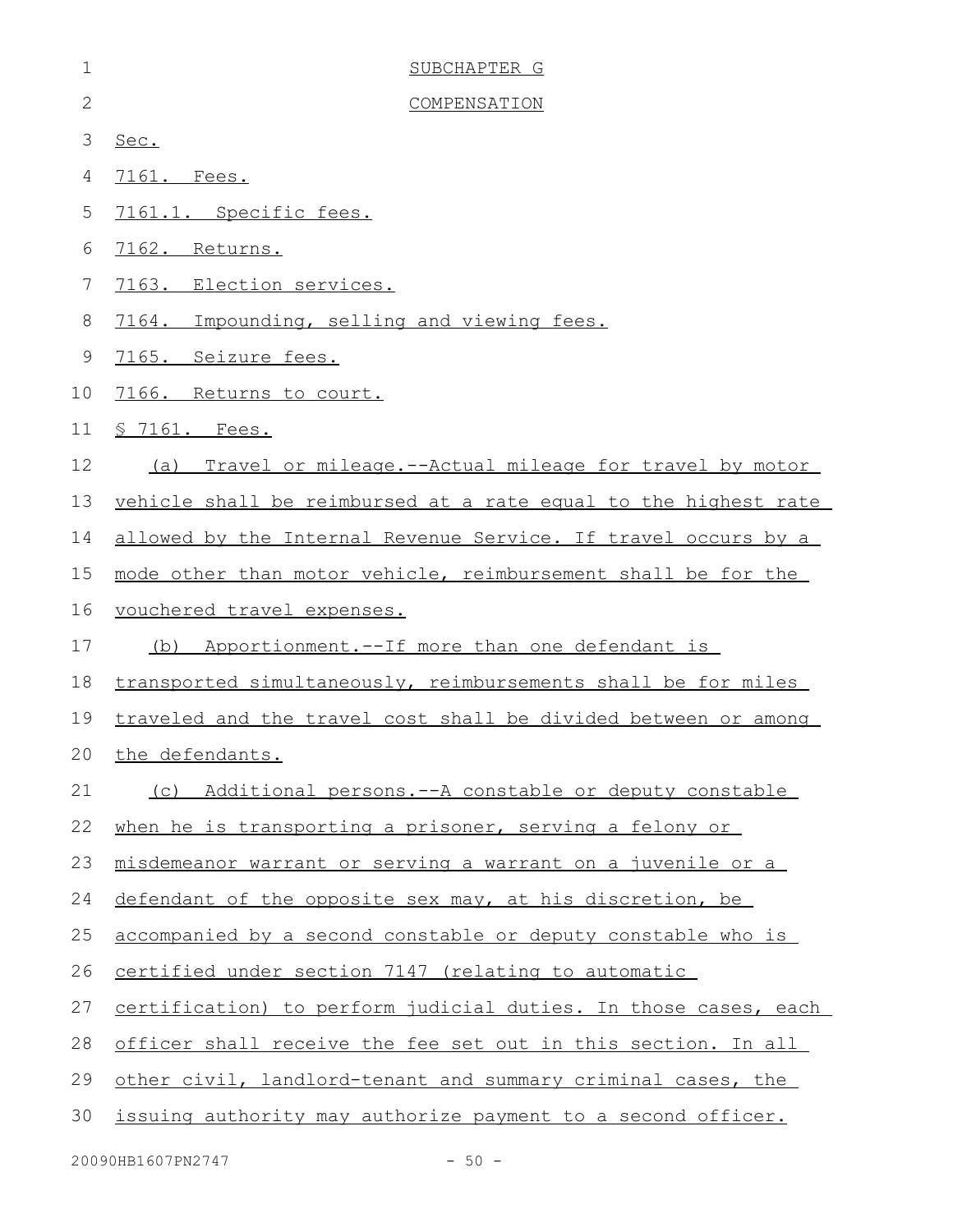| 1  | (d) Civil and landlord-tenant cases.--In civil and landlord-         |
|----|----------------------------------------------------------------------|
| 2  | tenant cases, constable fees must be paid in advance to the          |
| 3  | court for services desired to be performed. These fees shall not     |
| 4  | be refundable to the plaintiff if a case is settled or a debt is     |
| 5  | satisfied less than 48 hours prior to a scheduled sale or            |
| 6  | ejectment. In the latter case, the constable or deputy constable     |
| 7  | shall be paid for holding the sale or carrying out an ejectment,     |
| 8  | respectively.                                                        |
| 9  | <u>Payment.--All civil, landlord-tenant and criminal fees</u><br>(e) |
| 10 | shall be paid by the court to the constable as soon as possible      |
| 11 | and in no case not more than 15 days in civil and landlord-          |
| 12 | tenant cases and 30 days in criminal cases after the service is      |
| 13 | performed and a proper request for payment is submitted,             |
| 14 | provided that, in criminal cases where the books and accounts of     |
| 15 | the relevant county offices are payable on a monthly basis,          |
| 16 | payment shall be made not more than 15 days after the close of       |
|    |                                                                      |
| 17 | the month.                                                           |
| 18 | Civil and landlord-tenant cases.--Fees in civil and<br>(f)           |
| 19 | landlord-tenant cases shall be as follows:                           |
| 20 | (1) For serving complaint, summons or notice on suitor               |
| 21 | or tenant, either personally or by leaving a copy, \$13, plus        |
| 22 | \$5 for each additional defendant at the same address, \$2.50        |
| 23 | for each return of service, plus mileage.                            |
| 24 | (2) For levying goods, including schedule of property                |
| 25 | levied upon and set aside, notice of levy and return of              |
| 26 | service, \$75, plus mileage.                                         |
| 27 | (3) For advertising personal property for public sale,               |
| 28 | \$7 per posting, with a maximum \$21 fee, plus mileage, plus         |
| 29 | the cost of advertising.                                             |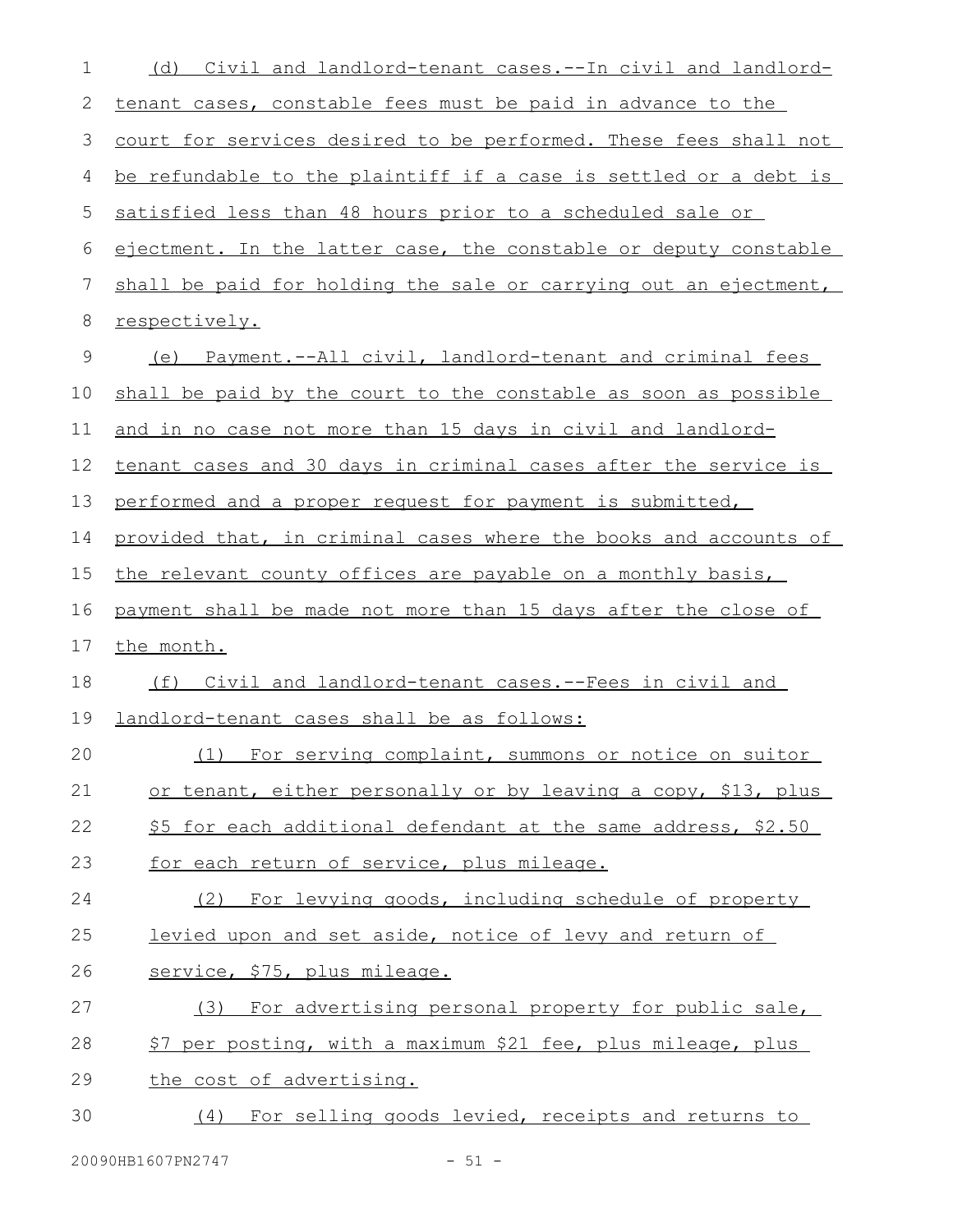1 court, \$85, plus mileage.

| $\mathbf{2}$ | (5) For making return of not found, \$13, plus mileage.        |
|--------------|----------------------------------------------------------------|
| 3            | Payment shall be limited to three returns of not found.        |
| 4            | (6) For executing order of possession, \$13, plus \$5 for      |
| 5            | each additional defendant at the same address, \$2.50 for each |
| 6            | return of service, plus mileage.                               |
| 7            | For ejectment, \$90, \$2.50 for each return of<br>(7)          |
| 8            | service, plus mileage.                                         |
| 9            | (8) For making any return of service other than not            |
| 10           | found, \$2.50 each.                                            |
| 11           | For providing courtroom security as ordered, \$13 per<br>(9)   |
| 12           | hour, assessed against one or more parties as determined by    |
| 13           | the court.                                                     |
| 14           | (10) Actual mileage for travel by motor vehicle shall be       |
| 15           | reimbursed at the rate equal to the highest rate allowed by    |
| 16           | the Internal Revenue Service. If travel is by other than       |
| 17           | motor vehicle, reimbursement shall be for vouchered travel     |
| 18           | expenses.                                                      |
| 19           | (q) Criminal cases.--Fees in criminal cases shall be as        |
| 20           | follows:                                                       |
| 21           | For executing each warrant of arrest, or for<br>(1)            |
| 22           | effectuating the payment of fines and costs by attempting to   |
| 23           | execute each warrant of arrest, \$25 for each docket number    |
| 24           | and \$2.50 for each return of service, plus mileage.           |
| 25           | For taking custody of a defendant, \$5 per defendant.<br>(2)   |
| 26           | For conveyance of defendant to or from court, \$5 per<br>(3)   |
| 27           | defendant.                                                     |
| 28           | For attendance at arraignment or hearing, \$13.<br>(4)         |
| 29           | For executing discharge, \$5 per defendant.<br>(5)             |
| 30           | For executing commitment, \$5 per defendant.<br>(6)            |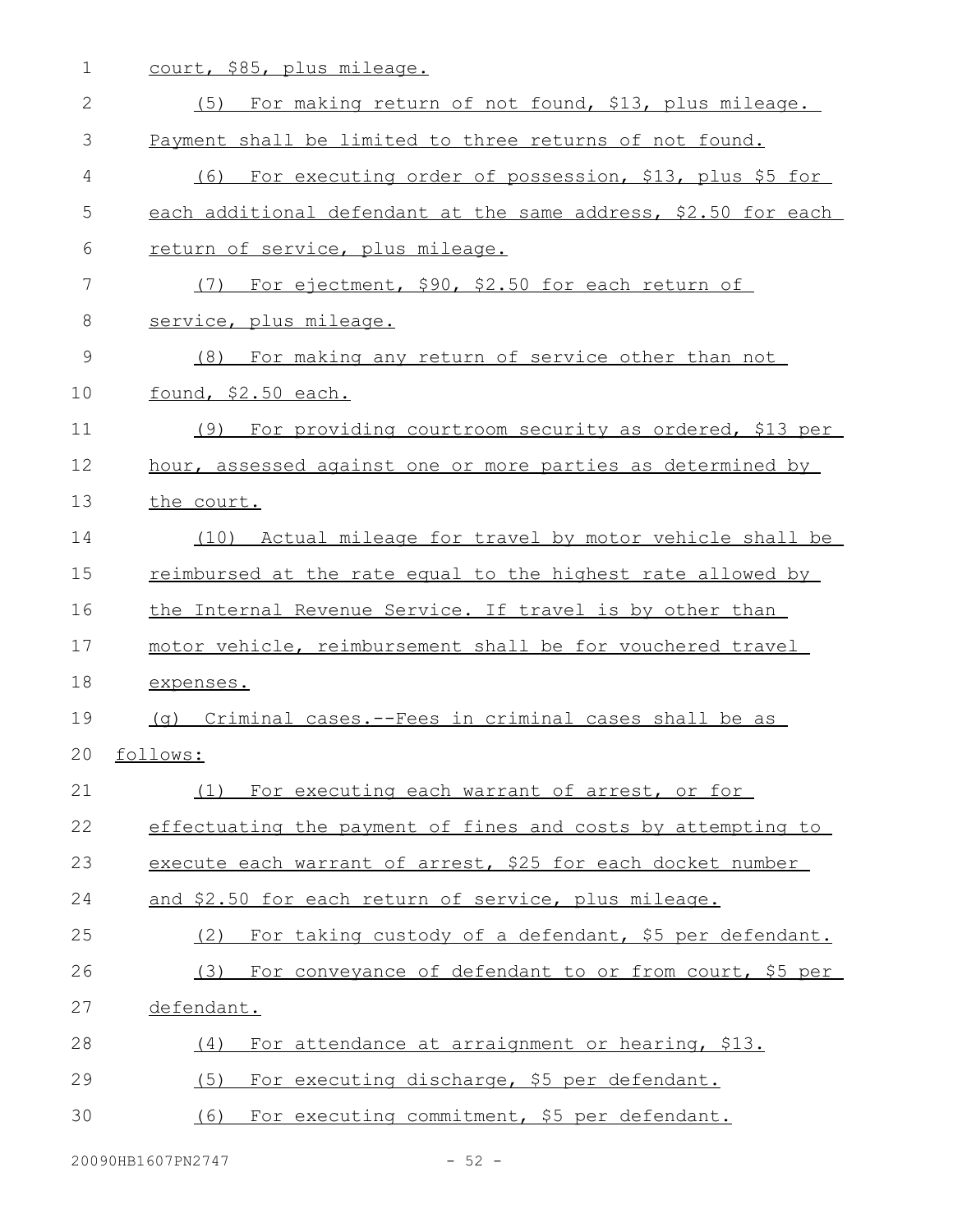| 1            | For executing release, \$5 per defendant.<br>(7)                     |
|--------------|----------------------------------------------------------------------|
| $\mathbf{2}$ | (8)<br>For making returns to the court, \$2.50.                      |
| 3            | (9)<br>Transporting each nonincarcerated defendant to jail,          |
| 4            | \$17, plus mileage; transporting an incarcerated prisoner, \$38      |
| 5            | per prisoner, plus an hourly rate of \$13 per hour, plus             |
| 6            | mileage. Computation of hourly rate will apply after the             |
| 7            | expiration of the first hour per prisoner per hour, not to           |
| 8            | exceed \$26 per hour per constable.                                  |
| 9            | (10) Receipt of the fees for transporting a                          |
| 10           | nonincarcerated defendant under paragraph (9) shall not              |
| 11           | exclude receipt of the fees under paragraphs (6) and (8) for         |
| 12           | that transport.                                                      |
| 13           | (11) Receipt of the fees for transporting an                         |
| 14           | incarcerated prisoner under paragraph (9) shall exclude              |
| 15           | receipt of the fees under paragraphs $(2)$ , $(3)$ , $(4)$ and $(7)$ |
| 16           | for the transport.                                                   |
| 17           | (12) Actual mileage for travel by motor vehicle shall be             |
| 18           | reimbursed at the rate equal to the highest rate allowed by          |
| 19           | the Internal Revenue Service. If travel is by other than             |
| 20           | motor vehicle, reimbursement shall be for vouchered travel           |
| 21           | expenses.                                                            |
| 22           | (13) For conveying defendants for fingerprinting, \$17               |
| 23           | per defendant, plus \$13 per hour beyond the first hour per          |
| 24           | defendant per hour, not to exceed \$26 per hour per constable,       |
| 25           | plus mileage.                                                        |
| 26           | (14) For holding one or more defendants at the office of             |
| 27           | a magisterial district judge, \$13 per hour per defendant            |
| 28           | beyond the first half hour.                                          |
| 29           | (15) For courtroom security as ordered, \$13 per hour,               |
| 30           | assessed against one or more parties as determined by the            |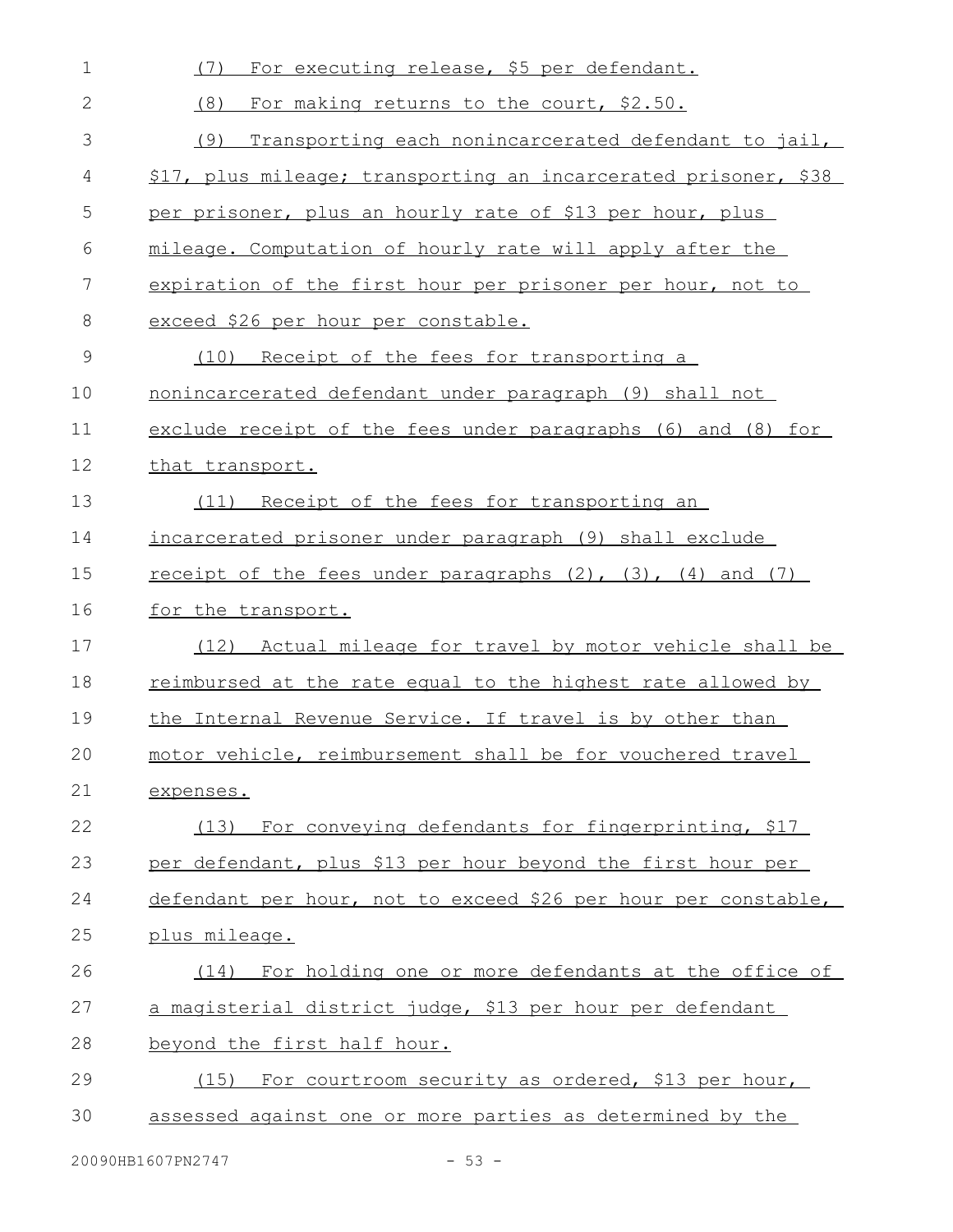1 court.

| $\overline{2}$ | In all criminal cases wherein the defendant is<br>(16)           |
|----------------|------------------------------------------------------------------|
| 3              | discharged or indigent or the case is otherwise dismissed,       |
| 4              | the court shall assess to the county the fee provided in this    |
| 5              | section, except that in cases of private criminal complaints     |
| 6              | where the defendant is discharged prior to the indictment or     |
| $\overline{7}$ | the filing of any information or the case is otherwise           |
| 8              | dismissed at the summary offense hearing, the court shall        |
| $\mathsf 9$    | assess the fee to the affiant.                                   |
| 10             | (h) Subpoenas.--For serving district court-issued subpoenas      |
| 11             | for civil, landlord-tenant or criminal matters, \$13 for first   |
| 12             | witness, plus \$5 for each additional witness at the same        |
| 13             | address, \$2.50 return of service for each subpoena, plus        |
| 14             | mileage. The same fee shall be payable for attempting to serve a |
| 15             | subpoena at a wrong address supplied by the party requesting the |
| 16             | service.                                                         |
| 17             | (i) Similar fees.--For civil, landlord-tenant and criminal       |
| 18             | services not specifically provided for, the court shall pay the  |
| 19             | same fees as it pays for services that it determines to be       |
| 20             | similar to those performed.                                      |
|                | 21 § 7161.1. Specific fees.                                      |
| 22             | (a) Court appearances and returns. -- For attendance on court    |
| 23             | and making returns, the fees to be received by constables shall  |
| 24             | <u>be \$2.50 per day.</u>                                        |
| 25             | Notices of election.--For serving notices of their<br>(b)        |
| 26             | election upon township or borough officers, the fees to be       |
| 27             | received by constables shall be \$0.15 for each service.         |
| 28             | Juvenile matters.--Constables shall receive the same<br>(C)      |
| 29             | fees for serving writs in juvenile cases as they receive for     |
| 30             | similar services in criminal cases.                              |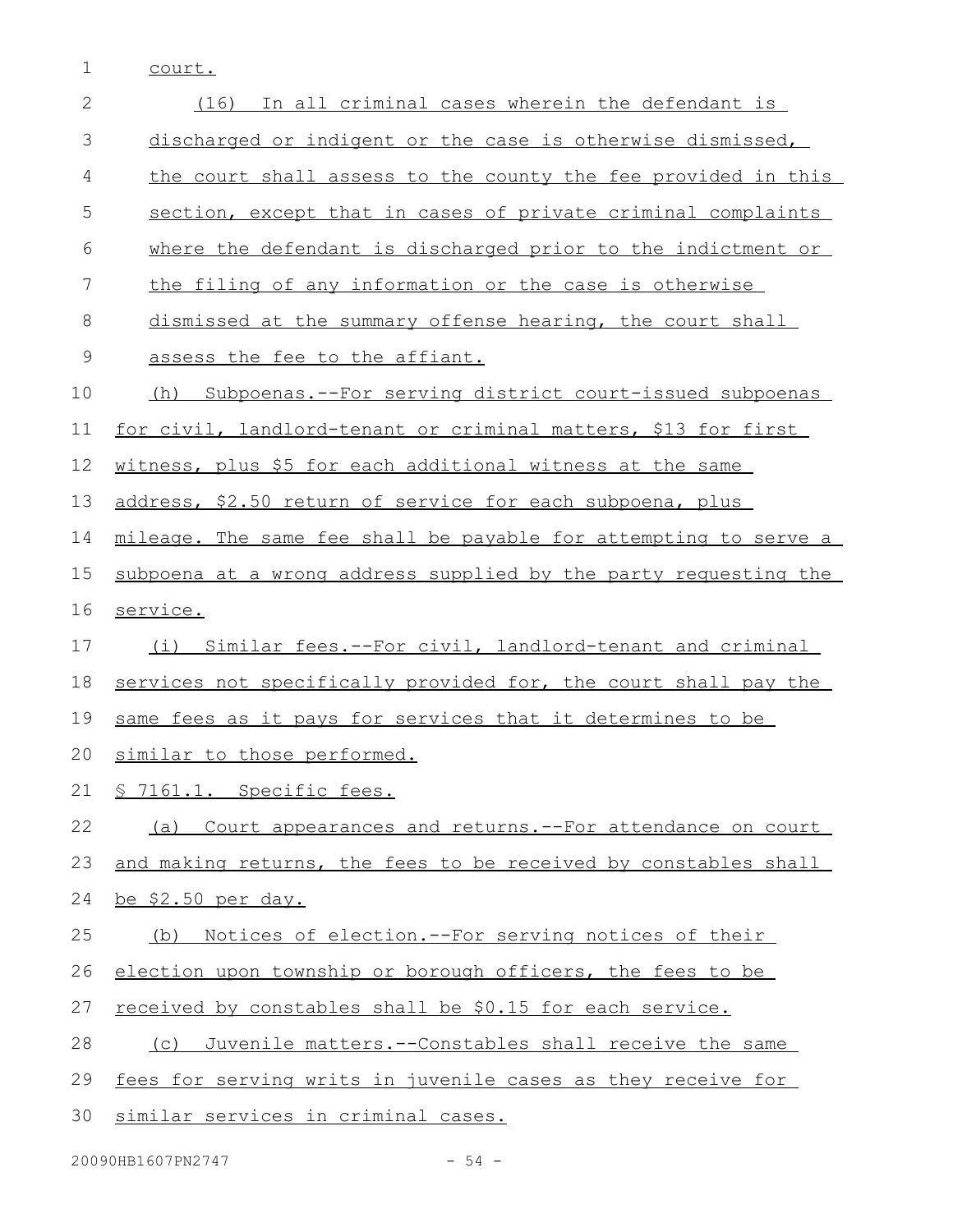1 § 7162. Returns.

| 2  | The returns required by law to be made by constables to the        |
|----|--------------------------------------------------------------------|
| 3  | court of common pleas may, at the discretion of the court, be      |
| 4  | abolished, or be made at times and relating to subjects as the     |
| 5  | court may require. No constable shall be entitled to fees or       |
| 6  | mileage for making a return, except as required by the court.      |
| 7  | § 7163. Election services.                                         |
| 8  | For services performed under section 7152 (relating to             |
| 9  | election services), the constables and deputies performing the     |
| 10 | services shall receive the same compensation payable to            |
| 11 | inspectors and clerks under section 412.2(a) of the act of June    |
| 12 | 3, 1937 (P.L.1333, No.320), known as the Pennsylvania Election     |
| 13 | Code. The compensation shall be paid by the county and the sum     |
| 14 | shall include pay for serving notices in writing to persons        |
| 15 | elected at the election.                                           |
| 16 | <u>S 7164. Impounding, selling and viewing fees.</u>               |
| 17 | Impounding and selling.--The fees collected by the<br>(a)          |
| 18 | constable for impounding an animal shall be \$1 and \$2 for each   |
| 19 | animal sold, provided the fees of the constable for impounding     |
| 20 | and selling amount to not more than \$4. The fees of the           |
| 21 | magisterial district judge shall be \$1 for each case, without     |
| 22 | regard to the number of animals impounded, for all cases where     |
| 23 | no sale is made and \$3 for all cases where a sale is made.        |
| 24 | (b) Viewing.--The fees for each viewer appointed to assess         |
| 25 | the damages shall be \$1 for the first hour and \$.50 per hour for |
| 26 | each hour necessarily engaged after the first hour.                |
| 27 | <u>§ 7165. Seizure fees.</u>                                       |
| 28 | Registration plates and cards.--If constables and deputy<br>(a)    |
| 29 | constables are delegated authority to seize registration plates    |
| 30 | and registration cards under 75 Pa.C.S. § 1376(b)(5) (relating     |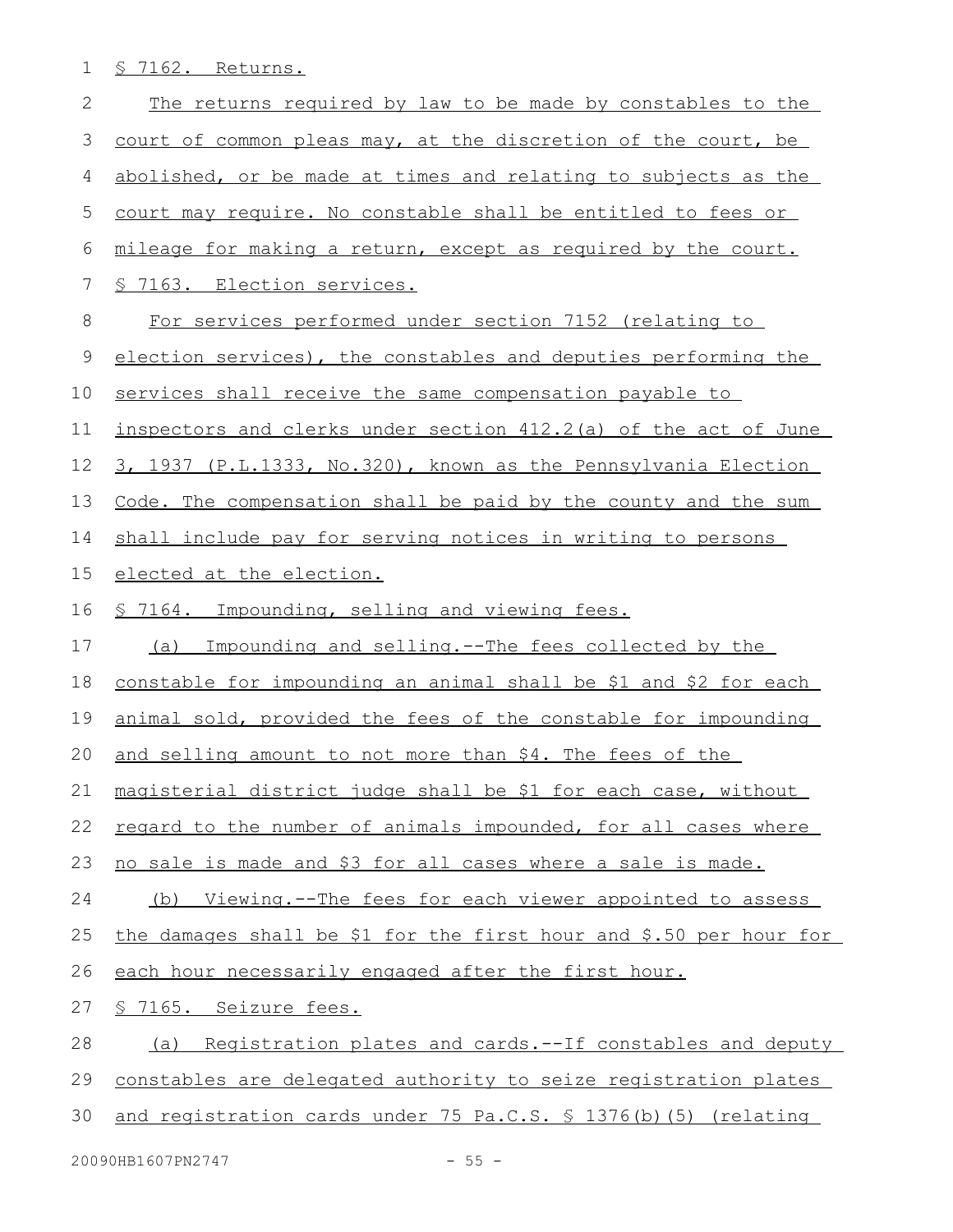| $\mathbf 1$ | to surrender of registration plates and cards upon suspension or         |
|-------------|--------------------------------------------------------------------------|
| 2           | <u>revocation), they shall be compensated by the department at the</u>   |
| 3           | rate of \$15 for each registration plate and card jointly seized,        |
| 4           | plus mileage. The department shall pay a constable or deputy             |
| 5           | constable within 30 days after a documented request for payment          |
| 6           | is submitted to it.                                                      |
| 7           | Drivers' licenses.--If constables and deputy constables<br>(b)           |
| 8           | are delegated authority to seize drivers' licenses under 75              |
| 9           | <u>Pa.C.S. § 1540(c)(1)(v) (relating to surrender of license)</u> , they |
| 10          | shall be compensated by the department at the rate of \$15 for           |
| 11          | each driver's license seized, plus mileage. The department shall         |
| 12          | pay a constable or deputy constable within 30 days after a               |
| 13          | documented request is submitted to it.                                   |
| 14          | <u>§ 7166. Returns to court.</u>                                         |
| 15          | (a) Scope.--This section shall apply to counties of the                  |
| 16          | sixth, seventh and eighth class.                                         |
| 17          | <u>Requirements.--No compensation for making a return to</u><br>(b)      |
| 18          | court shall be paid to a constable unless he has appeared in             |
| 19          | court and presented his return containing information required           |
| 20          | by the court, at the regular time fixed by law for making the            |
| 21          | return.                                                                  |
| 22          | SUBCHAPTER H                                                             |
| 23          | PENALTIES AND REMEDIES                                                   |
| 24          | Sec.                                                                     |
| 25          | 7171. Election notice in certain areas.                                  |
| 26          | 7172. Incompetence.                                                      |
| 27          | 7173.<br>Taxes.                                                          |
| 28          | 7174. Action against security.                                           |
| 29          | 7175. Criminal penalty.                                                  |
| 30          | 7176. Compensation violation.                                            |
|             |                                                                          |

20090HB1607PN2747 - 56 -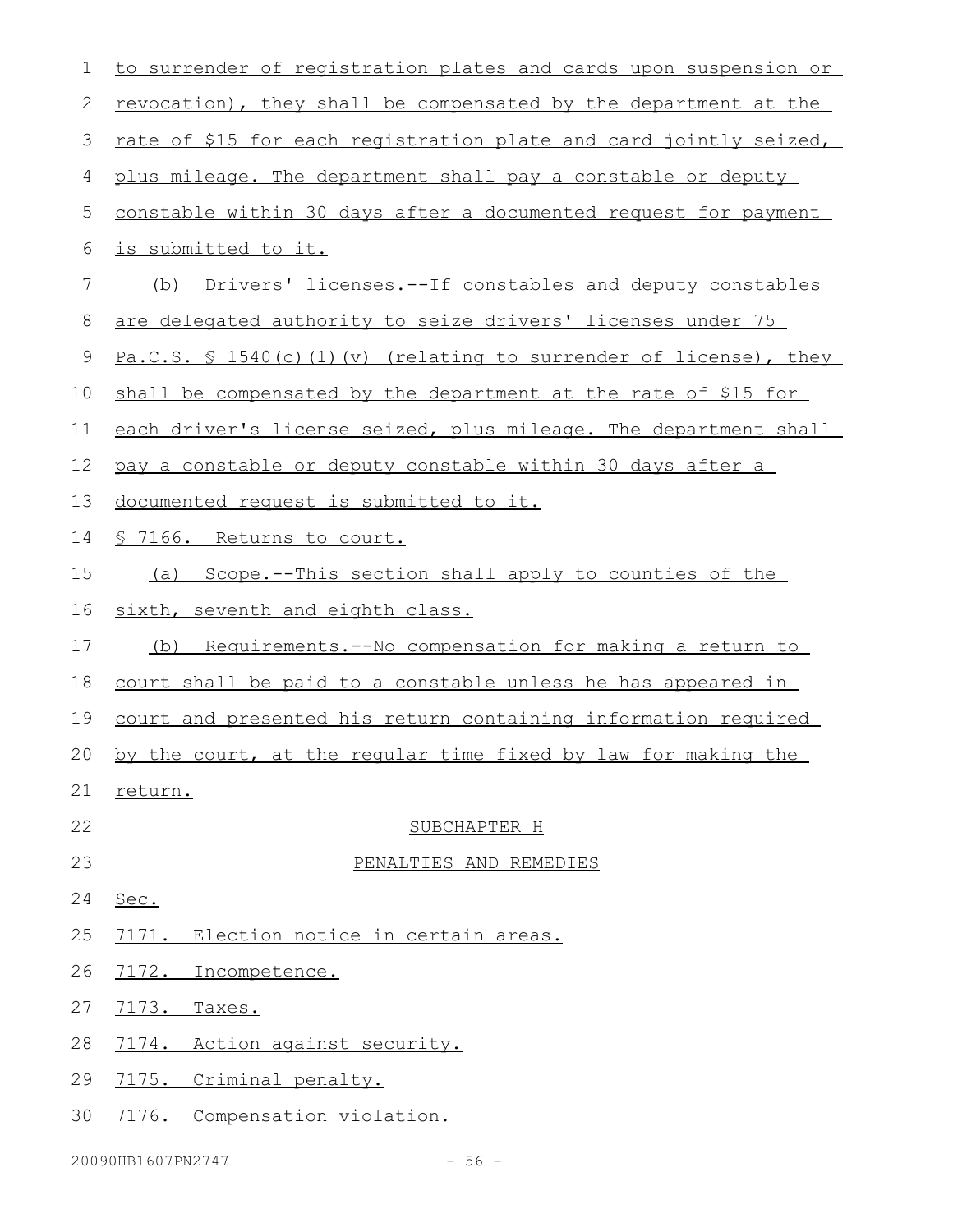| 1           | 7177. Failure to execute process.                                |
|-------------|------------------------------------------------------------------|
| 2           | 7178. Failure to serve in a township.                            |
| 3           | <u>S 7171. Election notice in certain areas.</u>                 |
| 4           | (a) Scope.--This section applies to wards, townships and         |
| 5           | districts.                                                       |
| 6           | (b) Acting constables.--The acting constable shall, within       |
| 7           | six days after the election for a constable, give notice in      |
| 8           | writing to the elected individual of election to the office. An  |
| $\mathsf 9$ | acting constable who violates this subsection shall pay a civil  |
| 10          | penalty of \$16 to the Commonwealth.                             |
| 11          | (c) Elected constables.--An individual elected and notified      |
| 12          | under subsection (b) shall appear on the next day that the court |
| 13          | of common pleas of the applicable judicial district is in        |
| 14          | session and either decline or accept the office. A constable     |
| 15          | elect who violates this subsection shall pay a civil penalty of  |
| 16          | \$16 to the Commonwealth.                                        |
| 17          | Court.--The applicable court of common pleas has the<br>(d)      |
| 18          | authority to levy the penalty under subsection (b) or (c).       |
| 19          | 7172. Incompetence.                                              |
| 20          | Inquiry.--A court of common pleas with competent<br>(a)          |
| 21          | jurisdiction may inquire into the official conduct of the        |
| 22          | constable if any of the following apply:                         |
| 23          | A surety of the constable files a verified petition<br>(1)       |
| 24          | alleging that the constable is incompetent to discharge          |
| 25          | official duties because of intemperance or neglect of duty.      |
| 26          | (2) Any person files a verified petition alleging that           |
| 27          | the constable is incompetent to discharge official duties for    |
| 28          | a reason other than intemperance or neglect of duty. This        |
| 29          | paragraph includes an act of oppression of a litigant or a       |
| 30          | witness.                                                         |
|             |                                                                  |

20090HB1607PN2747 - 57 -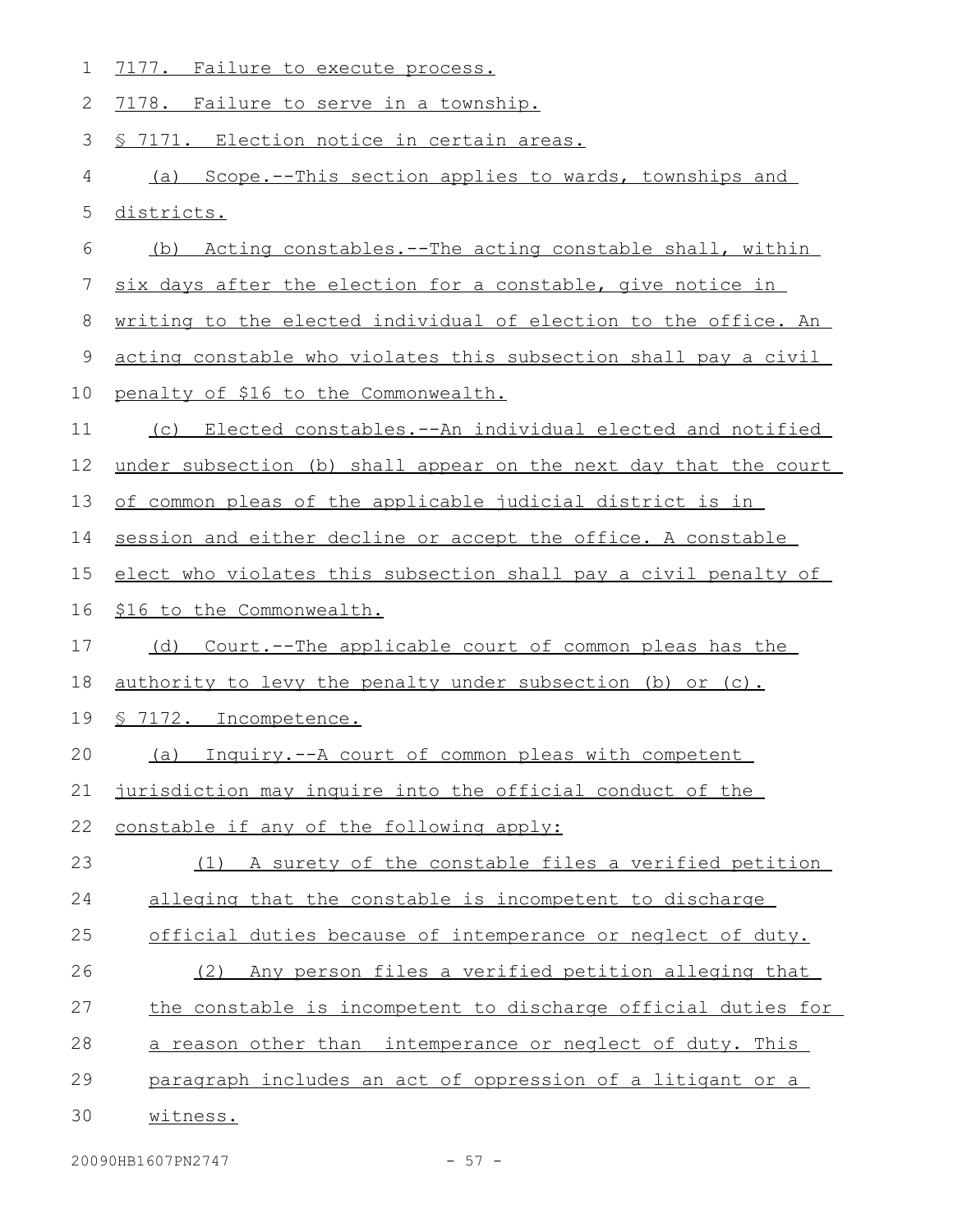| Determination.--If the court determines that the<br>(b)       |
|---------------------------------------------------------------|
| constable is incompetent to discharge official duties, the    |
| following apply:                                              |
| (1)<br>The court may:                                         |
| require additional security from the constable;<br>(i)        |
| $or$                                                          |
| (ii) remove the constable from office.                        |
| Upon removal under paragraph (1)(ii), the court may<br>(2)    |
| appoint a suitable individual to fill the vacancy until a     |
| successor is elected and qualified. The appointed individual  |
| must have a freehold estate with at least \$1,000 beyond      |
| incumbrance or furnish security.                              |
| <u>S 7173. Taxes.</u>                                         |
| If a constable defaults on remittance of collected tax        |
| pursuant to law, all of the following apply:                  |
| The constable is no longer authorized to receive<br>(1)       |
| tax.                                                          |
| The person that was entitled to the remittance shall<br>(2)   |
| publish, three times in three daily newspapers, notice of the |
| loss of authority under paragraph (1).                        |
| The constable may not draw compensation until the<br>(3)      |
| default is cured.                                             |
| § 7174. Action against security.                              |
| Scope.--This section applies to a constable subject to<br>(a) |
| all of the following:                                         |
| The constable has furnished security for the<br>(1)           |
| faithful performance of the duties of office.                 |
| The constable fails to perform the duties of office.<br>(2)   |
| One of the following subparagraphs applies:<br>(3)            |
| The constable leaves the country before a<br>(i)              |
|                                                               |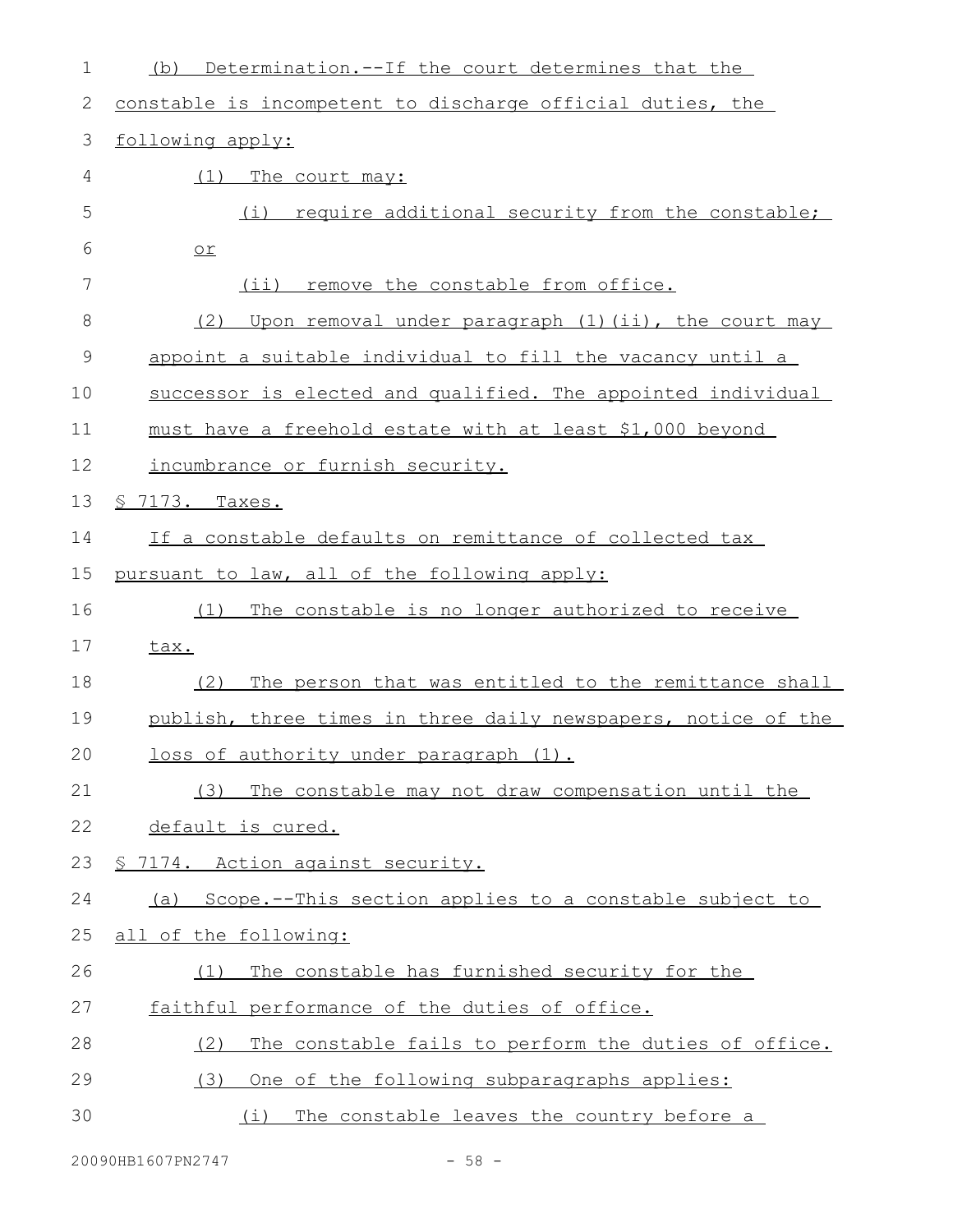| 1            | judgment is entered on the failure under paragraph (2).          |
|--------------|------------------------------------------------------------------|
| $\mathbf{2}$ | (ii) A judgment is entered against the constable for             |
| 3            | failure under paragraph (2), and the judgment cannot be          |
| 4            | paid.                                                            |
| 5            | (b) Procedure.--A court of competent jurisdiction may issue      |
| 6            | a writ of scire facias and proceed against the security.         |
| 7            | (c) Appeal.--A surety and a constable may appeal from a          |
| 8            | judgment on a writ under subsection (b).                         |
| $\mathsf 9$  | <u>§ 7175. Criminal penalty.</u>                                 |
| 10           | A constable who neglects or refuses to perform the duties        |
| 11           | under the act of June 3, 1937 (P.L.1333, No.320), known as the   |
| 12           | Pennsylvania Election Code, commits a misdemeanor of the third   |
| 13           | degree and shall, upon conviction, be sentenced to pay a fine of |
| 14           | \$500 or to imprisonment for not less than one month nor more    |
| 15           | than one year, or both.                                          |
| 16           | <u>S 7176. Compensation violation.</u>                           |
| 17           | A constable who violates the act of July 14, 1897 (P.L.206,      |
| 18           | No. 209), entitled "An act to regulate the remuneration of       |
| 19           | policemen and constables employed as policemen throughout the    |
| 20           | Commonwealth of Pennsylvania, and prohibiting them from charging |
| 21           | or accepting any fee or other compensation, in addition to their |
| 22           | salary, except as public rewards and mileage for traveling       |
| 23           | expenses," commits a misdemeanor of the third degree and shall,  |
| 24           | upon conviction, be sentenced to pay a fine of \$50 or to        |
| 25           | imprisonment for not more than 30 days, or both.                 |
| 26           | <u>S 7177. Failure to execute process.</u>                       |
| 27           | (a) Scope.--This section applies to a constable subject to       |
| 28           |                                                                  |
|              | all of the following:                                            |
| 29           | The constable is entrusted with a the execution of a<br>(1)      |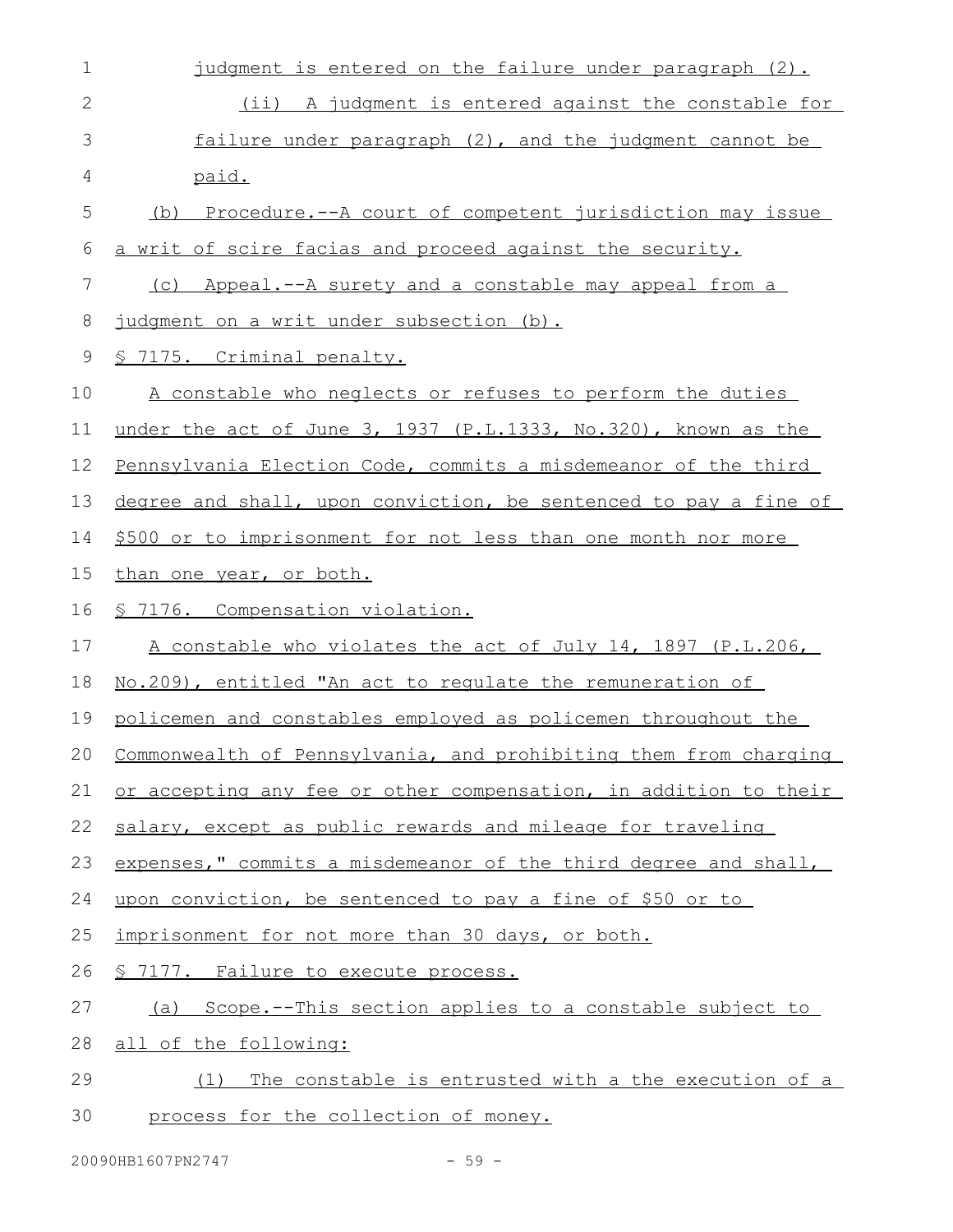| $\mathbf 1$ | (2)<br>The constable, by neglect of duty, fails to collect          |
|-------------|---------------------------------------------------------------------|
| 2           | the money.                                                          |
| 3           | The constable's security is used to pay the money.<br>(3)           |
| 4           | (b) Equitable interest. -- The person that pays the security        |
| 5           | under subsection (a) (3):                                           |
| 6           | has an equitable interest in the judgment; and<br>(1)               |
| 7           | (2)<br>may collect the judgment in the name of the party            |
| 8           | that won the judgment.                                              |
| $\mathsf 9$ | <u>§ 7178. Failure to serve in a township.</u>                      |
| 10          | (a) Scope.--This section applies to an individual in a              |
| 11          | township if all of the following circumstances exist:               |
| 12          | The individual is elected or appointed a constable.<br>(1)          |
| 13          | (2)<br>The individual has a freehold estate worth at least          |
| 14          | \$1,000.                                                            |
| 15          | The individual fails to:<br>(3)                                     |
| 16          | <u>(i) serve; or</u>                                                |
| 17          | $(i$ i)<br>appoint a deputy to serve.                               |
| 18          | (b) Fine.--Except as set forth in subsection (c), an                |
| 19          | individual under subsection (a) shall be fined \$40 for the use     |
|             | 20 of the appropriate township.                                     |
| 21          | (c) Exception.--Subsection (b) shall not apply to an                |
| 22          | individual who:                                                     |
| 23          | (1) has served personally or by deputy in the office of             |
| 24          | constable of the same township within 15 years of election or       |
| 25          | appointment; or                                                     |
| 26          | (2) has paid a fine under subsection (b) within 15 years            |
| 27          | of election or appointment.                                         |
| 28          | Section 3. Sections $1376(b)$ (5) and $1540(c)$ (1) (v) of Title 75 |
| 29          | are amended to read:                                                |
| 30          | \$ 1376. Surrender of registration plates and cards upon            |
|             | 20090HB1607PN2747<br>$-60 -$                                        |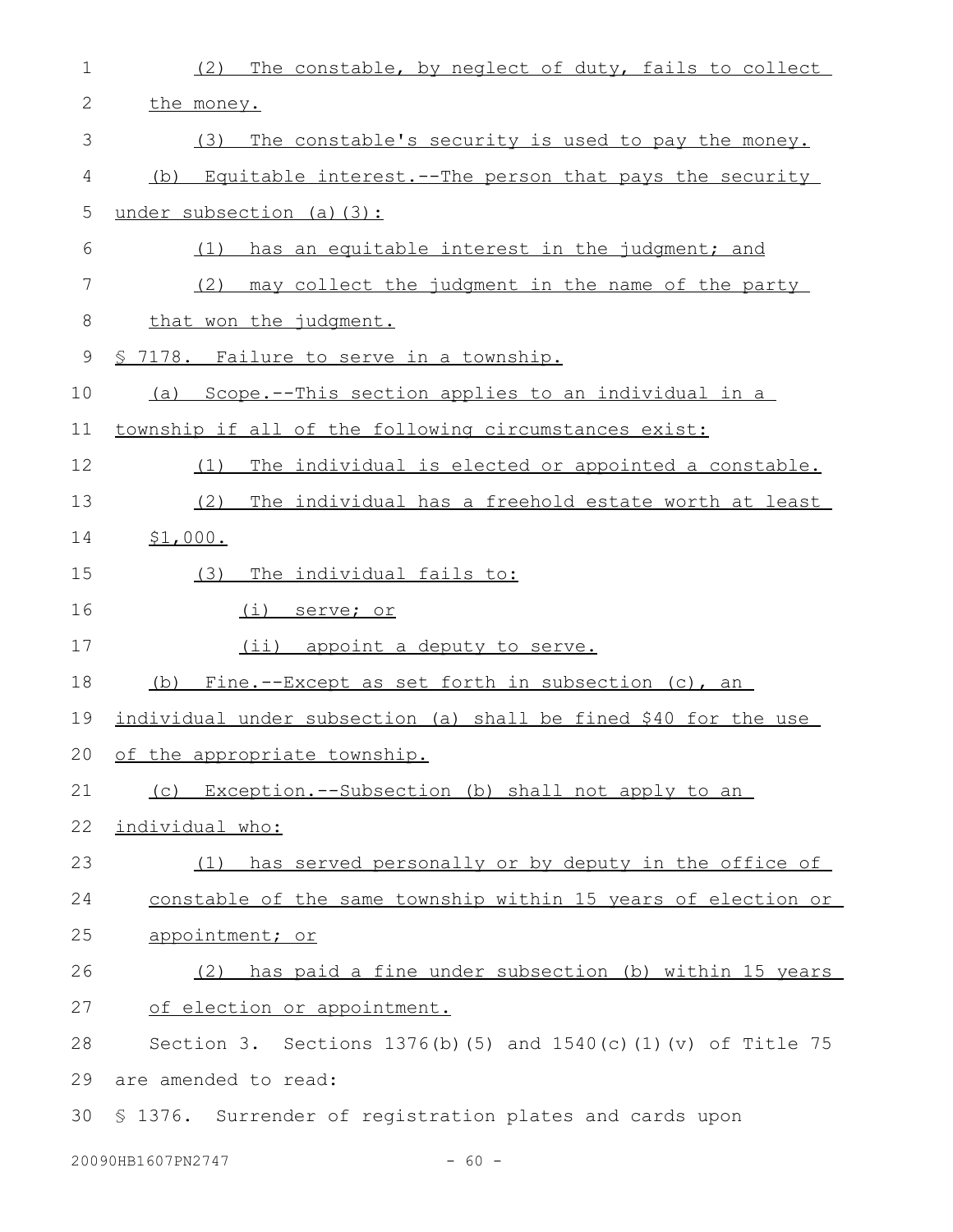\* \* \* 2

1

(b) Delegation of authority.--If after 30 days from the mail date of a notice of suspension or revocation, the registration plates and cards are not surrendered under subsection (a), the department may delegate authority to the following persons to seize a registration plate and registration card which are required to be surrendered under subsection (a): 3 4 5 6 7 8

9

\* \* \*

(5) Constables or deputy constables. [If constables and deputy constables are delegated authority to seize registration plates and registration cards under this section, they shall be compensated by the department at the rate of \$15 for each registration plate and card jointly seized, plus mileage. The department shall pay a constable or deputy constable within 30 days after a documented request for payment is submitted to it.] 10 11 12 13 14 15 16 17

\* \* \* 18

§ 1540. Surrender of license. 19

\* \* \* 20

(c) Seizure of revoked, suspended, canceled or disqualified licenses.-- 21 22

(1) The department may delegate authority to the following persons to seize the driver's license of any person whose driver's license has been ordered to be surrendered by a court or district attorney or by the department: 23 24 25 26

\* \* \* 27

(v) Constables or deputy constables. [If constables and deputy constables are delegated authority to seize drivers' licenses under this subsection, they shall be 28 29 30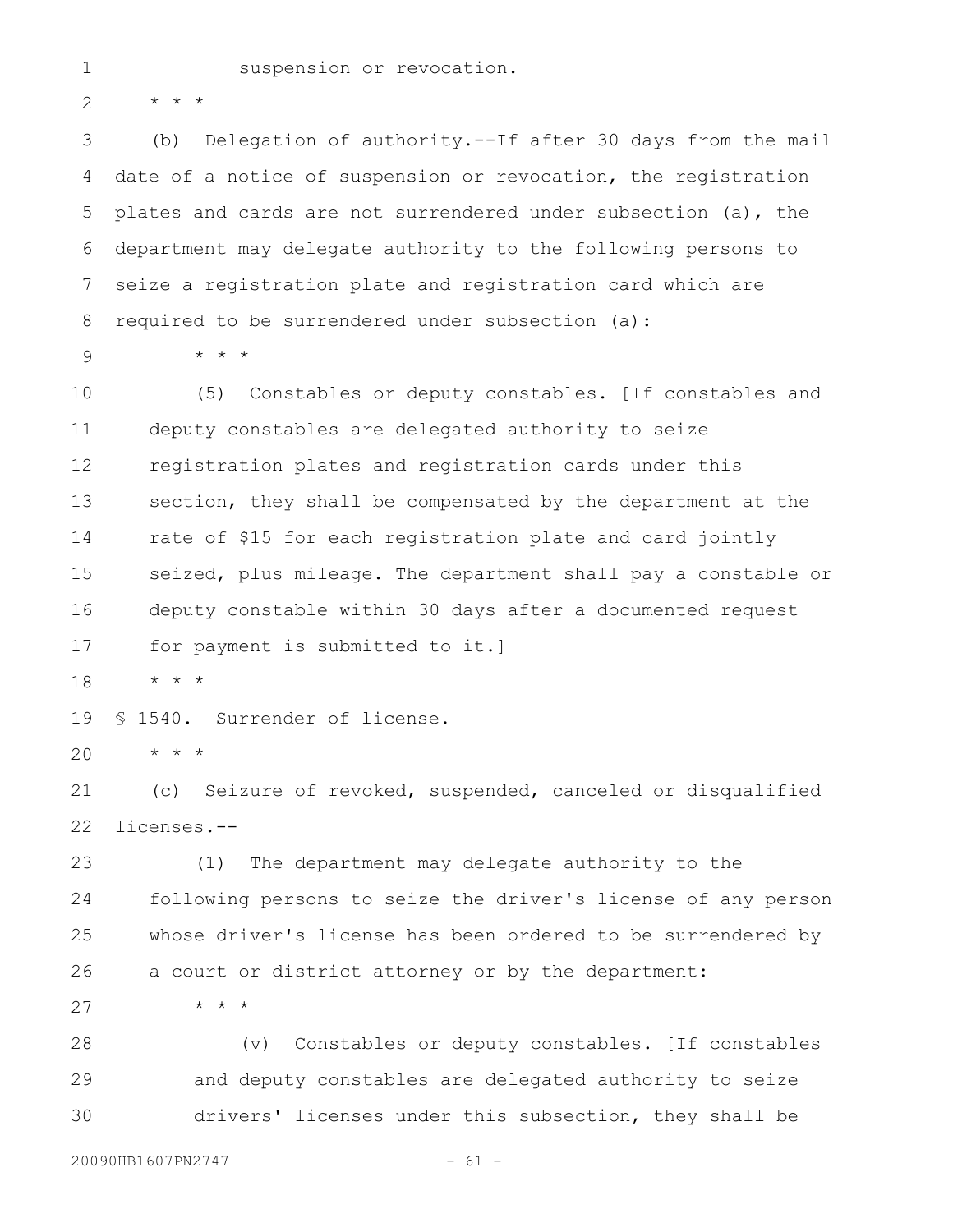compensated by the department at the rate of \$15 for each driver's license seized, plus mileage. The department shall pay a constable or deputy constable within 30 days after a documented request is submitted to it.] \* \* \* Section 4. Repeals are as follows: (1) The General Assembly declares that the repeals under paragraph (2) are necessary to effectuate the addition of 44 Pa.C.S. Ch. 71 Subchs. A, B, C, D, F, G and H. (2) The following acts and parts of acts are repealed to the extent specified: (i) Section 1 of the act of 1799 (3 Sm.L.2012 Ch.6), entitled "A supplement to the act, entitled 'An act to extend the powers of the justices of the peace of this state,'" absolutely. (ii) Sections 12 and 19 of the act of March 20, 1810 (P.L.208, No.132), entitled "An act to amend and consolidate with its Supplements, the Act entitled 'An act for the recovery of debts and demands, not exceeding one hundred dollars, before a Justice of the Peace, and for the election of Constables, and for other purposes," absolutely. (iii) Section 3 of the act of April 24, 1829 1 2 3 4 5 6 7 8 9 10 11 12 13 14 15 16 17 18 19 20 21 22 23

(P.L.369, No.216), entitled "A further supplement to the act entitled An act to amend and consolidate with its supplements, the act entitled An act for the recovery of debts and demands not exceeding one hundred dollars before a justice of the peace, and for the election of constables, and for other purposes," absolutely. 24 25 26 27 28 29

(iv) Sections 107, 108, 109, 110, 111, 112, 113 and 30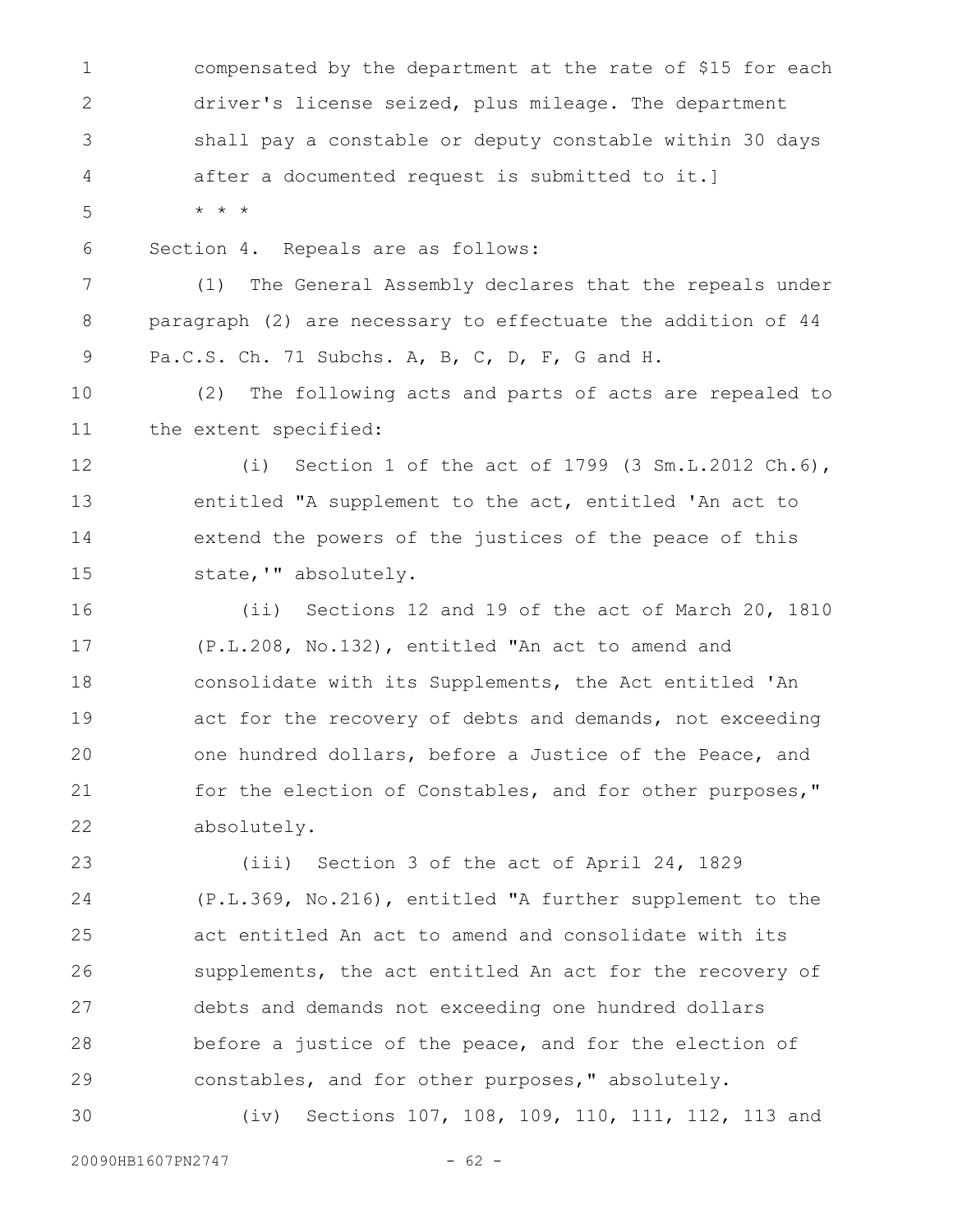114 of the act of April 15, 1834 (P.L.537, No.247), entitled "An act relating to counties and townships, and county and township officers," absolutely. 1 2 3

(v) Section 12 of the act of October 13, 1840 (Special Session 1, P.L. 1, No.258). 4 5

(vi) Section 14 of the act of May 27, 1841 (P.L.400, No.141), entitled "An act relating to the Election of County Treasurers, and for other purposes," absolutely. 6 7 8

(vii) Section 19 of the act of April 22, 1850 (P.L.549, No.342), entitled "A supplement to an act, entitled 'An Act to prevent waste in certain cases within this commonwealth,' passed the twenty-ninth day of March, one thousand eight hundred and twenty-two; to land and building associations; giving the court of Susquehanna county jurisdiction in a certain case; relative to the service of process in certain cases; to party walls in West Philadelphia; to the proof of a certain will; to the sale and purchase of certain burial grounds in Philadelphia; to the laying of gas pipes in the district of Moyamensing; to the release of certain sureties in Erie county; to the State Lunatic hospital; relative to the service of process against sheriffs; to the rights of married women; to ground rents; and relating to foreign insurance companies," absolutely. 9 10 11 12 13 14 15 16 17 18 19 20 21 22 23 24

(viii) Section 15 of the act of April 21, 1855 (P.L.264, No.281), entitled "A supplement to the act Consolidating the city of Philadelphia," absolutely. 25 26 27

(ix) Section 17 of the act of April 21, 1855 (P.L.264, No.281), as to constables. 28 29

(x) Section 1 of the act of May 3, 1876 (P.L.99,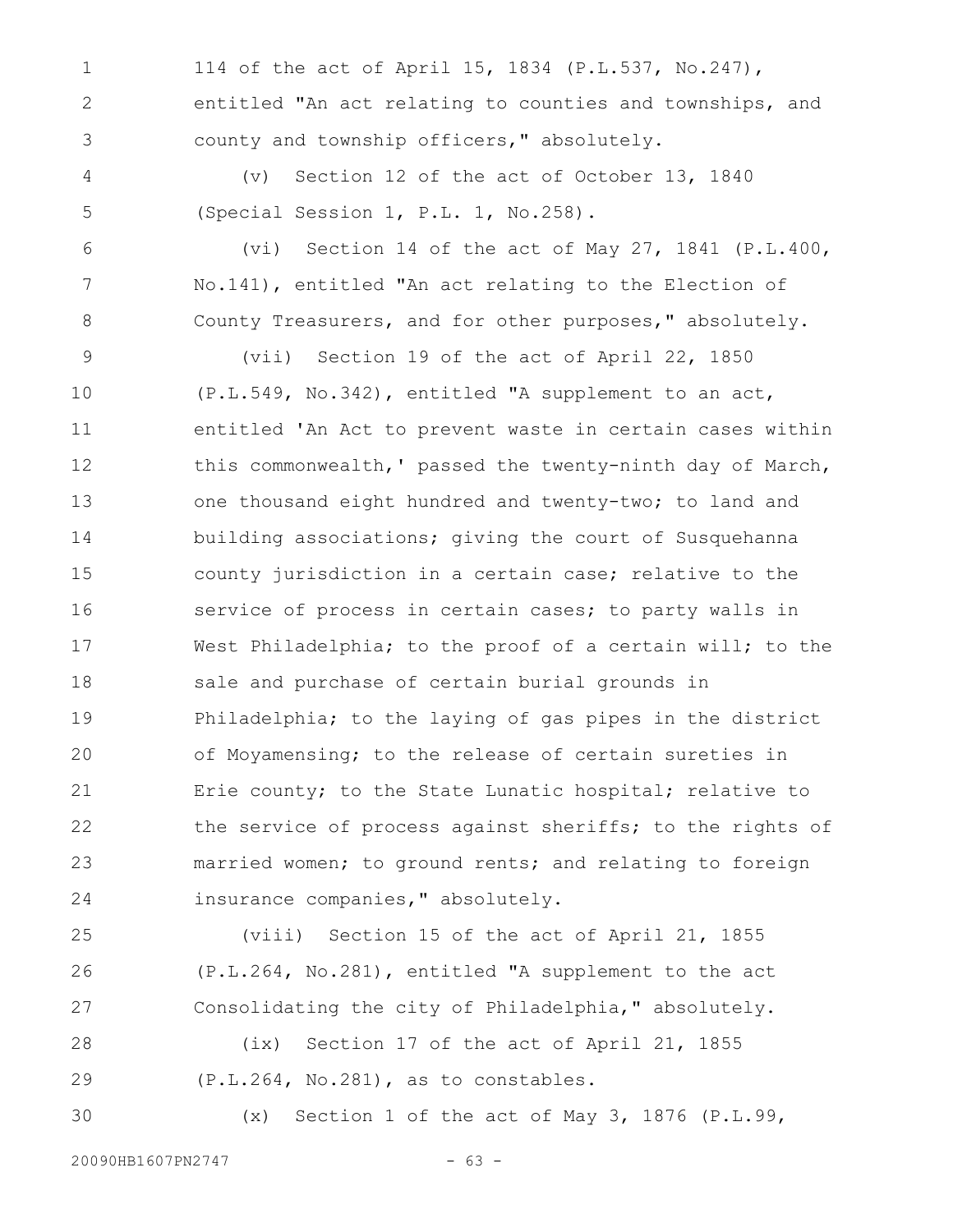No.67), entitled "An act regulating procedure for violation of ordinances of cities of the first class," as to constables. 1 2 3

(xi) Section 1 of the act of February 12, 1889 (P.L.3, No.1), entitled "An act to provide for the commencement of the terms of office of councilmen, constables and school directors in new wards, when erected in cities of the first class under existing laws and where the several wards constitute separate school districts, to provide for the supervision of the public schools in such new wards until the organization of the board of school directors of the new school section, and to provide for the term of councilmen and constables already elected by the voters of the old ward," as to constables. 4 5 6 7 8 9 10 11 12 13 14 15

(xii) Section 1 of the act of February 14, 1889 (P.L.6, No.5), entitled "An act to authorize the election of constables for three years," absolutely. 16 17 18

(xiii) Section 1 of the act of May 4, 1889 (P.L.83, No.79), entitled "An act to authorize the election of constables for three years in cities of the second and third class," absolutely. 19 20 21 22

(xiv) Section 1 of the act of April 29, 1897 (P.L.29, No.25), entitled "An act to authorize constables and other peace officers, without first procuring a warrant, to arrest persons reasonably suspected by them of offending against the laws protecting timber lands," absolutely. 23 24 25 26 27 28

(xv) Section 1 of the act of June 4, 1897 (P.L.121, No.101), entitled "An act relating to boroughs, providing 29 30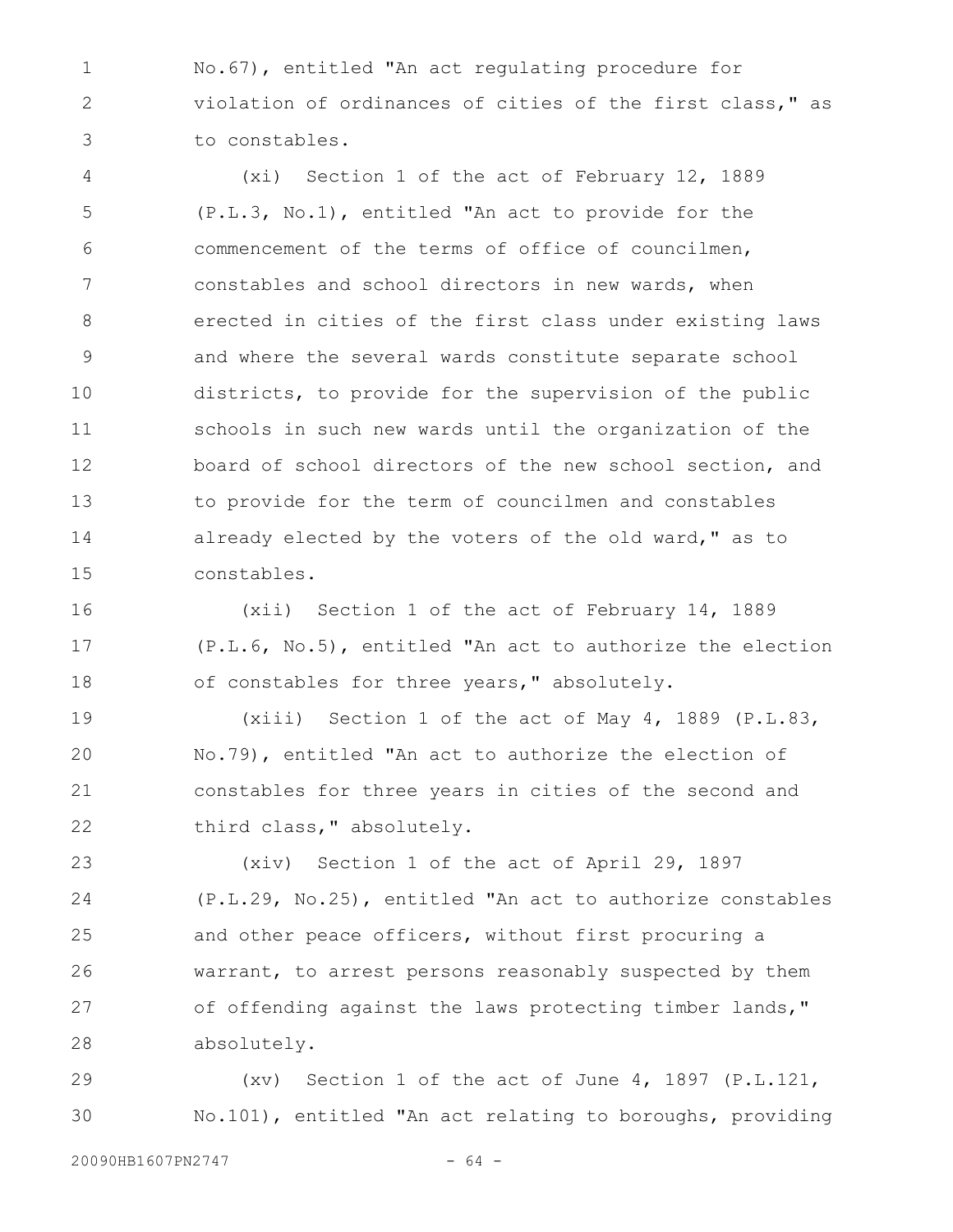a method of procedure for violations of law and borough ordinances, and for the collection of the fines and penalties imposed for said violations," as to constables.

(xvi) Section 2 of the act of July 14, 1897 (P.L.266, No.209), entitled "An act to regulate the remuneration of policemen and constables employed as policemen throughout the Commonwealth of Pennsylvania, and prohibiting them from charging or accepting any fee or other compensation, in addition to their salary, except as public rewards and mileage for traveling expenses," absolutely. 4 5 6 7 8 9 10 11

(xvii) Section 3 of the act of July 14, 1897 (P.L.266, No.209), as to constables. 12 13

(xviii) Section 1 of the act of April 25, 1905 (P.L.309, No.214), entitled "An act authorizing policemen to hold and exercise the office of constables," absolutely. 14 15 16 17

(xix) Section 1 of the act of April 23, 1909 (P.L.151, No.104), entitled "An act fixing the fees to be received by constables in this Commonwealth," absolutely. 18 19 20

(xx) Section 1 of the act of June 9, 1911 (P.L.727, No.299), entitled "An act authorizing the election in first class townships of an additional constable, and fixing his term," absolutely. 21 22 23 24

(xxi) Section 1 of the act of June 19, 1913 (P.L.534, No.342), entitled "An act relating to appointment of deputy constables," absolutely. 25 26 27

(xxii) Sections 1, 2 and 3 of the act of May 31, 1919 (P.L.357, No.171), entitled "An act relating to the duties of constables in certain counties; prohibiting 28 29 30

1

2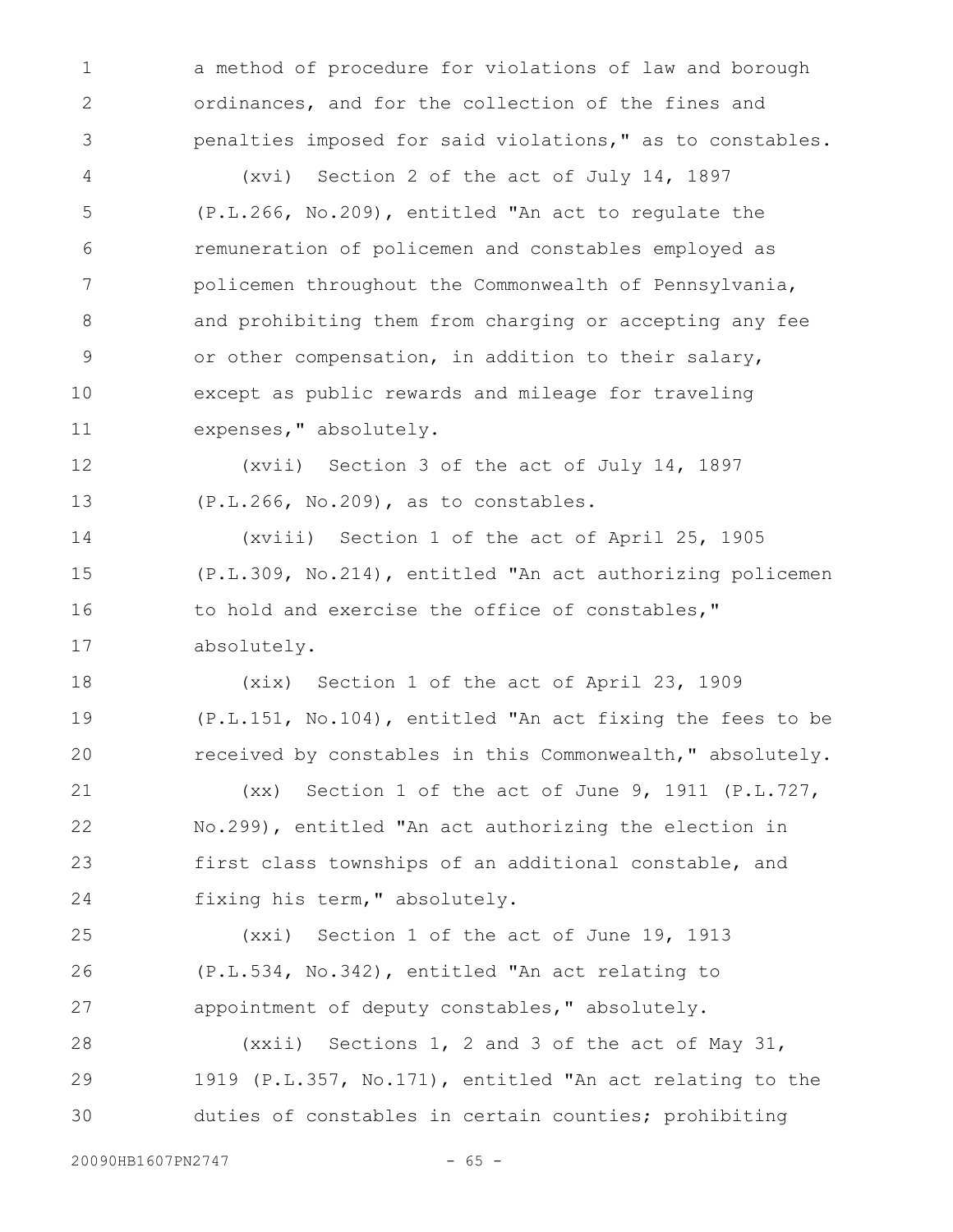them from making returns to the court of quarter sessions in certain cases; authorizing the court to direct investigations and reports by constables, and fixing their compensation in such cases," absolutely. 1 2 3 4

(xxiii) Section 14 of the act of June 28, 1923 (P.L.903, No.348), entitled "A supplement to an act, approved the fourteenth day of May, one thousand nine hundred and fifteen (Pamphlet Laws, three hundred and twelve), entitled 'An act providing a system for government of boroughs, and revising, amending, and consolidating the law relating to boroughs'; so as to provide a system of government where a borough now has annexed or hereafter shall annex land in an adjoining county, including assessment of property, levying and collection of taxes, making municipal improvements, and filing and collecting of liens for the same; the jurisdiction of courts for the enforcement of borough ordinances and State laws, and primary, general, municipal, and special elections; and repealing inconsistent laws," absolutely. 5 6 7 8 9 10 11 12 13 14 15 16 17 18 19 20

(xxiv) Section 1 of the act of April 6, 1925 (P.L.155, No.113), entitled "An act providing constables' fees for service of writs in juvenile cases," absolutely. 21 22 23

(xxv) Section 1 of the act of March 20, 1929 (P.L.32, No.32), entitled "An act providing for the filling of vacancies in the office of constable in any borough, town, ward of any city, borough, or town or township of this Commonwealth," absolutely. 24 25 26 27 28

(xxvi) Sections 1, 2, 3, 4, 5, 6, 7, 8 and 9 of the act of June 10, 1931 (P.L.492, No.156), entitled "An act 29 30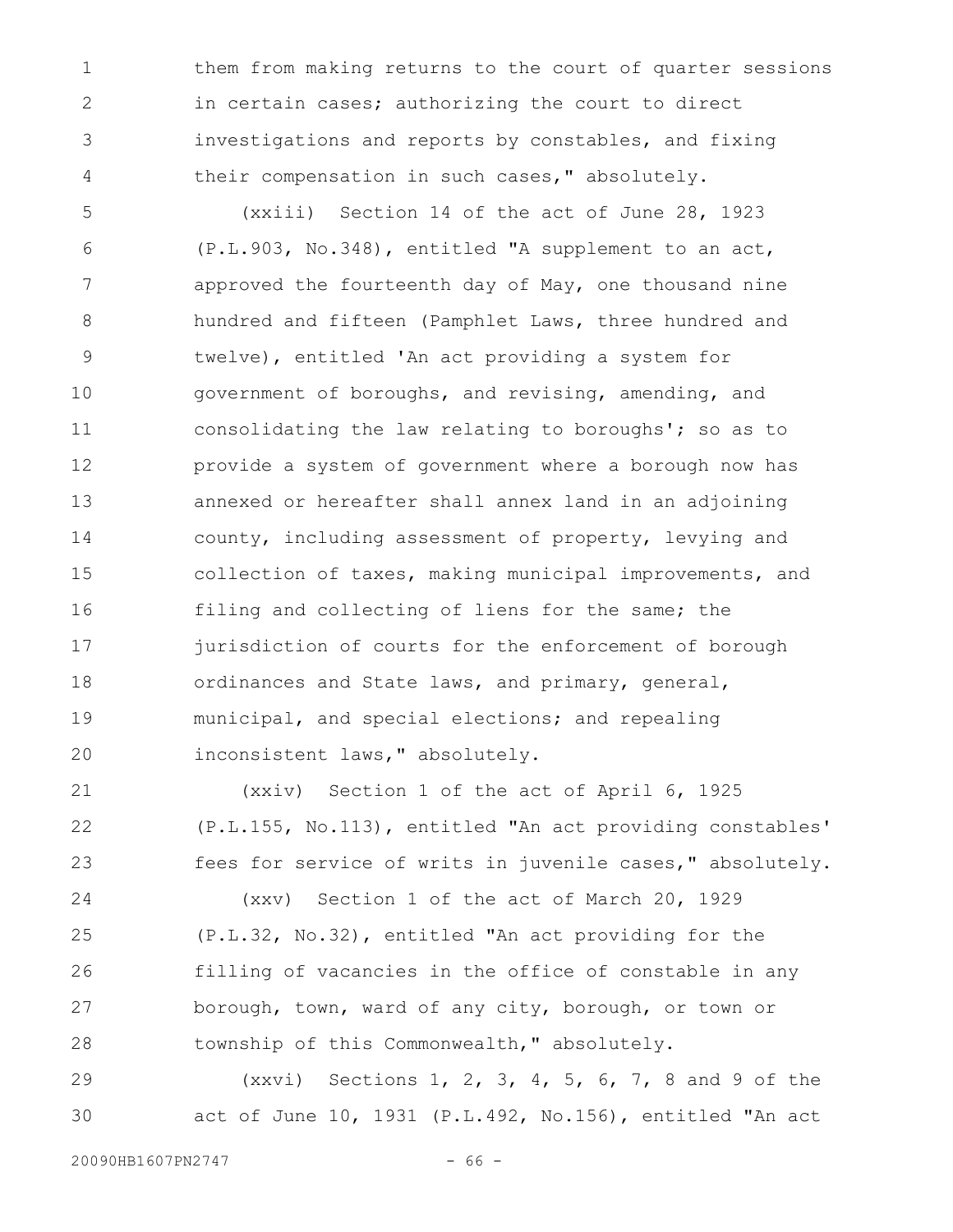relating to the trespassing of live stock on improved lands; providing for the taking up, impounding and sale thereof; imposing duties on and fixing the fees of constables, justices of the peace, and viewers appointed in connection therewith; prescribing the procedure for repossession by the owner thereof; providing for the fixing and taxing of costs, including attorneys' fees; and repealing inconsistent legislation," absolutely. 1 2 3 4 5 6 7 8

(xxvii) Section 1 of the act of February 28, 1933 (P.L.5, No.3), entitled "An act relating to constables' returns to the court of quarter sessions," absolutely.

(xxviii) Section 412.2(g) of the act of June 3, 1937 (P.L.1333, No.320), entitled "An act concerning elections, including general, municipal, special and primary elections, the nomination of candidates, primary and election expenses and election contests; creating and defining membership of county boards of elections; imposing duties upon the Secretary of the Commonwealth, courts, county boards of elections, county commissioners; imposing penalties for violation of the act, and codifying, revising and consolidating the laws relating thereto; and repealing certain acts and parts of acts relating to elections," absolutely. 12 13 14 15 16 17 18 19 20 21 22 23

(xxix) The first two sentences of section 1207 of the act of June 3, 1937 (P.L.1333, No.320), absolutely. (xxx) Section 1822 of the act of June 3, 1937 (P.L.1333, No.320), absolutely. 24 25 26 27

(xxxi) Section 1 of the act of May 26, 1943 (P.L.637. No.280), entitled "An act providing that the terms of constables hereafter elected in cities of the 28 29 30

9

10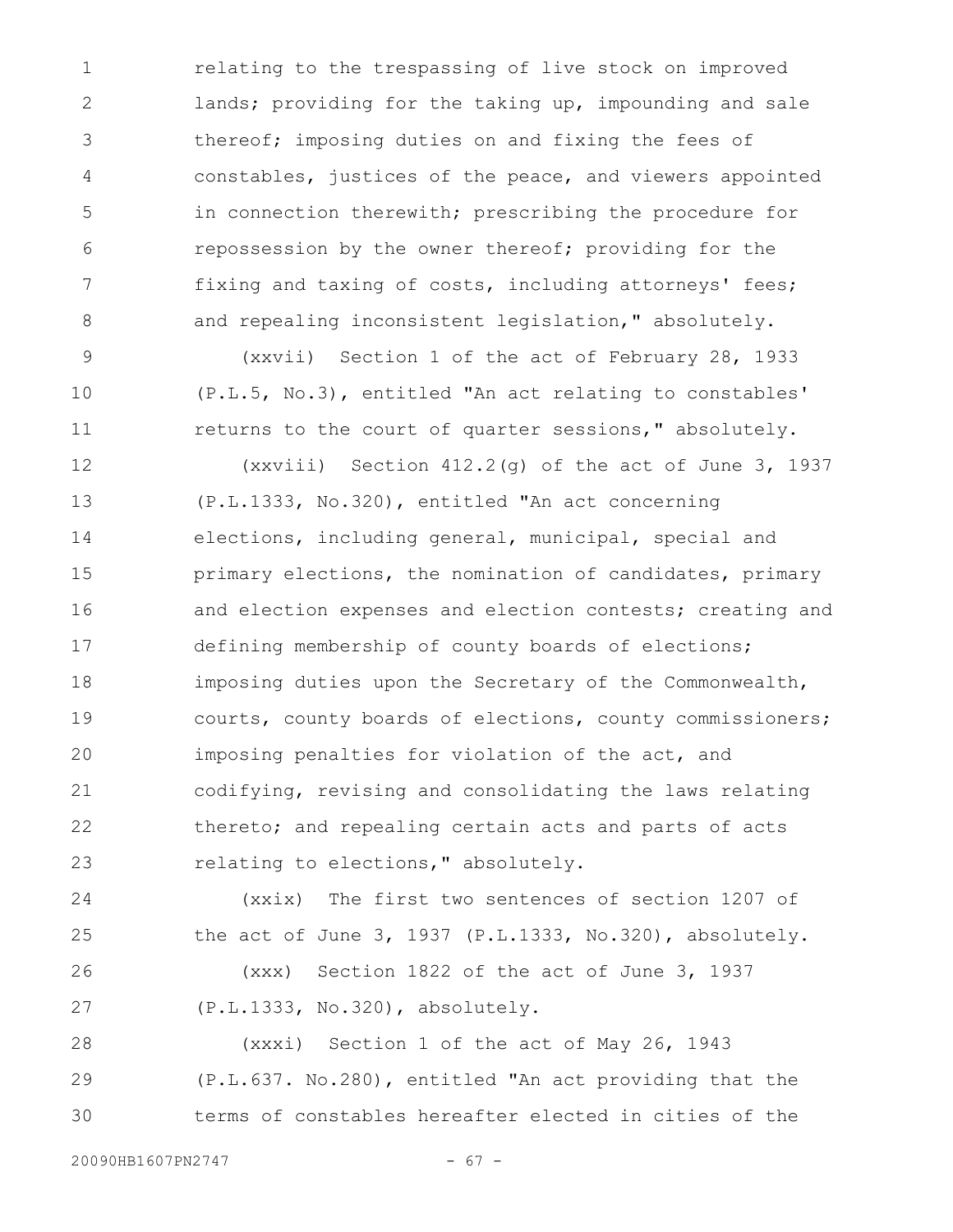second, second class A and third classes, boroughs and townships, shall be for six years," absolutely.

(xxxii) Section 1 of the act of April 3, 1955 (1956 P.L.1382, No.441), entitled "An act making the offices of constable and justice of the peace or alderman incompatible," absolutely. 3 4 5 6

(xxxiii) Section 1126 of the act of February 1, 1966 (1965 P.L.1656, No.581), entitled "An act concerning boroughs, and revising, amending and consolidating the law relating to boroughs, " absolutely. 7 8 9 10

(xxxiv) Section 1 of the act of February 2, 1970 (P.L.2, No.2), entitled "An act abolishing the office of constable in the City of Philadelphia and providing for the performance of duties under The Landlord and Tenant Act of 1951," absolutely. 11 12 13 14 15

(xxxv) Sections 1 and 2 of the act of June 29, 1976 (P.L.475, No.121), entitled "An act clarifying the powers of constables, county detectives, sheriffs, deputy sheriffs, waterways patrolmen and game protectors," as to constables. 16 17 18 19 20

(xxxvi) Section 10 of the act of October 4, 1978 (P.L.883, No.170), entitled "An act relating to conflicts of interest involving certain public officials serving in State or State agencies and local political subdivision positions and prohibiting certain public employees from engaging in certain conflict of interest activities requiring certain disclosures and providing penalties," absolutely. 21 22 23 24 25 26 27 28

(3) All acts and parts of acts are repealed insofar as they are inconsistent with this act. 29 30

1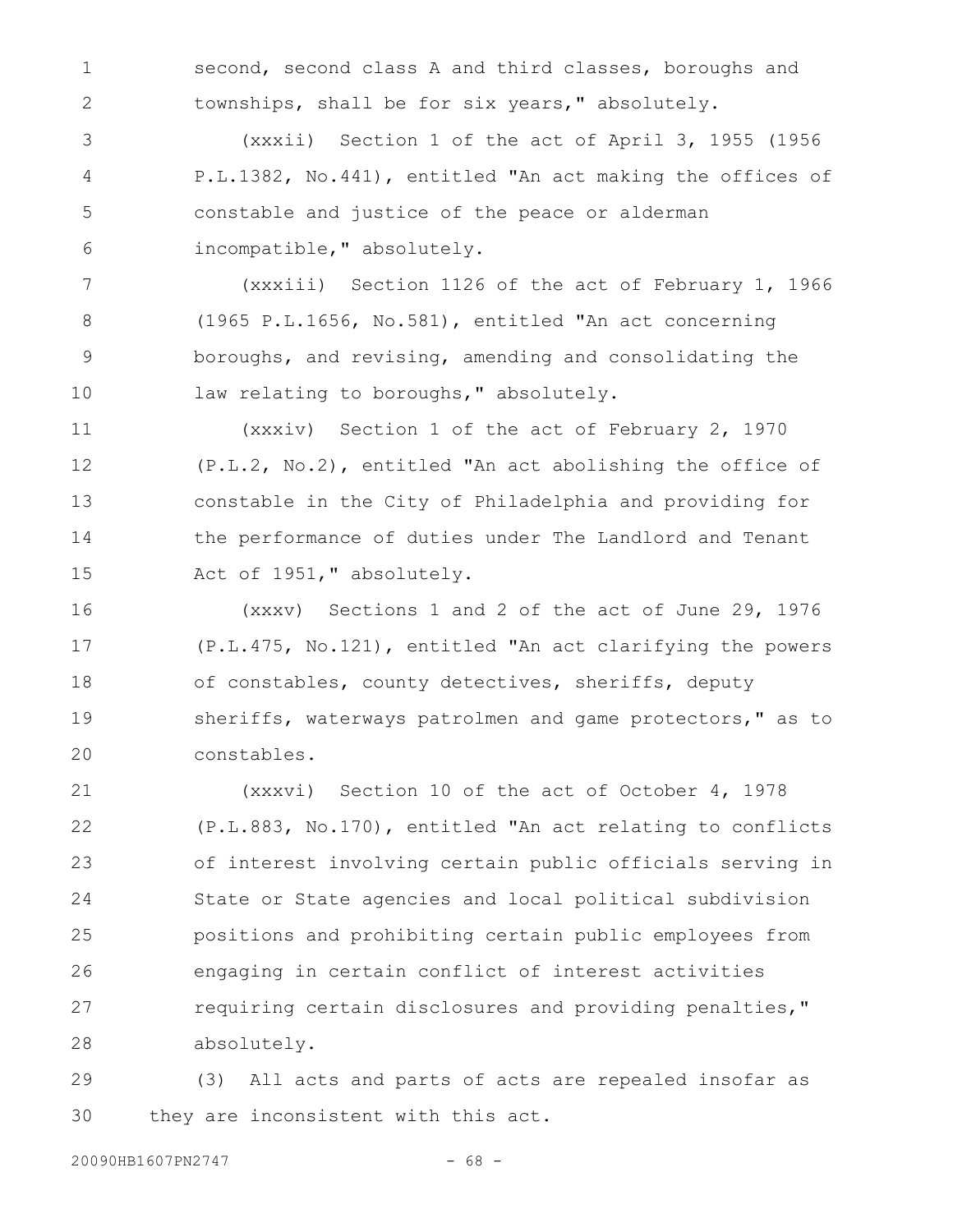Section 5. The General Assembly finds and declares as follows: 1 2

(1) THIS ACT CONSOLIDATES A MAJOR TITLE OF THE PENNSYLVANIA CONSOLIDATED STATUTES. 3 4

(2) IN ORDER TO FURTHER THE PROCESS OF STATUTORY CONSOLIDATION, IT IS NECESSARY TO ELIMINATE OBSOLETE PROVISIONS IN EVERY TITLE OF THE PENNSYLVANIA CONSOLIDATED STATUTES. 5 6 7 8

 $\leftarrow$ 

(3) THE REPEAL OF 44 PA.C.S. CH. 53 IS NECESSARY BECAUSE THE CHAPTER BECAME OBSOLETE WHEN IT WAS REPLACED BY 61 PA.C.S. CH. 45 IN THE ACT OF AUGUST 11, 2009 (P.L.147, NO.33), ENTITLED "AN ACT AMENDING TITLE 42 (JUDICIARY AND JUDICIAL PROCEDURE) AND CODIFYING TITLE 61 (PENAL AND CORRECTIONAL INSTITUTIONS) OF THE PENNSYLVANIA CONSOLIDATED STATUTES, FURTHER PROVIDING FOR ADOPTION OF GUIDELINES FOR RESENTENCING, FOR ADOPTION OF GUIDELINES FOR PAROLE AND FOR ADOPTION OF RECOMMITMENT RANGES FOLLOWING REVOCATION OF PAROLE BY BOARD; PROVIDING FOR TEMPORARY RELEASE FROM COUNTY CORRECTIONAL INSTITUTIONS; FURTHER PROVIDING FOR SENTENCE OF TOTAL CONFINEMENT; PROVIDING FOR PAROLE WITHOUT BOARD SUPERVISION, FOR JUDICIAL POWER TO RELEASE INMATES AND FOR TRANSFERS OF INMATES IN NEED OF MEDICAL TREATMENT; FURTHER PROVIDING FOR STATE INTERMEDIATE PUNISHMENT; PROVIDING FOR OTHER CRIMINAL PROVISIONS; AMENDING THE HEADING OF TITLE 61; ADDING DEFINITIONS, PROVISIONS RELATING TO GENERAL ADMINISTRATION OF CORRECTIONAL INSTITUTIONS, STATE CORRECTIONAL INSTITUTIONS, COUNTY CORRECTIONAL INSTITUTIONS, HOUSE OF DETENTION FOR UNTRIED INMATES AND WITNESSES, INMATE LABOR, MEDICAL SERVICES, VISITATION, INMATE PRERELEASE PLANS, MOTIVATIONAL BOOT CAMP, EXECUTION PROCEDURE AND METHOD, 9 10 11 12 13 14 15 16 17 18 19 20 21 22 23 24 25 26 27 28 29 30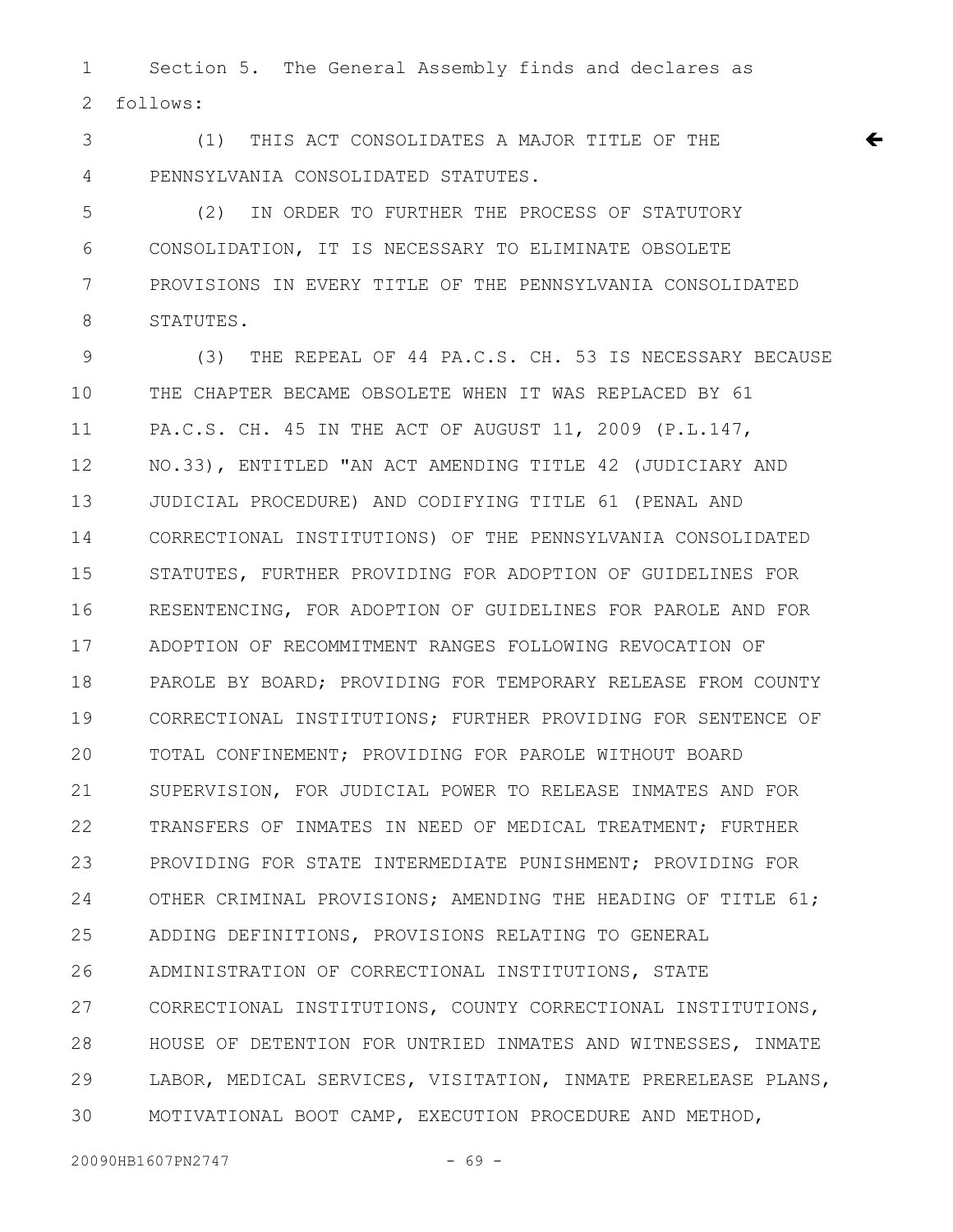RECIDIVISM RISK REDUCTION INCENTIVE, MISCELLANEOUS MATTERS RELATING THERETO, PROBATION AND PAROLE GENERALLY, THE PENNSYLVANIA BOARD OF PROBATION AND PAROLE, COUNTY PROBATION AND PAROLE OFFICERS' FIREARM EDUCATION AND TRAINING, AND CORRECTIONAL INSTITUTION INTERSTATE COMPACTS; AND MAKING CONFORMING AMENDMENTS, EDITORIAL CHANGES AND REPEALS RELATING TO CODIFICATION." 1 2 3 4 5 6 7

 (4) The addition of 44 Pa.C.S. Ch. 71 Subchs. A, B, C, D, F, G and H is a continuation of the statutory provisions repealed in section 4(2) of this act. The following apply: 8 9 10

(i) Except as otherwise provided in 44 Pa.C.S. Ch. 71, all activities initiated under the statutory provisions repealed in section 4(2) of this act shall continue and remain in full force and effect and may be completed under 44 Pa.C.S. Ch. 71. Orders, regulations, rules and decisions which were made under the statutory provisions set forth in section 4(2) of this act and which are in effect on the effective date of 4(2) of this act shall remain in full force and effect until revoked, vacated or modified under 44 Pa.C.S. Ch. 71. Contracts, obligations and collective bargaining agreements entered into under the statutory provisions repealed in section 4(2) of this act are not affected nor impaired by the repeal in section 4(2) of this act. 11 12 13 14 15 16 17 18 19 20 21 22 23 24

(ii) Except as set forth in subparagraph (iii), any difference in language between 44 Pa.C.S. Ch. 71 Subchs. A, B, C, D, F and G and the statutory provisions repealed in section 4(2) of this act is intended only to conform to the style of the Pennsylvania Consolidated Statutes and is not intended to change or affect the legislative 25 26 27 28 29 30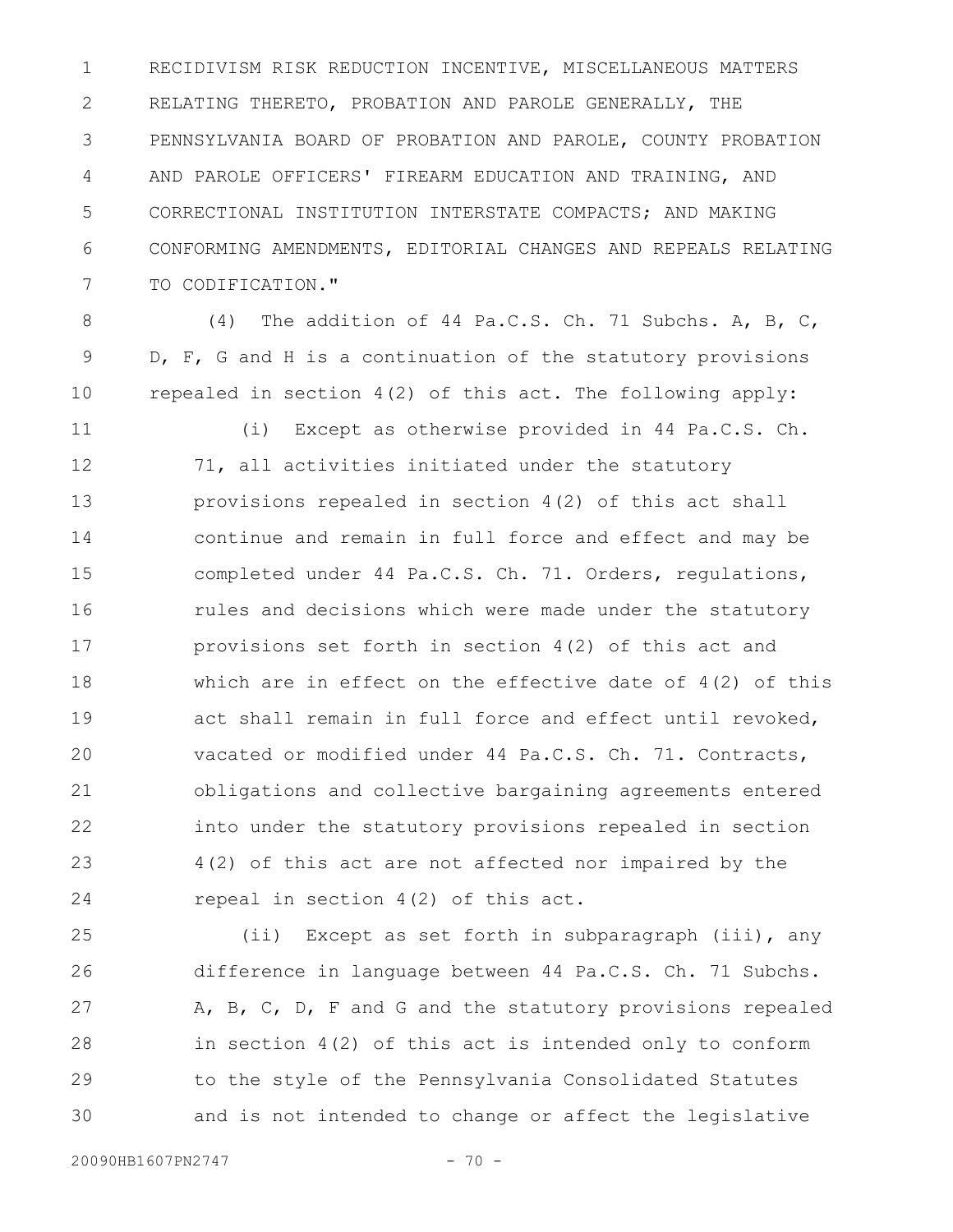intent, judicial construction or administration and implementation of the statutory provisions repealed in section 4(2) of this act. 1 2 3

(iii) Subparagraph (ii) does not apply to any of the following provisions of Title 44: 4 5

 $\leftarrow$ 

(A) Section 7112.

(B) Section 7113. 7

(C) Section 7114(a). 8

(D) Section 7143(h). 9

(E) Section 7148(b). 10

(F) Section 7149(b). 11

12

6

(G) Section 7151.

 $(2)$  (5) The provisions on constable training have been transferred from former 42 Pa.C.S. §§ 2941 through 2949 to 44 Pa.C.S. Ch. 71 Subch. E. Revisions have been made in 44 Pa.C.S. §§ 7143(h), 7148(b) and 7149(b). Except as otherwise provided in 44 Pa.C.S. Ch. 71, all activities initiated under former 42 Pa.C.S. §§ 2941 through 2949 shall continue and remain in full force and effect and may be completed under 44 Pa.C.S. Ch. 71 Subch. E. Orders, regulations, rules and decisions which were made under former 42 Pa.C.S. §§ 2941 through 2949 and which are in effect on the effective date of section 1 (42 Pa.C.S. §§ 2941 through 2949) of this act shall remain in full force and effect until revoked, vacated or modified under 44 Pa.C.S. Ch. 71 Subch. E. Contracts, obligations and collective bargaining agreements entered into under former 42 Pa.C.S. §§ 2941 through 2949 and which are in effect on the effective date of section 1 (42 Pa.C.S. §§ 2941 through 2949) of this act are not affected nor impaired by section 1 (42 Pa.C.S. §§ 2941 through 2949) of this act. 13 14 15 16 17 18 19 20 21 22 23 24 25 26 27 28 29 30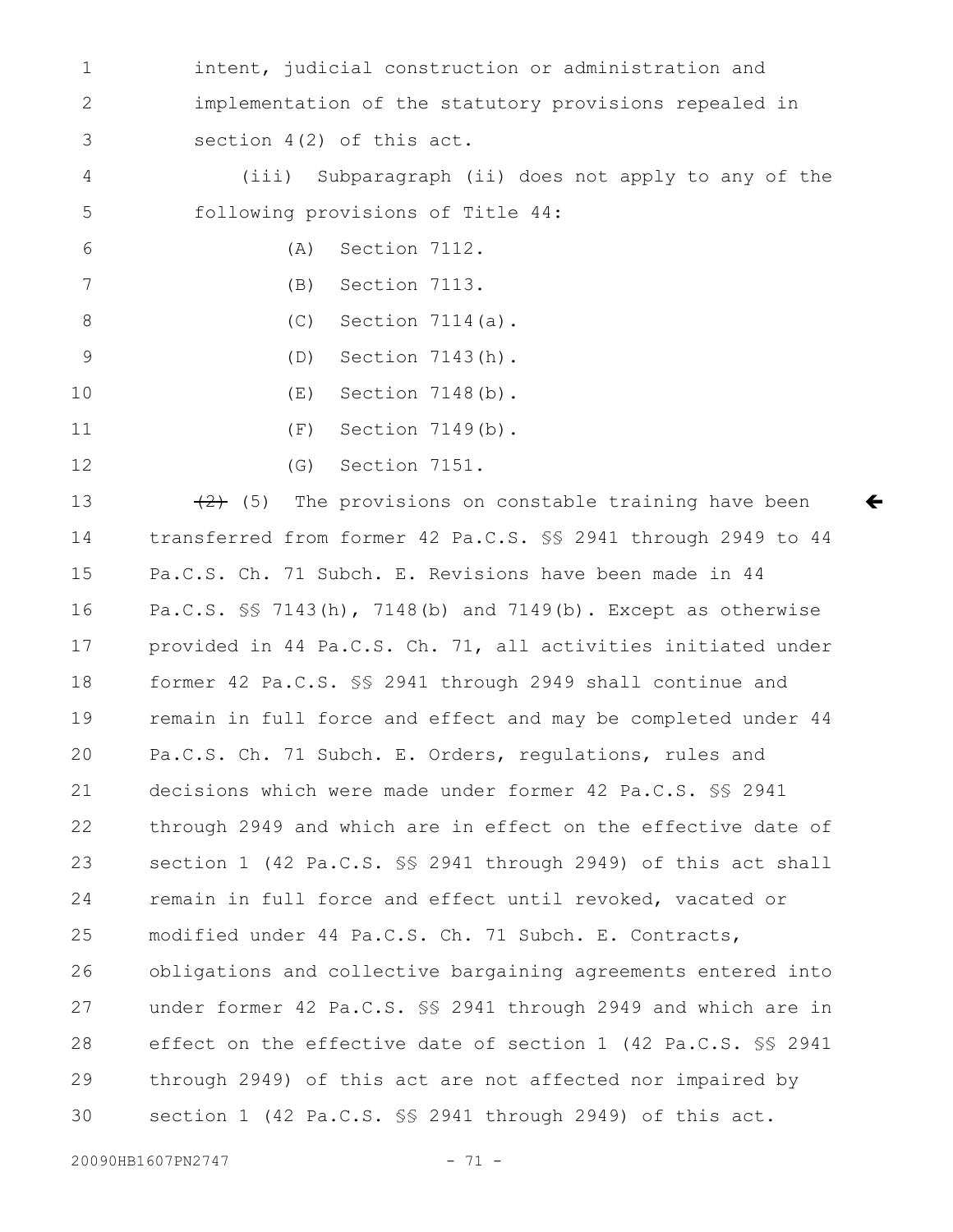$(3)$  (6) Provisions on constable fees have been transferred from 42 Pa.C.S. § 2950 to 44 Pa.C.S. § 7161. Except as otherwise provided in 44 Pa.C.S. § 7161, all activities initiated under former 42 Pa.C.S. § 2950 shall continue and remain in full force and effect and may be completed under 44 Pa.C.S. § 7161. Orders, regulations, rules and decisions which were made under former 42 Pa.C.S. § 2950 and which are in effect on the effective date of section 1 (42 Pa.C.S. § 2950) of this act shall remain in full force and effect until revoked, vacated or modified under 44 Pa.C.S. § 7161. Contracts, obligations and collective bargaining agreements entered into under former 42 Pa.C.S. § 2950 and which are in effect on the effective date of section 1 (42 Pa.C.S. § 2950) of this act are not affected nor impaired by section 1 (42 Pa.C.S. § 2950) of this act. Section 6. This act shall take effect in 60 days. 1 2 3 4 5 6 7 8 9 10 11 12 13 14 15 16

 $\leftarrow$ 

 $\leftarrow$ 

 $\leftarrow$ 

(7) THIS ACT DEALS WITH FEES AND FUNDS AFFECTING THE JUDICIAL BRANCH OF STATE GOVERNMENT, INCLUDING FEES WHICH MAY BE CHARGED BY CONSTABLES IN CIVIL AND CRIMINAL CASES AND ADDITIONAL FEES AND SURCHARGES ON THE INITIATION OF LEGAL PROCEEDINGS AND ON THE FILING OF LEGAL DOCUMENTS. IN ORDER TO FURTHER THE PROCESS OF STATUTORY CONSOLIDATION, IT IS NECESSARY TO MAINTAIN AND CONTINUE THE COORDINATION OF FEES AND FUNDING AFFECTING ANY BRANCH OF STATE GOVERNMENT. SECTION 6. IF THIS SECTION TAKES EFFECT AFTER OCTOBER 13, 2009, THE REPEAL OF 44 PA.C.S. CH. 53 SHALL APPLY RETROACTIVELY TO OCTOBER 13, 2009. SECTION 7. THIS ACT SHALL TAKE EFFECT AS FOLLOWS: 17 18 19 20 21 22 23 24 25 26 27 28

(1) THE REPEAL OF 44 PA.C.S. CH. 53 SHALL TAKE EFFECT OCTOBER 13, 2009, OR IMMEDIATELY, WHICHEVER IS LATER. 29 30